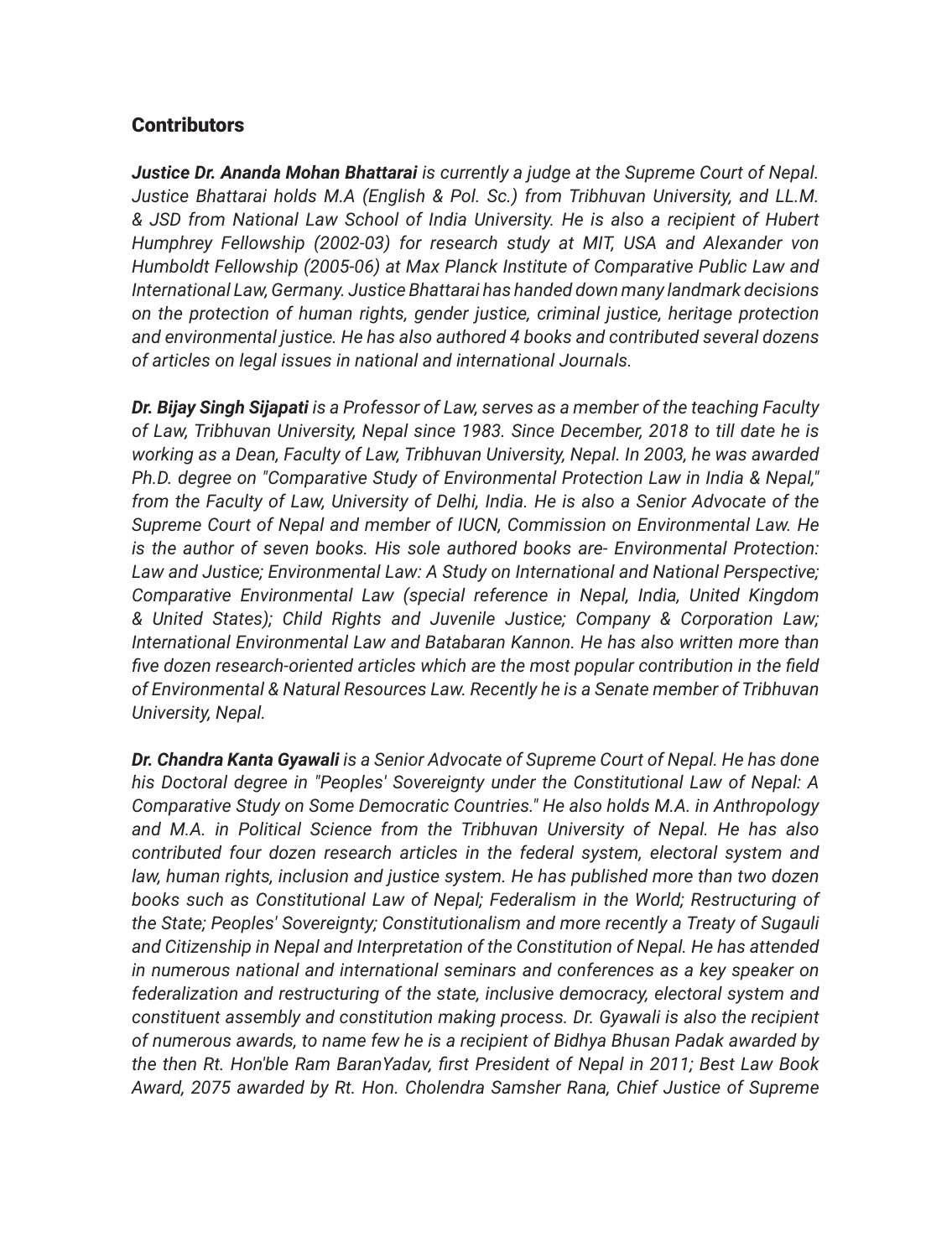*Court of Nepal, and recipient of Excellent Book Award to the Constitutional law of Nepal awarded by Nepal Bar Council.*

*Dr. Laxmi Prasad Mainali, Professor of Law, serves as a member of the teaching Faculty of Law, Tribhuwan University, Nepal since 1988. He also worked as a Head of Central Department of Law, Tribhuvan University in the year 2017-2019. He also has a Ph.D. Degree on "A Critical Study on Juvenile Justice System in Nepal" from the Faculty of Law, Tribhuvan University. He is a Senior Advocate of the Supreme Court of Nepal. He is the author and editor of over 10 books, book chapters, journal articles, and/or case commentaries. His first sole-authored book "Crime Related to Untouchability in Nepal" was published in 2010. His second sole-authored book "Juvenile Delinquency: Concept and Theory" was published in 2012. His third sole-authored book "Juvenile Justice System in Nepal was published in 2016 and was awarded by Lawyer's Club, Kathmandu and Shankar Lal Kedia Foundation as an "Excellent Law Book Award." Prof. Dr. Mainali has written more than four dozen research-oriented articles, are the most popular contribution in the field of Law and child justice. Recently he is elected Senate Member of Tribhuvan University.*

*Bishnu Prasad Soti, Deputy Superintendent of Nepal Police, currently, serving as a police adviser in United Nations Assistance Mission in Somalia (UNSOM), Rule of Law and Security Institutions Group (ROLSIG). He has also served as an NCB Officer of INTERPOL Nepal in the year 2015-2017, as a Contingent Liaison Officer in United Nations- African Union Hybrid Mission in Darfur (UNAMID) in 2013-2014, as a police adviser in United Nations Mission in Sudan (UNMIS) in 2007-2008. Mr. Soti also has a Post Graduate Diploma in Police Science, Master's Degree in Education, Political Science and LL.M. Degree on Criminal Law and International Law from Tribhuvan University Nepal. He has also graduated in several specialized Police courses in Nepal and abroad, which includes NCB Officers' Course (Singapore, 2016), Forensic Criminology Course (India, 2013) and more than a dozen United Nations training programs Courses. Additionally, he also participated in different seminars like traditional security issues (China, 2017), INTERPOL Asian Regional Conference (Kathmandu, 2017), Head of NCB Conference (France, 2017). Mr. Soti also has published more than a dozen articles in different journals, CID Magazines, and other publications.*

*Dr. Tara Prasad Sapkota, Professor of Law, is a Senior Advocate of the Supreme Court of Nepal. He had served as Dean to the Faculty of Law, Tribhuvan University, Kathmandu. He holds Doctoral Degree (Ph.D.) in Environmental Law, and LL.M. Degree in Public International Law, Human Rights and Humanitarian Law from Nagoya University, Japan. He was also a Research Fellow of the University of Burgen, Norway. He has done some significant researches in the area of environmental law, climate change law, human rights and humanitarian law as part of his academic interest and consultancy services and also contributed more than six dozen research articles in the law and justice that*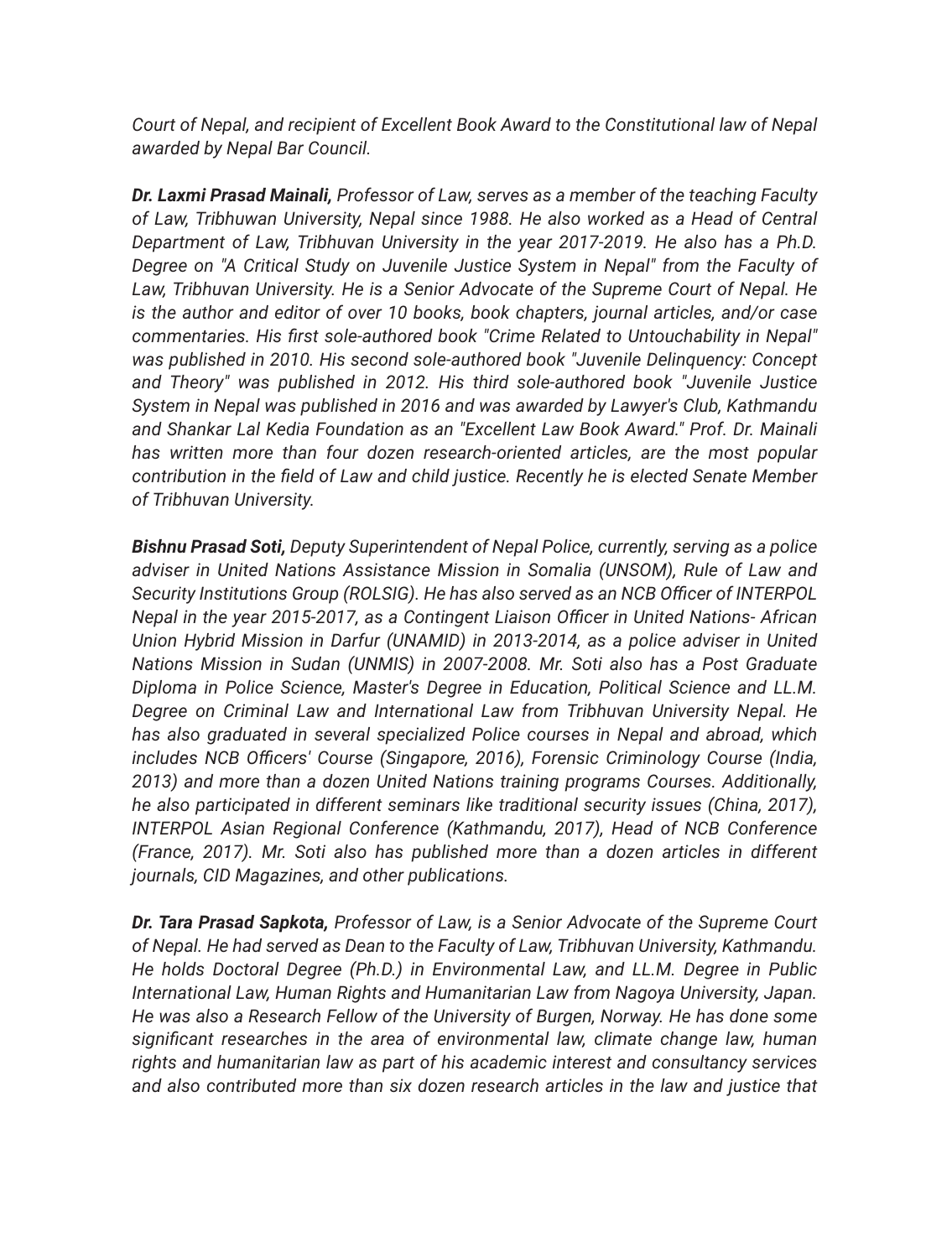*have been published in some renowned publications in the country and abroad. He has published three reference books in environmental law, environmental justice, and climate change respectively. Besides these, he has presented papers in more than 100 national and international conferences and seminars and also served as a resource person in many national and international conferences.*

*Dr. Shamhu Prasad Khanal, Professor of Law, served as a university staff since 1976 to 1988. Since 1989 he continuously involved in teaching up to 2073/412 (B.S.). He has also pursued 2 Ph. D. Degrees from TU. Among them, the first Ph.D. was completed from the Faculty of Humanities and Social Sciences in 2056 (BS). Similarly, the 2nd Ph.D. has also completed from the Faculty of Law in 2069 (B.S.), TU. He had been elected as a President of TU Professors' Association, Nepal Law Campus Unit for 2064-2067 (B.S.). He has authored 3 books and he has also written more than four dozen research articles in various facets of law and legal issues. Among the books he authored: Administrative Law, Fiscal Law, Law of Contract, and Business Law (as a Co-author). He is also a Senior Advocate of the Supreme Court of Nepal. He has worked as a Head of the Department, Faculty of Law, T.U. And recently, he is also nominated Senate Member (Senator) of Nepal Open University, Lalitpur.* 

*Krishna Prasad Bashyal, Associate Professor of Law, serves as an Assistant Dean of the Faculty of Law at Tribhuvan University, Nepal. He also works as an Assistant Campus Chief of Nepal Law Campus from 2007-2011. He is a Ph.D. Scholar on the topic "Appointment of Judges in Nepal" from the Faculty of Law, Tribhuvan University. He has completed his LL.M. degree on "Constitutional Law" from Tribhuvan University. Mr. Bashyal also a Senior Advocate has authored two books. His first sole-authored book is "An introduction to Jurisprudence" published in the year 2017. He has co-authored on a book named "Family Law" which was published in the year 2019. Mr.Bashyal has written more than two dozen research-oriented articlesin different subjects of legal issues. Bashyal has experience in both the academic and administrative parts of the University with deep and perfect leadership skills.* 

*Rabi Narayan Khanal, Senior Advocate, holds LL.M. in Constitutional Law and M.A. in Political Science from Tribhuvan University of Nepal. He has pleaded in more than 100 PIL in constitutional issues in the Supreme Court. He has actively participated at the SAARC LAW Conference for two times 2000 and 2018, held in Kathmandu, and Probono Asia (Kathmandu-2019). He has also served as a General Secretary and President of the "Constitutional Lawyers' Forum (CLaF), Nepal" in 2010/2011, 2013/2014 respectively. Recently, he is a protector of Human Rights and Peace Foundation (HURPEF). He is also a Coordinator of the Constitutional Law Committee, Supreme Court Bar (2018- 20). He is Co-writer of the book "Citizenship in the Context of Nationalism, Equality and Statelessness" published by CLaF, 2068.*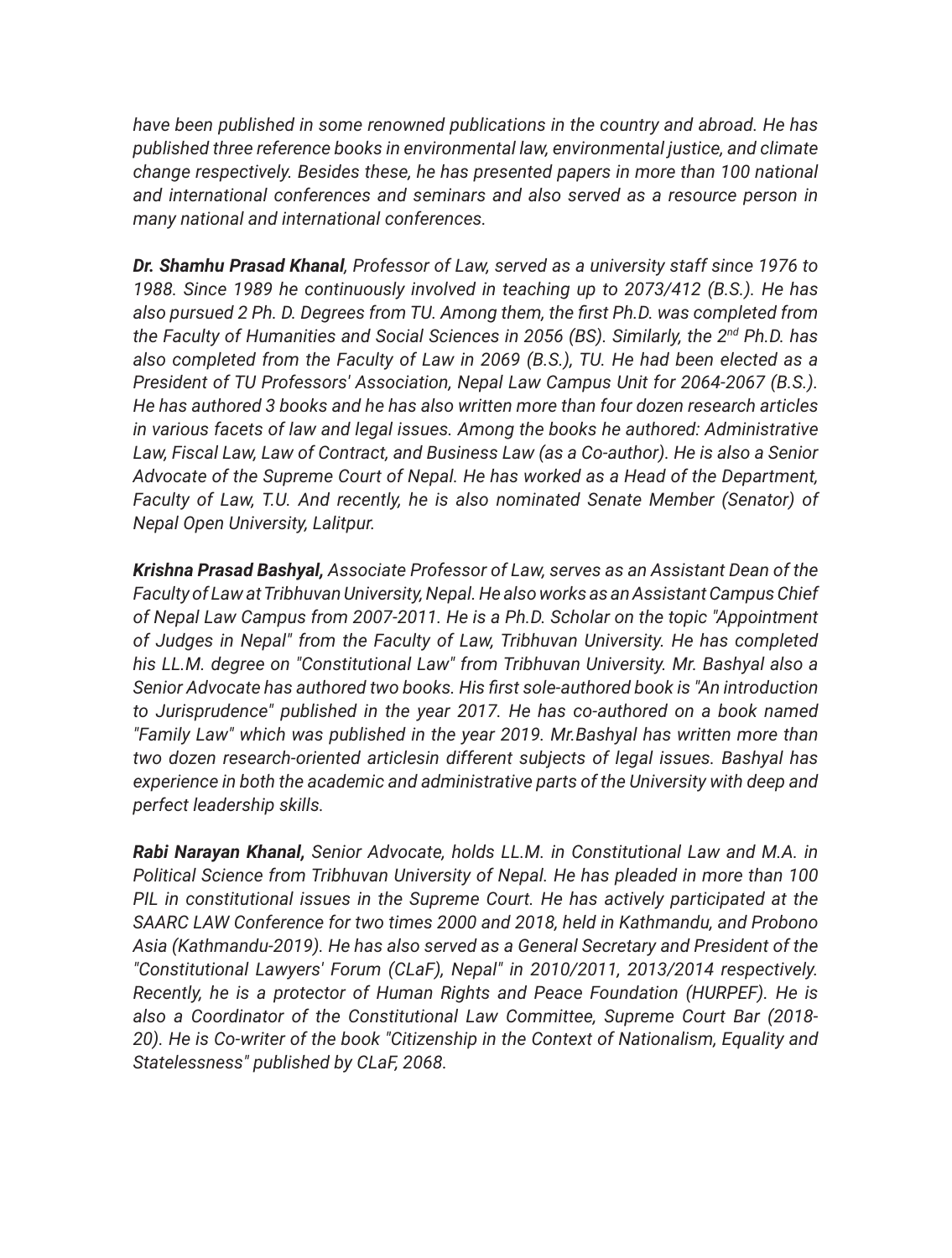*Dr. Diwakar Bhatta is a District Judge and presently on deputation from the Supreme Court of Nepal to the National Judicial Academy, Nepal as a Faculty. He has done his Doctoral Degree (Ph.D.) in Criminal Law from Tribhuvan University. He holds LL.M degree as the Gold Medalist, from Tribhuvan University and another LL.M degree in International Law and Human Rights from the University of Hong Kong, Hong Kong. He has done some significant researches in the area of International Law, Human Rights, Constitutional Law etc. as part of his academic interest and excellence and also contributed dozens of research articles in the law and justice that have been published in some renowned publications of the country. Besides these, he has also presented papers in the international and national seminars in International Trade Law, Criminal Law and Commercial Law and Access to Justice etc.*

*Binod Bashyal, Associate Professor of Law, holds Degree in Constitutional Law and Political Science from Tribhuvan University, Nepal and pursuing Ph.D. in Rule of Law. He has been teaching Constitutional Law in Faculty of Law for past 29 years and now he is Chairperson of Constitutional and Administrative Law Teaching Committee of Nepal Law Campus. He has published Constitutional Law and International Law related books as well as many research articles in law related journals.* 

*Bijaya Prasad Mishra, Associate Professor of Law, serves as a member of the teaching Faculty of the Law, Tribhuwan University, Nepal and currently, he works as the Convener of the Nepalese Legal System Course. He was Central Member and Secretary-General of Nepal Bar Association for the tenure of 2001-2004 and 2010-2013 respectively.He has co-authored three books relating to Business Law, Contract law, and Mercantile Law and authored more than four dozens articles on different aspects of law in several law journals and newspapers of Nepal. Mr. Mishra was the Executive Editor of Nyayadoot, the sole mouthpiece of Nepal Bar Association for 1997 to 2000. Presently, he is a member of the Legal Education Committee of Nepal Bar Council and Nepal Bar Council Act Amendment Recommendation Committee. Mr. Mishra has also been in active legal practice since 1990.* 

*Dr. D. N. Parajuli is an Associate Professor at The Tribhuvan University (TU), Faculty of Law, Nepal Law Campus. He has specialized in Commercial Law, and International*  law and Human Rights. He graduated LL.M. Degree from both Tribhuvan University *Kathmandu, Nepal; and from UN Mandated University for Peace, San Jose. He also has a Ph.D. degree from the Tribhuvan University Kathmandu, Nepal. He is an Advocate of the Supreme Court of Nepal. Currently, he is serving as the Campus Chief of Nepal Law Campus, Kathmandu. He is acknowledged as a writer of various books concerning Mercantile Law, Business Law, International Institution and Human Rights, Company Law and Corporation Law, Contract Law, Property Law, and has published various research articles in the area of law, justice, and human rights. He is also a Chief Editor of "Nepal Law Review", a historic law journal of Nepal, and KANUNPARICHARCHA published by Nepal Law Campus.*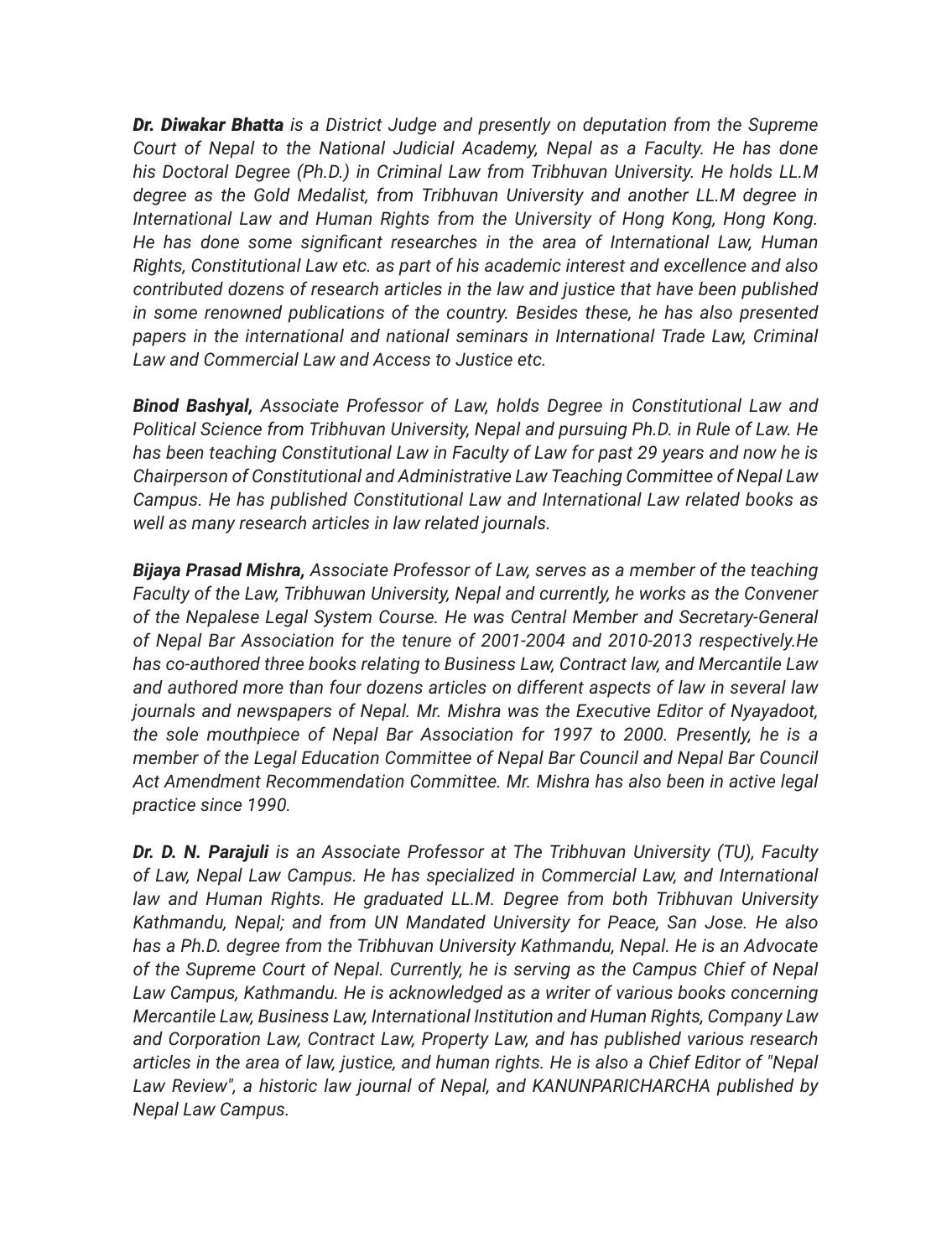*Dr. Awatar Neupane is a Lecture at National Law Collage, Faculty of Law, where he specializes in Commercial law. He has successfully completed Ph.D. degree entitled "Banking Crime in Nepal" from Faculty of Law, Tribhuvan University in 2019. He is an Advocate of the Supreme Court of Nepal and a member of the Supreme Court Bar Association. He is the author and editor of over 7 books, 50 journal articles, and/or case commentaries. His sole-authored published books are Role of Supreme Court on Banking Law; Company Law; Text Book on Company Law; and Banking Law. He is the Chief Editor of the Business Law Journal, which is published by Commercial Law Society Nepal."*

*Rabindra Bhattarai, an Advocate, is Member of Sentencing Recommendation Committee under Criminal Offence Punishment Determination and Implementation Act, 2017. He has mastered Criminal Law and Justice as well as in Humanities. As a Faculty of Law of National Law College, Lalitpur, he teaches criminal law and criminology. He is also associated with Shepherd Collage, Baneshwor, Kathmandu, where he teaches Media Law and Research Methodology.*

*Laxmi Sharma is an Assistant Professor at the Faculty of Law, Nepal Law Campus, Tribhuvan University. She is also the Director of B.A.LL.B Programme at Nepal Law Campus. She has completed Master's Degree in Public International Law from University of Oslo, Norway in 2012 and also the first Master's Degree in Law in International Law and International Human Rights Law from Tribhuvan University, Nepal in 2008. She has also completed Master's Degree in Rural Development from Tribhuvan University, Nepal in 2005. She has published many articles relating to international law, human rights law, commercial law, refugee law in various journals of academic and research institute. Besides these, she has also presented papers in the international and national seminars in International Law, Humanitarian Law, Human Rights Law, and so on.*

*Amrit Kharel is a law practitioner in the area of aviation, investment and commercial*  law. He is a Part-time Lecturer of International and Commercial Law at Faculty of Law, Nepal Law Campus. He is also a Faculty Member teaching International Law at *National Law College, affiliated with Tribhuvan University. Mr. Kharel holds Master of Laws (LL.M.) in International Law and Commercial Law as the Gold Medallist, from Tribhuvan University. He was a Coordinator of the Committee of Experts on Regulation of Commodity Derivatives and Future Markets in Nepal, which was formed in 2012 by the Securities Board of Nepal (SEBON) as per the mandate from High Level Financial Sector Coordination Committee headed by Hon. Finance Minister, Government of Nepal. He has written several research reports, presented papers and attended various seminars on legal and commercial issues. He has contributed a number of research articles in international and economic issues that have been published in renowned law journals.*

*Surendra Manandhar, advocate of the Supreme Court of Nepal, serves legal profession as a member of the Supreme Court Bar Association. He was rewarded by Gold Medal in*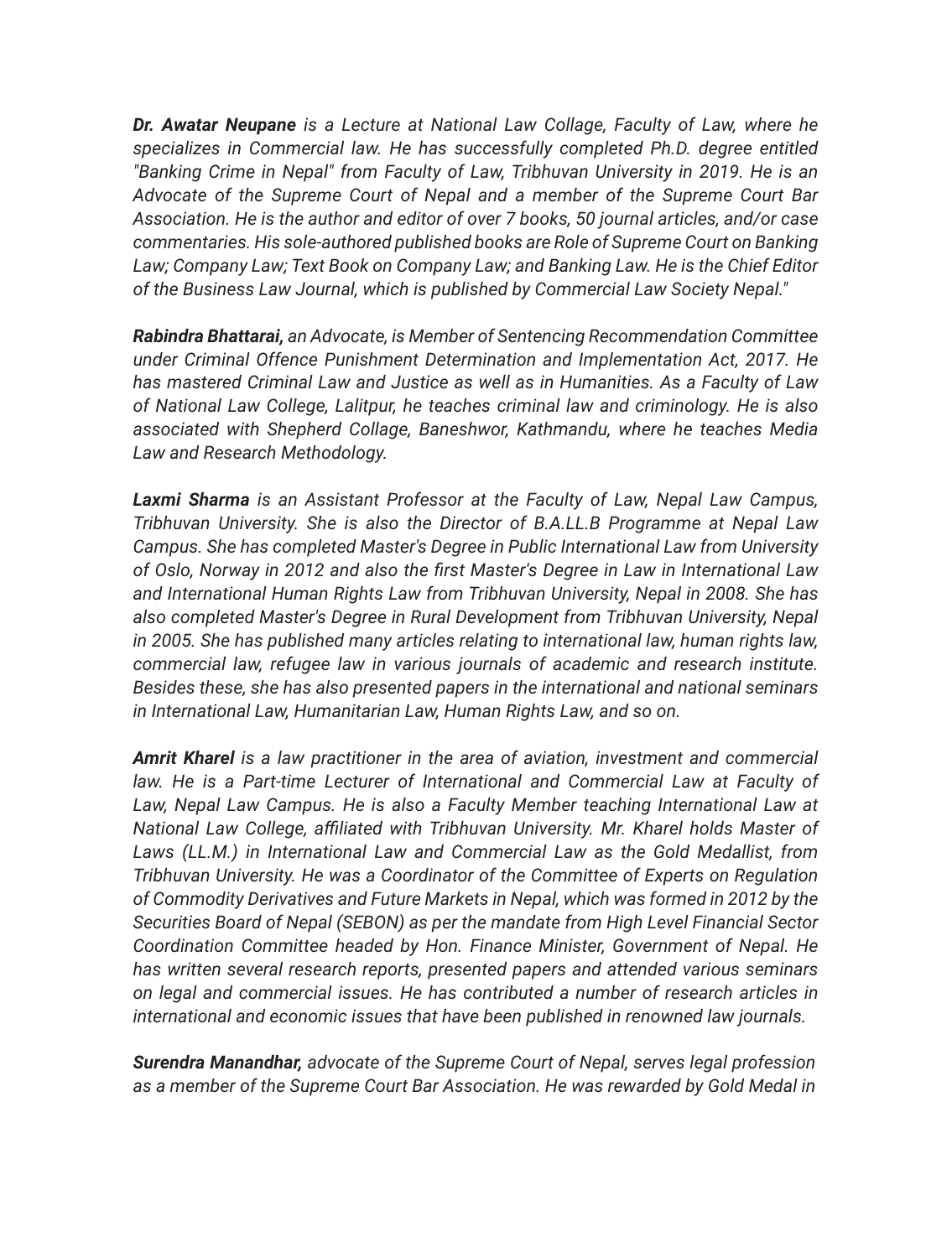Bachelor Level (B.L.) as a faculty topper in 2000 and he completed LL.M. (Constitutional Law) in 2003. He is pursuing Ph.D. degree on "Constitutional Amendment in Nepal: *Problems and Prospects" from Faculty of Law, Tribhuvan University. Mr. Manandhar has written numerous research-oriented articles in different journals of Nepal.*

*Dr. Kunshang Lama is an Advocate of the Supreme Court of Nepal. He is also an Expert Member of Sentencing Suggestion Committee, Government of Nepal, Ministry of Law, Justice and Parliamentary Affairs, under the Criminal Offence (Determination of Sentence and Execution) Act, 2017. He also has a Ph.D. degree in Law (Organized Crime in Nepal) from the Faculty of Law, Tribhuvan University. Adv. Dr. Lama serves as a resource person in Nepal Law Campus, National Judicial Academy Nepal, National Police Academy;Central Police Training Centre, Office of the Attorney General of Nepal etc. He has also worked with International organizations such as ILO, UNDP, European Union as a National Exports, Thematic Export etc. He is the author of several journal articles that were published in different national law journals.*

*Dr. Ramesh Parajuli, is a medico-legal expert with Doctorate (2013) in Medical Negligence Law and Assistant Professor of Criminal Law, Forensic Medicine, and Juvenile Delinquency in Faculty of Law, Tribhuwan University at Nepal Law Campus. He regularly speaks and lectures on medico-legal issues at National Judicial Academy, Law Universities, Medical Universities, and Bar Associations. He has advised Nepal Government, Nepal Medical Council, and various institutions including TU Faculty of Law on various issues and is associated with Nepal PhD Association.*

*Prabin Pandak, an advocate, bears LL.M. Degree (3 Years) specialized in Criminal and Commercial Law from Nepal Law Campus, Tribhuvan University securing the highest marks in 2069-2072 B.S. Batch and also from the same university, MBS Degree specialized in Taxation and Entrepreneurship Development from Shankar Dev Campus, securing the highest marks among the girls in 2062 B.S. Batch. Currently, she is also serving as the Deputy Manager/Company Secretary in Nepal Stock Exchange Limited, an undertaking of the Government of Nepal in the one and only Nepalese secondary capital market.*

*Kabita Shrestha is an Assistant Professor at the Faculty of Law, Tribhuvan University (Nepal Law Campus) since 2017. She worked as an officer at the Federation of Nepalese Chambers of Commerce and Industry and had advised on labour issues and participated in the Labour Reformation Process in Nepal.* 

*Amar Bahadur Shah, an independent Advocate, is associated with Nawalparasi District Court Bar Association. He has completed LL.M. in Criminal Law & Commercial Law from Tribhuvan University, Nepal. Several articles on Jurisprudence, Juvenile Justice, Victim Justice, Human Rights, Environment, WTO can be read at different Daily and Weekly National Newspapers and Law Journals of the nation. He is also engaged in different*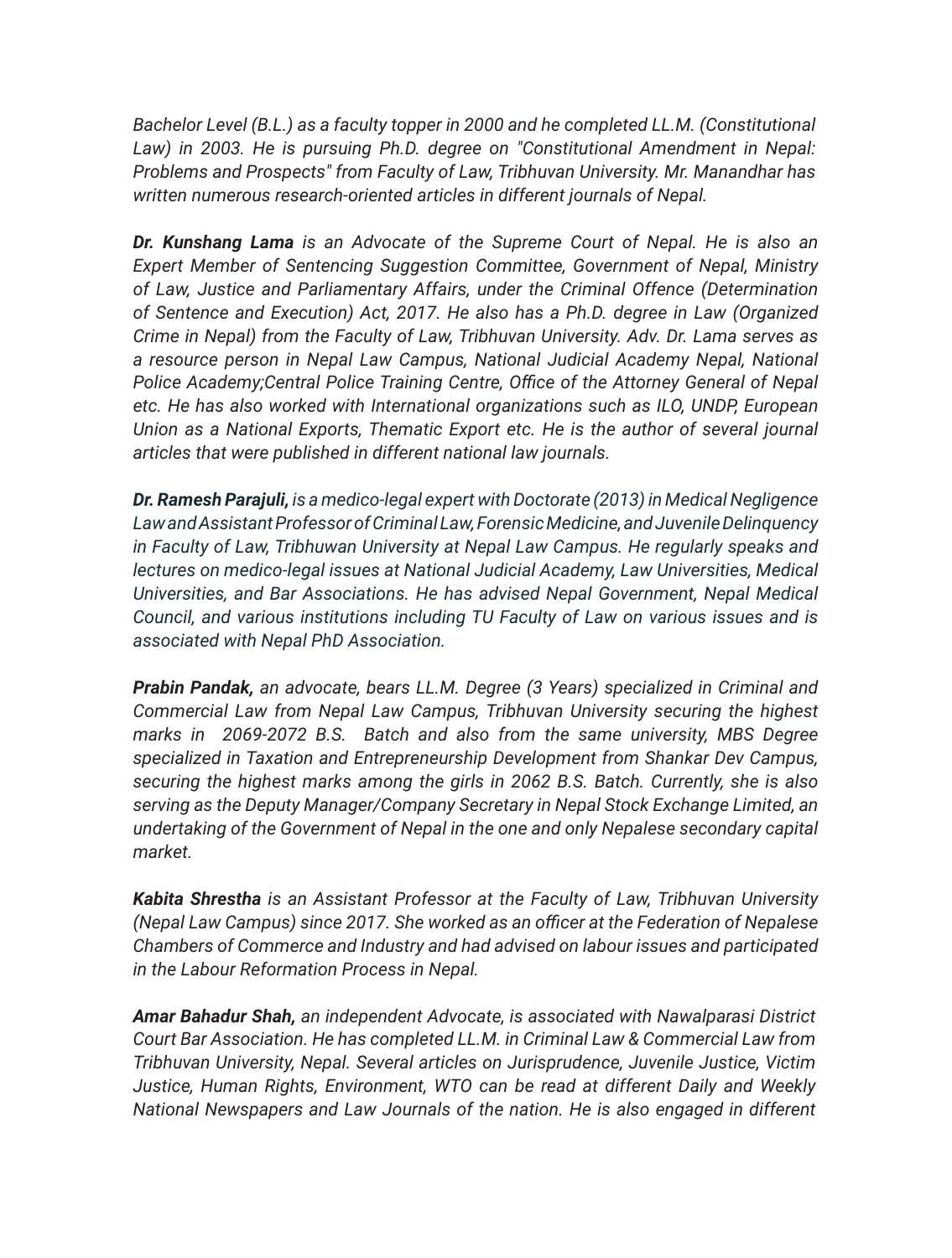*vocational and training research activities and often works as a Trainer on different issues of Human Rights in the realm.*

*Laxmi Bakhadyo is currently associated with Kathmandu School of Law as an Asst. Prof. since 2017. She had completed her LL.B. and LL.M. from Kathmandu School of Law. She has specialized in criminal law and justice. She has been awarded with a different research fellowship from institutions like Social Science Baha, Child Reach Nepal, CVICT Nepal, CeLLRD and FIAN Nepal. She has been awarded by "Kannon Snatakottar Gold Medal" in 2017 by Purbanchal University; "LL.M. Batch Topper Award" awarded by*  Kathmandu School of Law, 2016; "Nepal Bar Council Topper Award" of 20<sup>th</sup> Bar Council *Examination by Nepal Bar Council. Her articles are published in some international law journal - National Journal of Criminal Law of India, 2019; South Asian Journal of Law and Policy, 2018, Bangladesh. Similarly, she works as a Researcher and Attorney in JuRAL (Judicial Research, Advocacy, and Litigation Center).*

*Yam Kumar Yonjan, a practicing lawyer, is also a member of the teaching faculty of Nepal Law Campus, Tribhuvan University. He has completed LL.M. degree from the Nepal Law Campus, Tribhuvan University, specialization in International Law and Commercial law. Presently, he is doing legal practice in the field of corporate law. He has also experience of a visiting resource person of different law colleges, governmental and non-governmental academic and training institutions as well.*

*Deepika Thapa Magar is a Section Officer in the Nepal Judicial Service, Government of Nepal. She is currently pursuing LL.M. in Criminal Law and Justice from Kathmandu School of Law, Purbanchal University.* 

*Aamod Dahal is Section Officer of Government of Nepal. He has completed B.A.LL.B. from Prithivi Narayan Campus, Pokhara. Currently, He is pursuing a Master's Degree in Political Science from Tribhuvan University. He has a keen interest in environmental conservation and animal welfare*.

*Bimal Prasad Lamichhane is a practicing advocate in Supreme Court of Nepal, distinguished scholar and thinker. He is not new in academic writing and several areas of legal literature; as he has written extensively and authored three books and several research articles on different legal issues in reputed journals of Nepal.*

*Samikshya Mishra is an Investigation Officer of the Government of Nepal. The author before completing LL.M. degree in Criminal Law and Justice from Purbanchal University (Chakrabarti Habi Education Academy, College of Law) in 2076 B.S., had competed LL.B. from Tribhuvan University (Nepal Law Campus). She also holds Masters- MBA degree from Indira Ghandi National Open University, India.*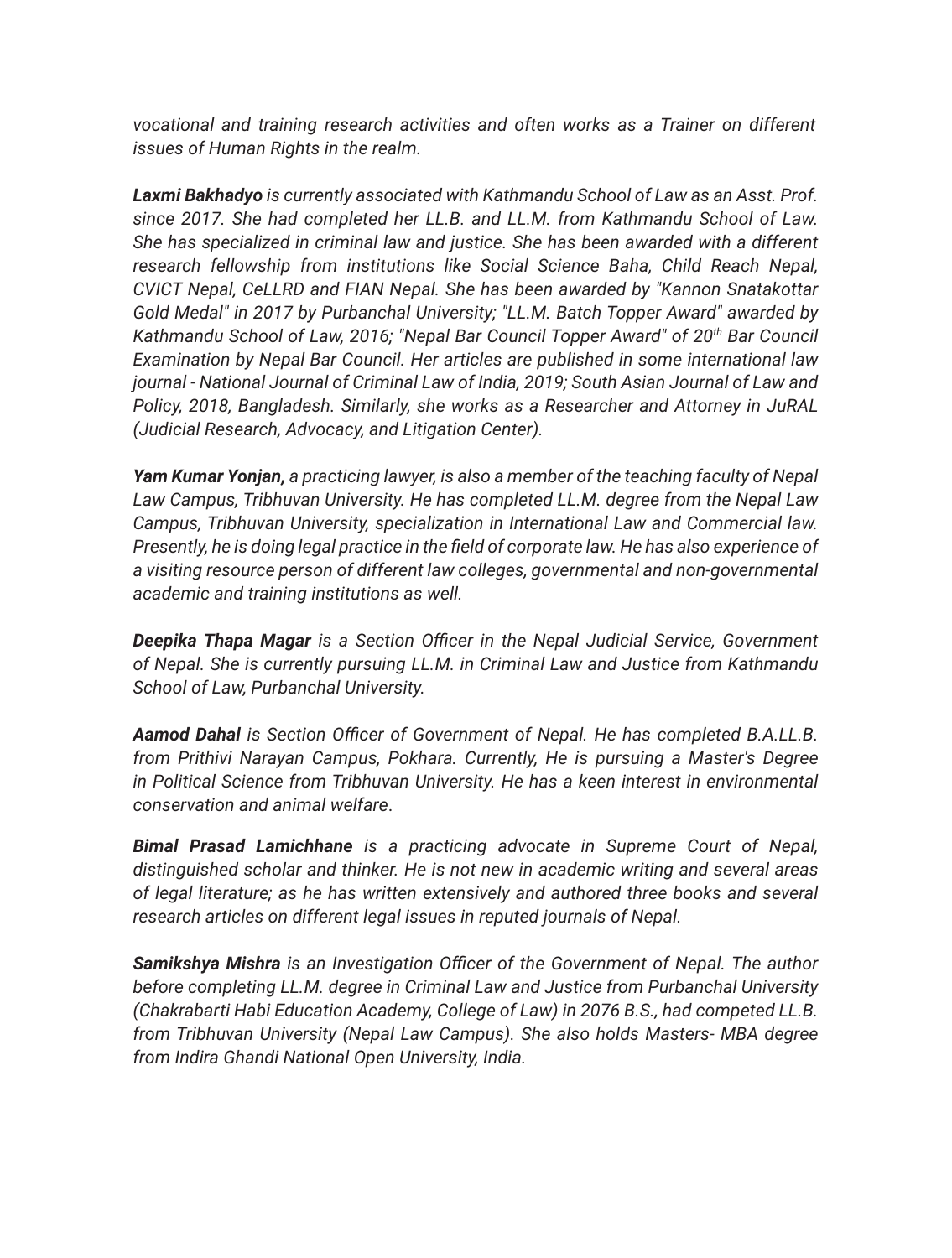*Bandana Upreti is an Attorney at Law. She is currently engaged at iProbono as 'Junior*  Legal Analyst' for Nepal. She holds LL.M. degree in Business Law from Purbanchal *University. And has experience of working in the 'Business law and Arbitration Center' and 'International Law and Relations Study Center' at Kathmanu School of Law. She was awarded 'best paper presenter' award for her article (co-authored) entitled "Conflict between intellectual property rights and Human Rights" in World Conference on Clinical Legal Education, Legal Aid and Human Rights, 2018, India. Besides these, she has also presented papers in the international and national seminars mainly in the field of Intellectual property, and commercial law amongst others.*

*Sujan Phuyalis an Advocate. He has completed his B.A.LL.B. from Nepal Law Campus, Tribhuwan University in 2018. He is recently pursuing an L.L.M. with a specialization in Business Law from National Law University, Delhi. His keen areas of interest are in corporate and IPR related issues.*

*Bhim Bahadur Phadera, an Advocate, holds B.A.LL.B. from National Law College, and currently persuing LL.M. on Constitutional Law and Criminal Law from Nepal Law Campus, Tribhuvan University.He has published some articles - Victimological Jurisprudence and New Criminal Code, 2074, NaLC E-Journal (2019), 'Doctrine of Alter-Ego', Business Law Journal (2018), Construction-Interpretation Debate, NaLC E-Journal (2018) and has published many articles in online news portal regarding political legal affairs of Nation.*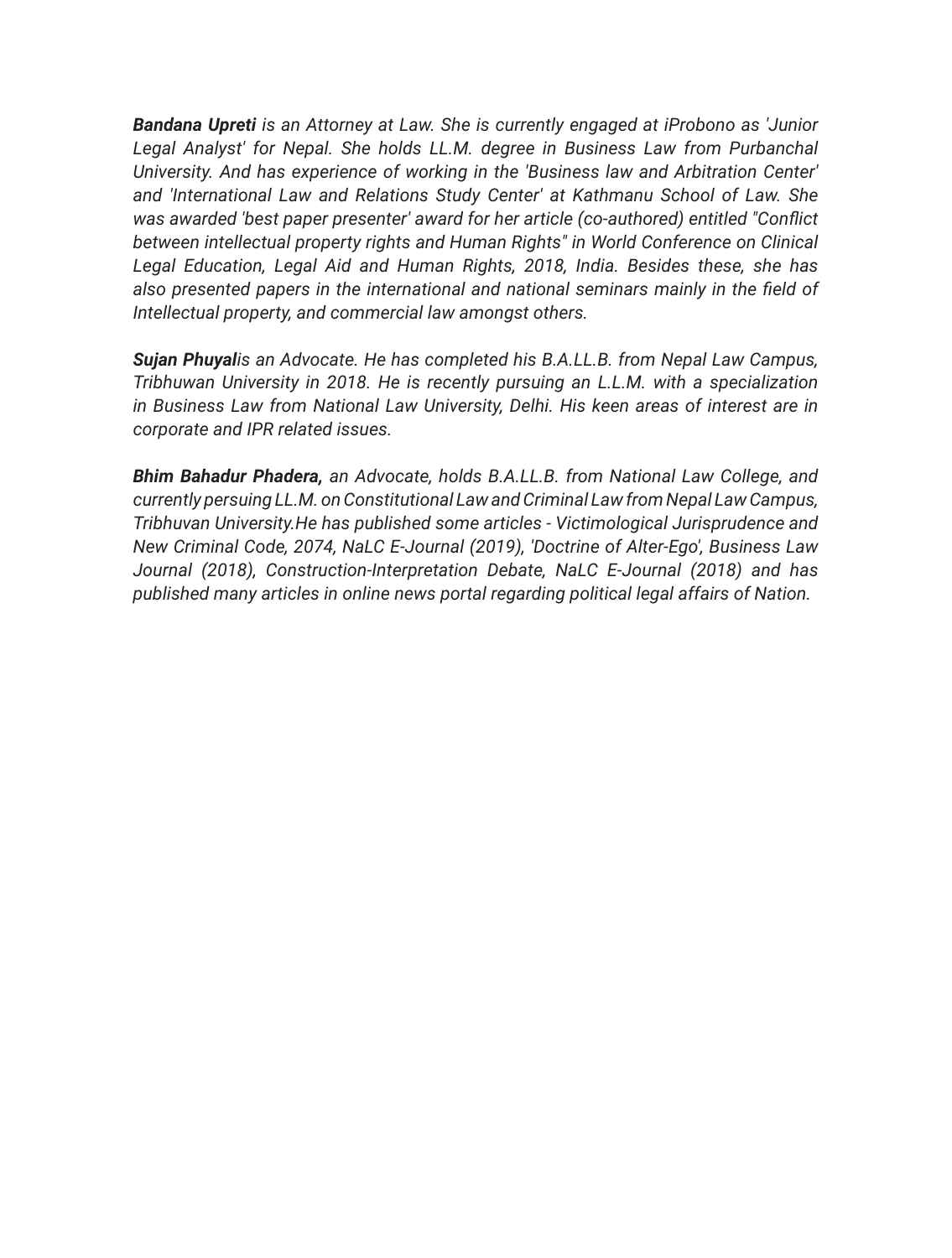### Table of Contents

| S.N. | <b>Subject</b>                                                                                                                          | <b>Author</b>                                             | Page     |
|------|-----------------------------------------------------------------------------------------------------------------------------------------|-----------------------------------------------------------|----------|
| 1.   | PROMOTING WELFARE AND SOCIAL<br>JUSTICE THROUGH CONSTITUTIONAL<br><b>MECHANISM</b>                                                      | Dr. Ananda Mohan<br><b>Bhattarai</b>                      | $1 - 32$ |
| 2.   | EMERGING PRINCIPLES AND RULES OF<br>INTERNATIONAL ENVIRONMENTAL LAW<br>OF THE PREVENTION AND MITIGATION OF<br><b>ENVIRONMENTAL HARM</b> | Prof. Dr. Bijay Singh<br>Sijapati                         | 33-46    |
| 3.   | INTERRELATION BETWEEN FEDERAL,<br>PROVINCIAL AND LOCAL GOVERNMENTS<br>WITH REFERENCE TO INTERNATIONAL<br><b>PRACTICE</b>                | Dr. Chandra Kant Gyawali 47-53                            |          |
| 4.   | ROLE OF UN POLICE TO COMBAT<br>ORGANIZED CRIME IN FRAGILE STATE                                                                         | Prof. Dr. Laxmi Prasad<br>Mainali & Bishnu Prasad<br>Soti | 54-66    |
| 5.   | ROLE OF UNITED NATIONS FOR BIO-<br>DIVERSITY CONSERVATION: GLOBAL<br><b>PERSPECTIVE</b>                                                 | Prof. Dr. Tara Prasad<br>Sapkota                          | 67-83    |
| 6.   | LIQUIDATION OF THE BANK AND FINANCIAL Prof. Dr. Shambhu Prasad 84-100<br><b>INSTITUTIONS IN NEPALESE PERSPECTIVE:</b><br>AN OVERVIEW    | Khanal                                                    |          |
| 7.   | FEDERALISM: CHALLENGES AND<br>OPPORTUNITIES IN NEPALESE CONTEXT                                                                         | Krishna Prasad Bashyal                                    | 101-110  |
| 8.   | <b>ENSURING RIGHTS OF CITIZENS: ROLE OF</b><br>THE SUPREME COURT DURING COVID-19<br><b>PANDEMIC</b>                                     | Rabi Narayan Khanal                                       | 111-119  |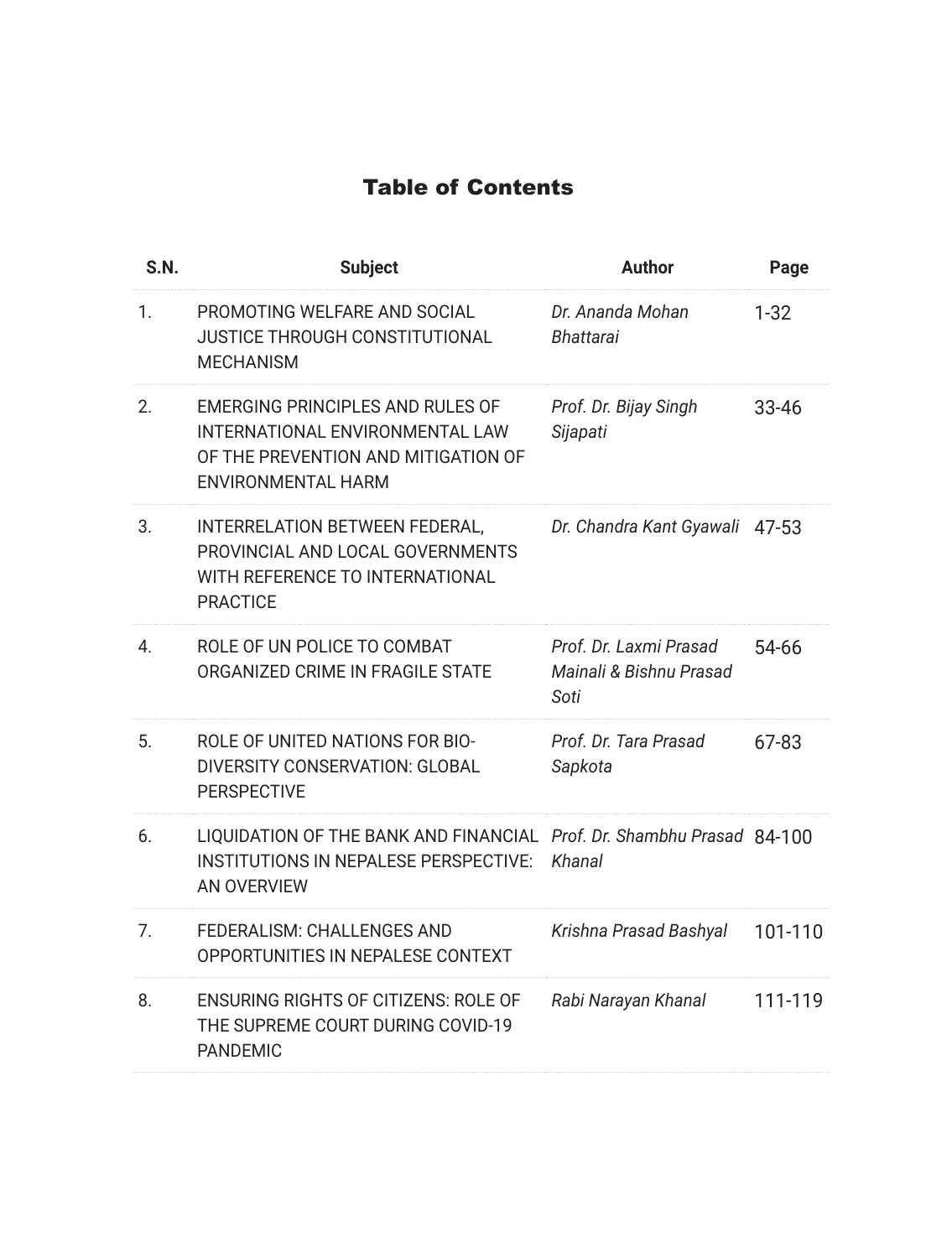| 9.  | APPLICATION OF INTERNATIONAL LAW: AN Dr. Diwakar Bhatta<br><b>OVERVIEW</b>                                                                |                                | 120-136 |
|-----|-------------------------------------------------------------------------------------------------------------------------------------------|--------------------------------|---------|
| 10. | RIGHT TO EQUALITY: CONCEPT,<br>CONSTITUTIONAL PROVISION AND COURT<br><b>PRACTICE</b>                                                      | <b>Binod Bashyal</b>           | 137-147 |
| 11. | ROLE OF SUPREME COURT ON LEGAL<br>PROFESSION OF NEPAL                                                                                     | Bijaya Prasad Mishra           | 148-158 |
| 12. | AN ANALYSIS ON REGULATION OF HATE<br>SPEECH IN NEPAL                                                                                      | Dr. D.N. Parajuli              | 159-174 |
| 13  | <b>IMPACT OF BANKING CRIME IN THE</b><br><b>FINANCIAL SYSTEM</b>                                                                          | Dr. Awatar Neupane             | 175-182 |
| 14. | MUGHAL INFLUENCE IN LEGAL SYSTEM OF Rabindra Bhattarai<br><b>NEPAL</b>                                                                    |                                | 183-194 |
| 15. | LEGAL REGIME ON FOREIGN DIRECT<br>INVESTMENT IN NEPAL: A BIRD'S EYE VIEW                                                                  | Laxmi Sharma & Amrit<br>Kharel | 195-207 |
| 16. | REFERENDUM IN NEPALESE CONTEXT: A<br><b>VIEW</b>                                                                                          | Surendra Manandhar             | 208-219 |
| 17. | HUMAN TRAFFICKING: A TRANSNATIONAL<br><b>ACTIVITY OF ORGANIZED CRIME</b>                                                                  | Dr. Kunshang Lama              | 220-259 |
| 18. | NEPALESE LEGAL HISTORY, ITS ROLE IN<br>SHAPING CRIMINAL JUSTICE SYSTEM, AND<br>SHIFT IN EXPECTED ROLE OF CITIZENS<br>AFTER END OF MONARCH | Dr. Ramesh Parajuli            | 260-285 |
| 19. | <b>JUDICIAL RESPONSE ON PROTECTING</b><br><i>YAKTHUNG</i> STONE                                                                           | Prabin Pandak                  | 286-294 |
| 20. | COLLECTIVE BARGAINING AS A PACIFIC<br>MEANS FOR THE SETTLEMENT OF LABOUR<br>DISPUTE: A DELVE INTO LABOUR ACT, 2017                        | Kabita Shrestha                | 295-308 |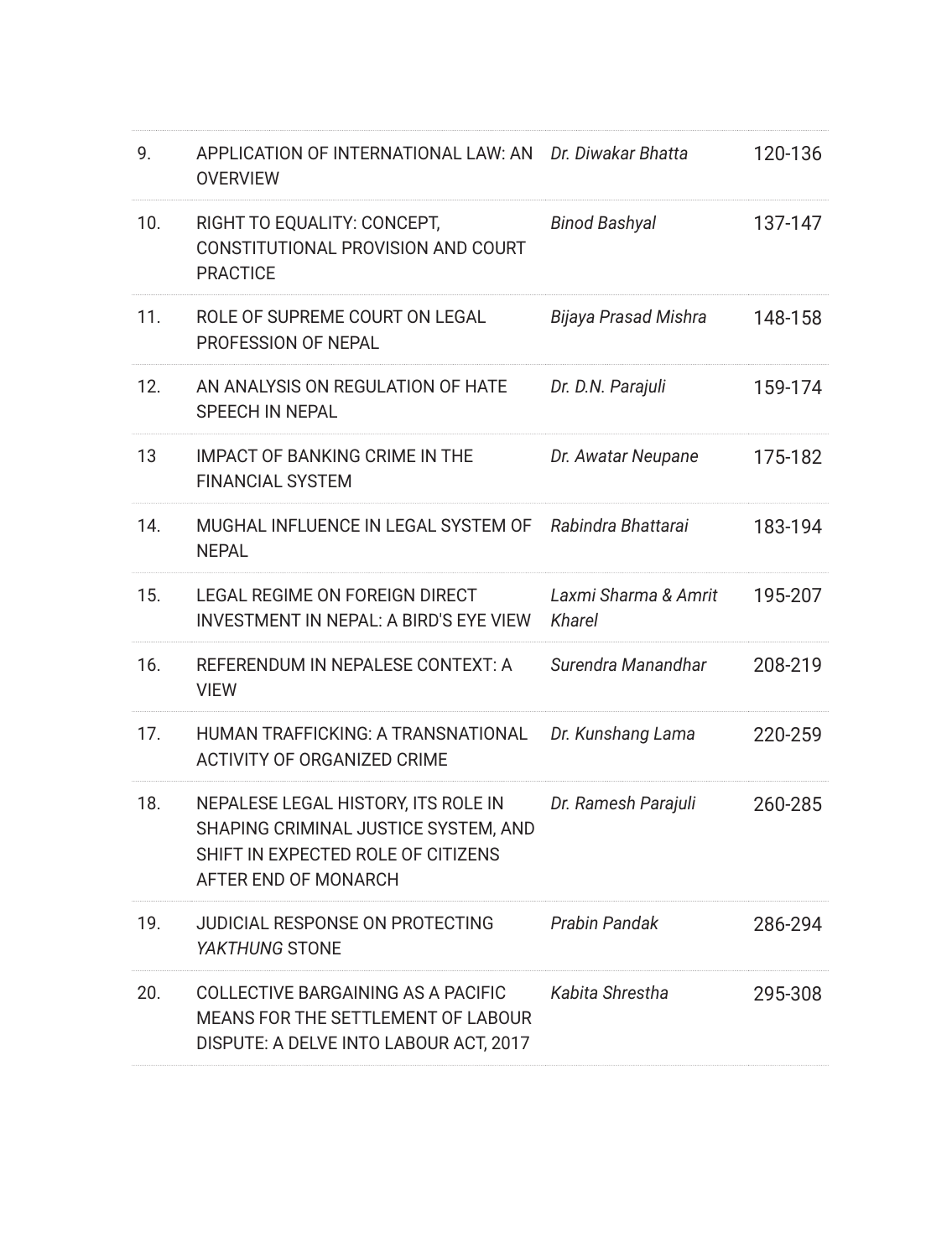| 21  | JURISPRUDENTIAL WISDOM ON<br>STRUCTURE AND FUNCTION OF LAW                                             | Amar Bahadur Shah                 | 309-323 |
|-----|--------------------------------------------------------------------------------------------------------|-----------------------------------|---------|
| 22  | FEMALE CRIMINALITY IN NEPAL:<br>PREVALENCE AND CAUSES                                                  | Laxmi Bakhadyo                    | 324-336 |
| 23. | INDEPENDENT CORPORATE PERSONALITY<br>OF A COMPANY: A JURISPRUDENTIAL<br><b>PERSPECTIVE</b>             | Yam Kumar Yonjan                  | 337-349 |
| 24. | TOWARDS COMPENSATORY JUSTICE:<br>DISCOURSE ON CRIME VICTIM<br><b>COMPENSATION IN NEPAL</b>             | Deepika Thapa Magar               | 350-364 |
| 25  | LEGAL FRAMEWORK FOR THE PROTECTION<br>OF GREATER ONE-HORNED RHINO IN NEPAL                             | Aamod Dahal                       | 365-374 |
| 26  | <b>BAR-BENCH RELATION IN NEPAL</b>                                                                     | <b>Bimal Prasad</b><br>Lamichhane | 375-386 |
| 27. | FUNCTIONAL ASPECTS OF NEPALESE<br><b>CRIMINAL JUSTICE</b>                                              | Samikshya Mishra                  | 387-399 |
| 28  | <b>JUDICIAL REMEDY IN TAXATION: CASE</b><br>STUDY OF NCELL CAPITAL GAIN TAX IN<br><b>NEPAL</b>         | Bandana Upreti                    | 400-409 |
| 29. | COMPARATIVE STUDY OF INSOLVENCY<br>LAW OF NEPAL WITH INSOLVENCY AND<br><b>BANKRUPTCY CODE OF INDIA</b> | Sujan Phuyal                      | 410-422 |
| 30  | SOCIALIST CONSTITUTIONALISM                                                                            | <b>Bhim Bahadur Phadera</b>       | 423-441 |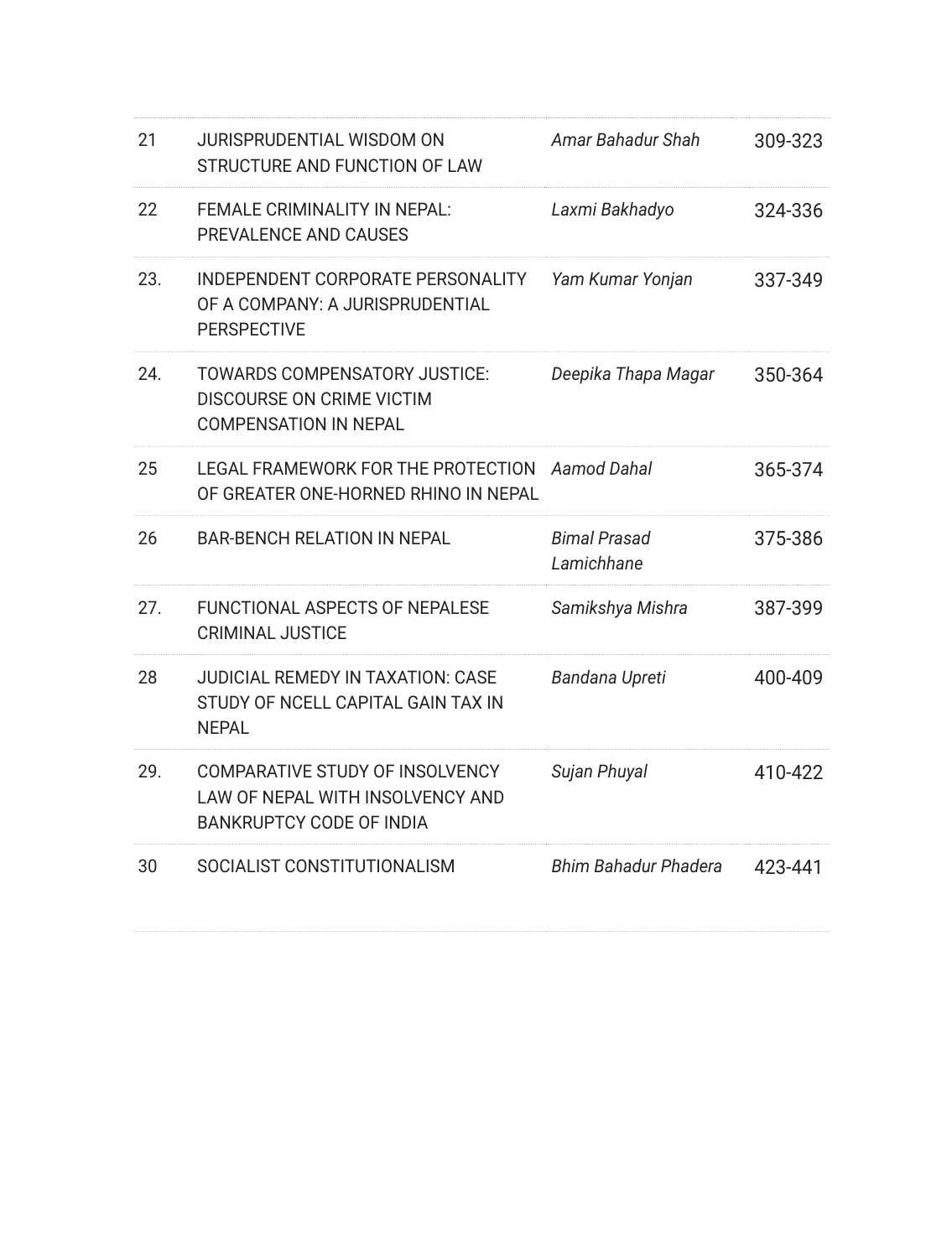# **PROMOTING WELFARE AND SOCIAL JUSTICE THROUGH CONSTITUTIONAL MECHANISM**

*Dr. Ananda M Bhattarai*

#### **Abstract**

*An inquiry into the plight of the migrant workers and others against the rights especially the right to life, dignity, social justice and security vis-à-vis the obligation of the state outlined in the Constitution is the prime focus of the article. The article moves by drawing a contextual understanding of the social economic situation of the country. This is followed by a quick review of the notion of the welfare state and social justice embodied in the past constitutions. As concerns regarding rights and justice have global as well as local perspectives, the article tries to look at them from both global and local perspectives. It then highlights the constitutional and legal framework and also the role played by the court in calibrating these rights. In the final part, the article discusses issues relevant*  to the enforcement of the right to social justice and strategic options for further honing *these rights. The author argues that social welfare is not a dole out but part of the right to social justice and social security. In constitutional and human rights parlance, the death of a starving migrant worker is no less devastating than the death of a political dissident. If democracy survives in constitutional government, every representative of the people acting individually or as collectivity should give equal attention to the entitlement of the most marginalized section to the survival kit. This is how the right to survival, dignity, and social justice is promoted in society.*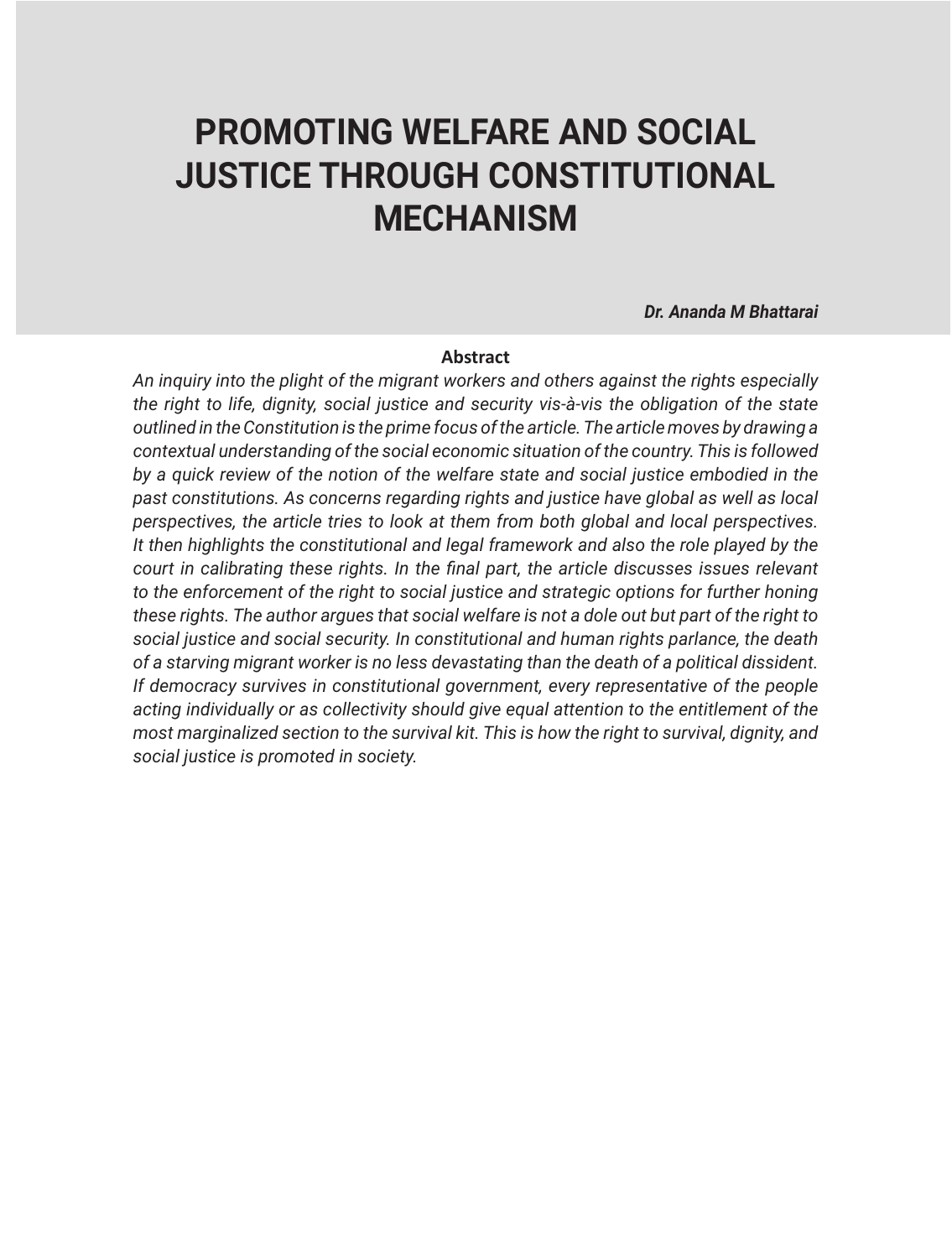# **EMERGING PRINCIPLES AND RULES OF INTERNATIONAL ENVIRONMENTAL LAW OF THE PREVENTION AND MITIGATION OF ENVIRONMENTAL HARM**

*Prof. Dr. Bijay Singh Sijapati*

#### **Abstract**

*Emergency principles, rules and traditional norms of international environmental*  law, as typically shown in the transfrontier pollution context, centre mainly on how to *reconcile the confliction interests of the concerned states in order to reach an equitable solution. Presumptions interest in traditional international environmental law are that the concerned states are identifiable and geographically adjacent that the effect of pollution*  is of limited geographical expansion; that it is relatively easy to identify causation between *polluting states and victim states; and that damage can be calculated and compensated. The principles and rules have functional in an effective way to prevent or mitigation environmental harm and to provide relief through damages. However, principles and rules will prove to be ineffective in responding to global environmental change. The author in this article tries to give overall picture of emerging principles and rules of international environmental law for the prevention and mitigation of environmental harm and to provide relieve through damages.*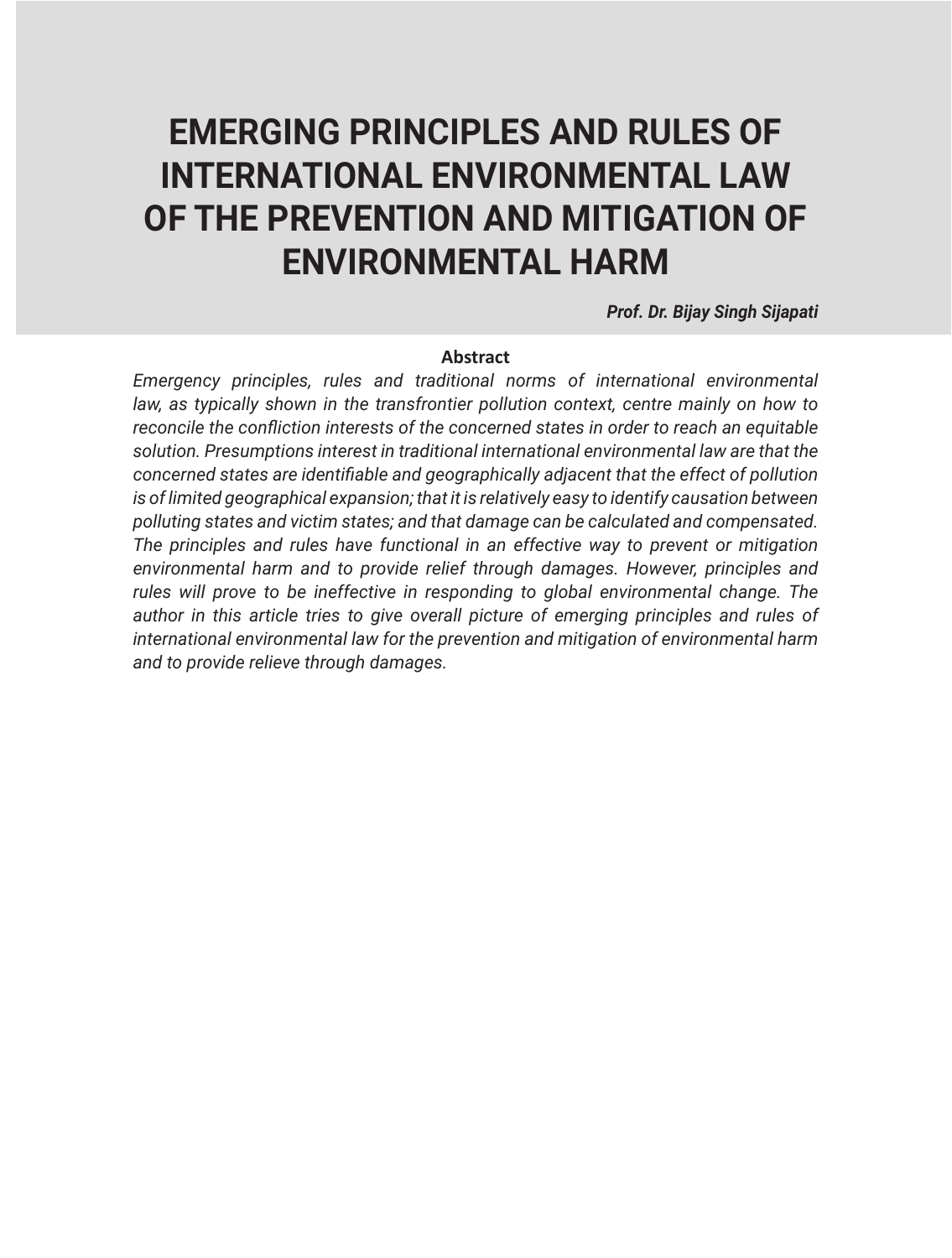# **INTERRELATION BETWEEN FEDERAL, PROVINCIAL AND LOCAL GOVERNMENTS WITH REFERENCE TO INTERNATIONAL PRACTICE**

*Dr. Chandra Kant Gyawali*

#### **Abstract**

*The models of federal, provincial and local level jurisdiction have been operated in accordance with the spirit of shared- rule, self- rule and autonomy under the constitutional provision in the world. Hence, the interrelationship is necessary for the federal, provincial and local governments to exercise the exclusive, concurrent and residual powers to be practiced within their jurisdiction. The exercise should be based on the principles of cooperation, coordination and co-existence. It will have the opportunity to facilitate equality and easy access to government services, the need for mutual assistance, and any issues to be handled by the same level, parallel rights, some issues of equal importance to use and the same level to make and execute the laws in their respective areas.*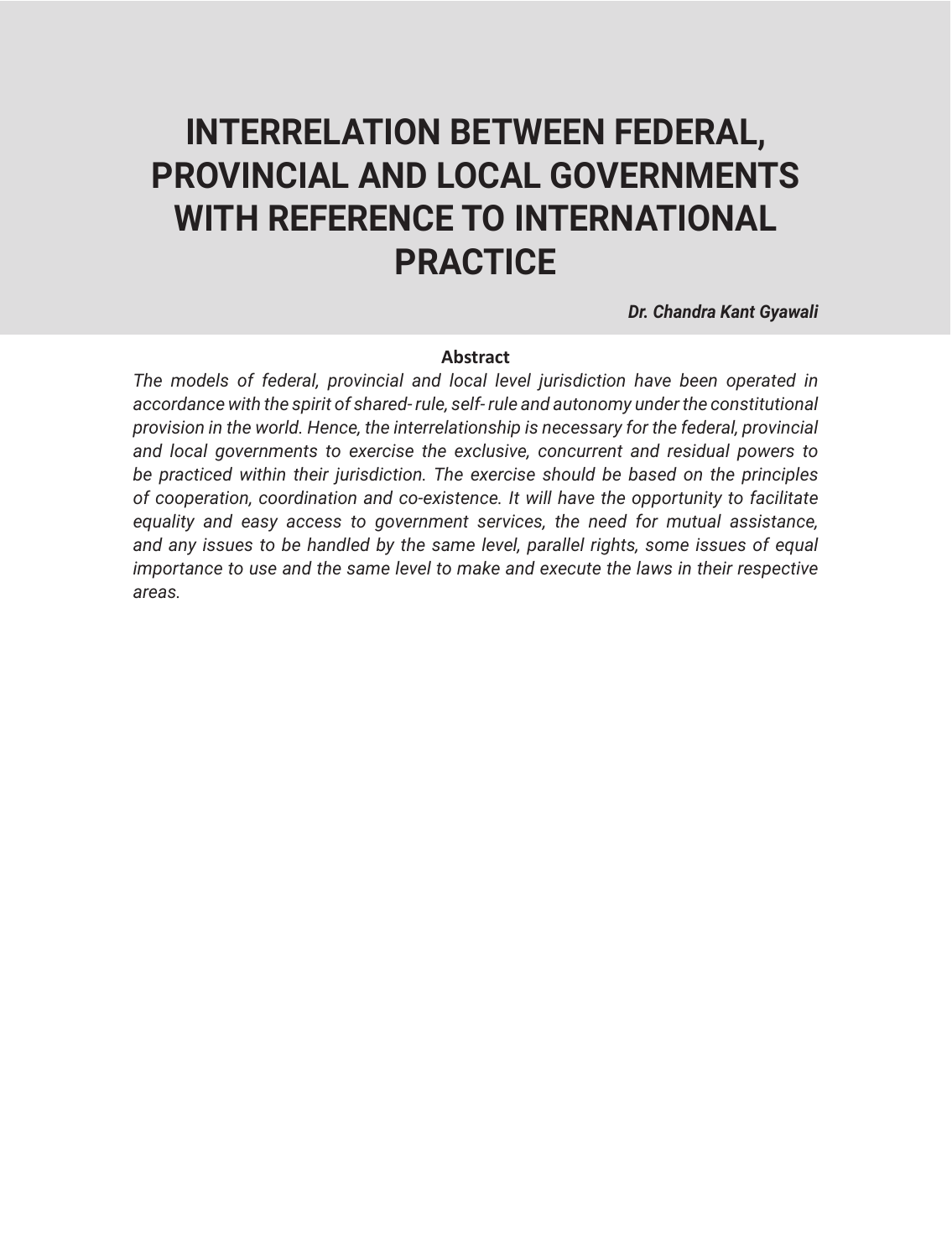## **ROLE OF UN POLICE TO COMBAT ORGANIZED CRIME IN FRAGILE STATE**

*Prof. Dr. Laxmi Prasad Mainali Bishnu Prasad Soti*

#### **Abstract**

*This article considers peacekeeping's challenges in dealing with the security and governance risks posed by organized crime in fragile states, with a focus on the role of the UN police component both in field and at the Headquarters level. It evokes the scenario of the fragile state, where institutional arrangements embody and perhaps preserve the conditions of crisis, causes statutory institutional arrangements are vulnerable to challenges by rival institutional systems be they derived from traditional authorities, devised by communities under conditions of stress that see little of the state or be they derived from warlords or other non-state power brokers. In this condition, UN peace operations, peacekeeping, and special political missions are increasingly deployed in complex conflict environments. These contexts are marked by ongoing armed conflict, with an active presence of several non-state armed groups opposed to the government and the international presence in the country.*

*The 1st section deals with the introduction of the fragile state, conflict-affected state or the failure state, UN Missions, and the working arrangements of the UN police components in the missions with varying mandates. It will also reflect the complex working situations*  with the different types of armed groups. It further deals with the multidimensional *peacekeeping operations which are deployed to states that have undergone armed conflict intending to consolidate the peace and help to create the conditions that would prevent a recurrence of armed violence. It will also deal with the organized criminal activities that involve political actors and violence are perhaps of most immediate concern for peace operations. Organized crime, which often has both local and transnational dimensions, thrives in conflict-affected environments due to state institutions, weak enforcement of laws and control of borders, disruption of the legitimate economy, and the lack of economic opportunities. In the most severe cases, organized crime exists in symbiosis with a captured state public sector and political sphere.* 

*The 2nd section deals with the problem; specifically, the recent scenario of the nature, scope, and effects of organized crime and its relationship to the evolution of armed conflict and peacekeeping interventions in the conflicted affected state or more specific in a fragile state. It evokes the complexity of a conflict with the steady proliferation of new*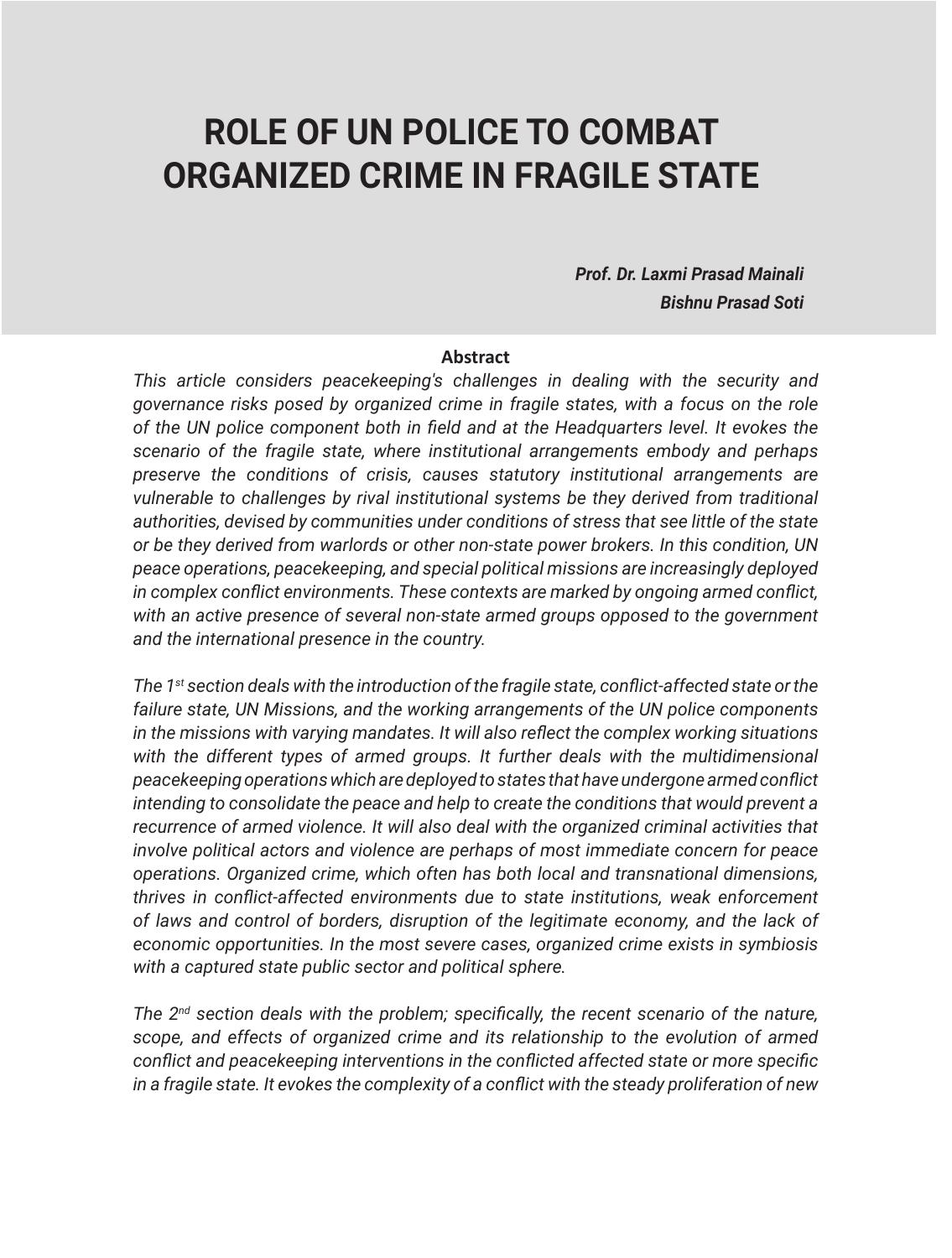*non-state armed groups, including terrorists, rebels, militias, criminal groups or gangs, and violent extremist groups that may fight each other and the state at different times. It also answers the application or non-application of the international humanitarian law and its proliferation of armed groups and it's dealing within law and practice. It reveals that actors involved in organized crime may deal with illicit goods of the black economy.*

*The 3rd section scrutinizes the being done scenario by different UN missions to discourse the encounter of organized crime, concentrating on mandates and the role of the police component as the leading actor in developing institutionalized responses to organized crime in countries affected by, or emerging from, armed conflict. It mentions about the multidimensional peacekeeping operations which are deployed to states that have undergone armed conflict with the aim of consolidating the peace and helping to create the conditions that would prevent a recurrence of armed violence, where lives have been lost, people displaced from homes and communities, and physical infrastructure destroyed.* 

*The 4th section replicates the analysis of the efforts that have so far been sufficient or insufficient to deal effectively with the challenges posed by organized crime. This section introduces organized crime as a highly complex phenomenon that often has both domestic and transnational dimensions; it presents throughout the cycle of conflict; and requires and fosters corruption in the public administration, often in contexts where patronage networks and 'big man' dynamics exist. Those involved in organized crime are not universally viewed as criminals in areas of limited or no state presence, they may exert political control and enjoy legitimacy in the eyes of local communities by providing some measure of governance, whether in the form of security, conflict mediation, contract enforcement or patronage resources. It shows the impact of peace operations on violence, serious and organized crime, and state-building which establish the positive effects of peacekeepers.*

*The 5th section positions how the UN response to the challenges posed by organized crime could be improved. Also, this chapter forestalls some commendations and the way forwards to discourse the challenges of organized crime in such a situation. It also demands the countries' collective will to confront them Organized crime and corrupt institutions. The Collective efforts needed to be redoubled to ensure the effective implementation of the United Nations Convention against Transnational Organized Crime and its three Protocols. The international community's efforts should be to use the different techniques and tools that may be necessary for effective management of the risks these criminal networks pose. Finally, it draws some conclusions.*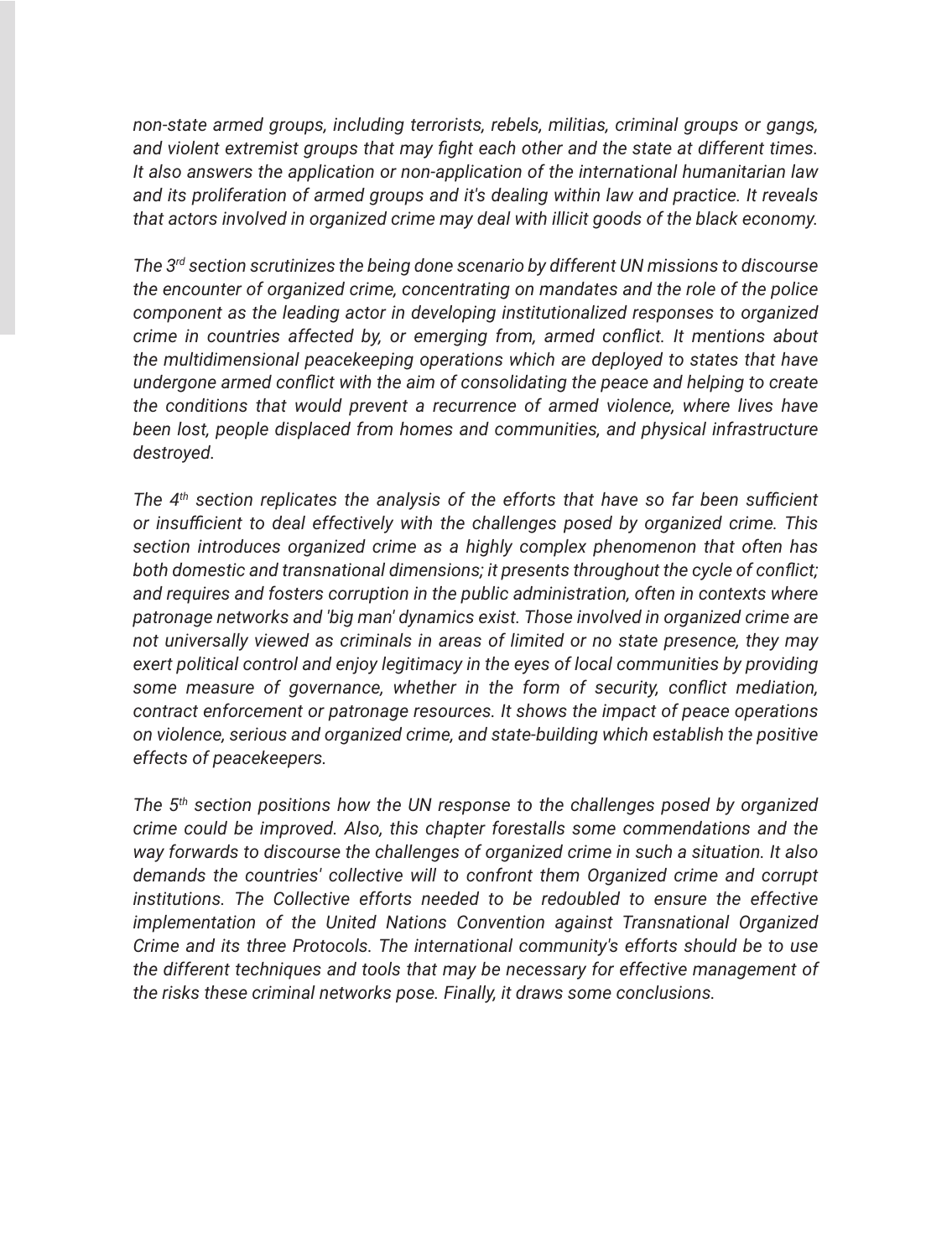## **ROLE OF UNITED NATIONS FOR BIO-DIVERSITY CONSERVATION: GLOBAL PERSPECTIVE**

*Prof. Dr. Tara Prasad Sapkota*

#### **Abstract**

*Biodiversity is the major component of the environment and it includes soil, water, flora, fauna, and micro-organism. Biodiversity provides habitats for flora, fauna and microorganism. Biodiversity is being treated as a global resource and this resource is not evenly distributed. Scientists have estimated that the Earth is a home of one trillion species, of these 25 percent species are already lost and 60 percent species are being threatened and 60% of the Earth's ecosystems have reduced their capacity to deliver the vital ecosystem services on which we all depend. If the present trends continue then the life support system of this earth will be finished. Taking into consideration the ground reality, the international community is aware of it and adopting several measures*  for the conservation of biodiversity resources. Conservation of biodiversity is not *possible by a single person, a local body, a national government, a regional association, and an international agency. At present peoples and all level's governmental and nongovernmental agencies are involving in the conservation of biodiversity resources. The United Nations is the Apex agency of the international community and it has adopted several measures for the conservation of the biodiversity resource. The author in this*  paper has endeavored to explore and analyze the measures adopted by the United *Nations for the conservation of biodiversity and has suggested some measures at national governments for the effective implementation of the global measures.*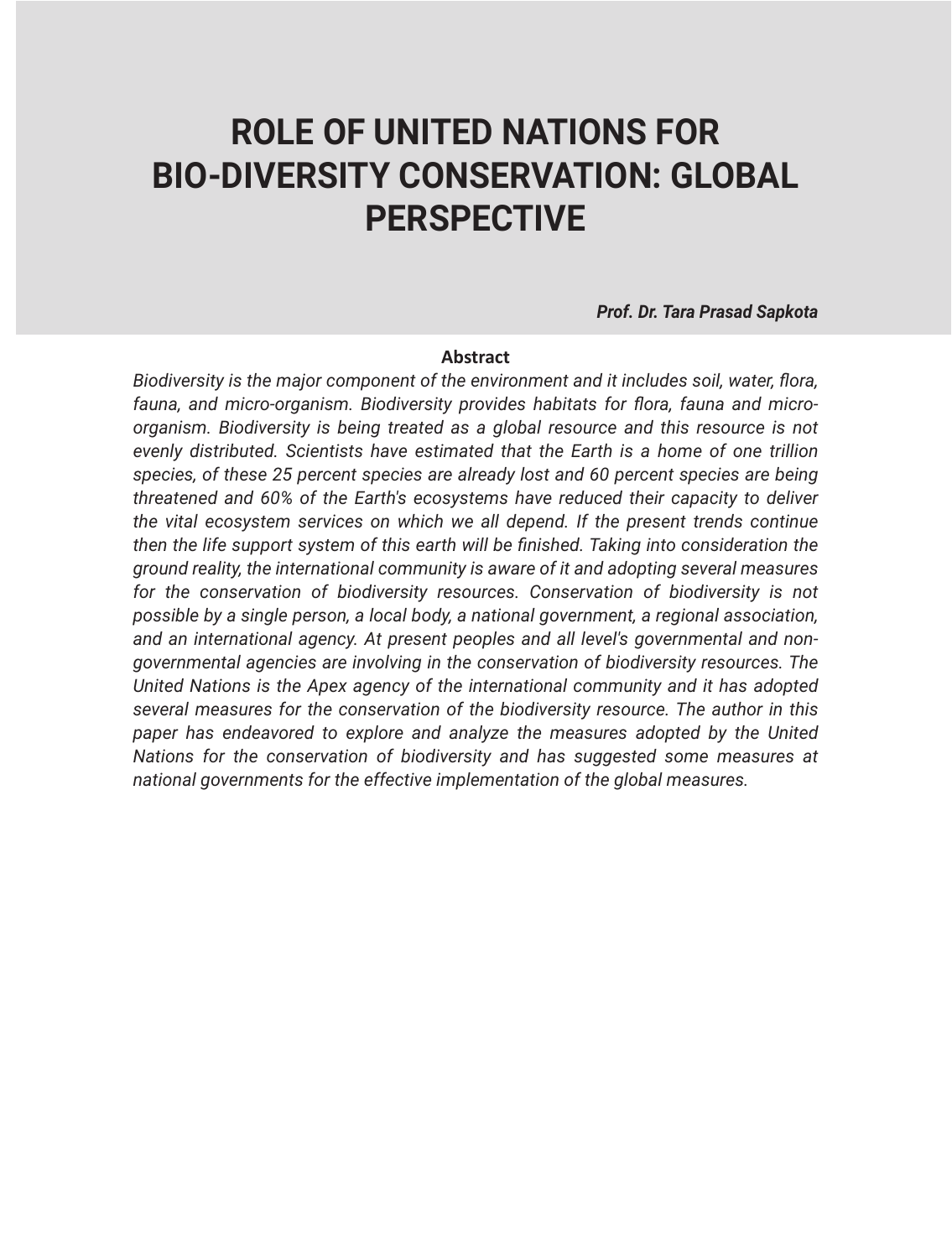# **LIQUIDATION OF THE BANK AND FINANCIAL INSTITUTIONS IN NEPALESE PERSPECTIVE: AN OVERVIEW**

*Prof. Dr. Shambhu Prasad Khanal*

#### **Abstract**

*Liquidation or winding up of the Bank and financial institutions cannot be neglected as a simple matter rather it is a very complex one. So, within the periphery of this issue, the author, in this article aims to discuss and analyze the liquidation procedures and impact of liquidation that is particularly applicable to the Bank and finical institutions registered in Nepal. The Bank and financial institutions also fall under one of the categories of the company. As we know that a company is an artificial person in the eyes of law. thus, the company created by law is accepted as the birth of an artificial company whereas the demise or winding up of a company is the liquidation. The incorporation of a company, in accordance with law, is compulsory or inevitable for any corporate body including a finance company to commence its business. In other words, each institution needs to be incorporated through the law but all of them may not go to liquidation.* 

*As an incorporation of a finance company is provisioned by law and liquidation also must be in accordance with law concerned. This means to say that, all of the companies duly created or registered as per the law shall have to be duly expunged or removed after the completion of the procedures to be followed with regards to liquidation of the Company. Likewise, the will or interest of its shareholders or members also may not be fulfilled without following the due process of law. Obviously, liquidation is the last stage of a company's life after which it ceases to exist in the eye of law and records of the authority. As a company engages with other parties during its lifetime and liabilities may have created for or against it, the process of liquidation is much complex and sensitive than its incorporation.*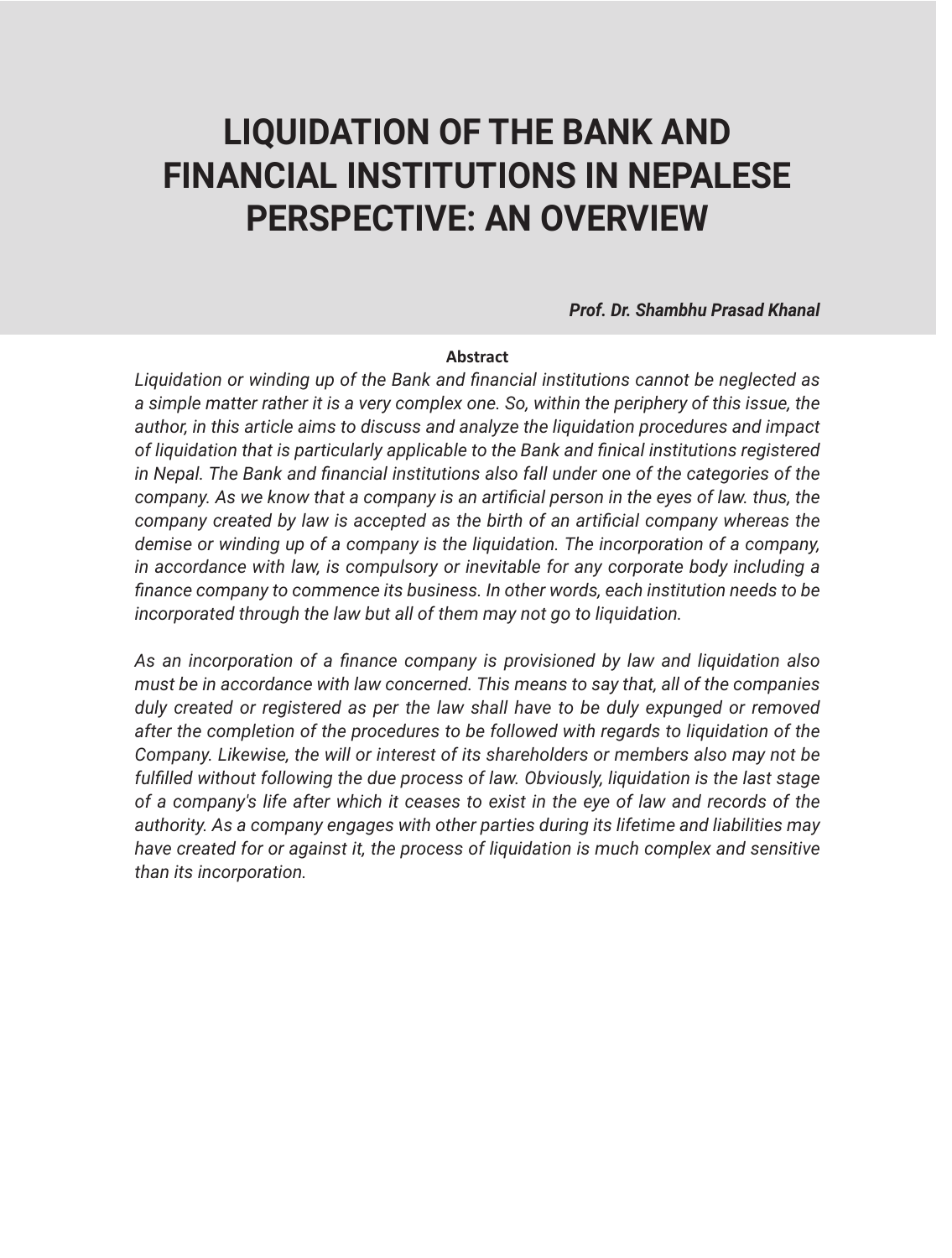### **FEDERALISM: CHALLENGES AND OPPORTUNITIES IN NEPALESE CONTEXT**

*Krishna Prasad Bashyal*

#### **Abstract**

*Federalism is a form of government in which there is a division of powers between different levels of government which are of equal status. It ensures a constitutional division of powers between a federal government and its federating units in such a way that these two sets of government function in exclusive political domains for the achievement of shared goals. Federalism is well-suited for a country having a large area, population, and regional identities because it guarantees a considerable degree of autonomy and exclusive political domain for the federating units. Federalism indeed has a lot of opportunities for a country like Nepal which has a long history of the unitary system of government and failures of the process of decentralization leading a huge gap of inequality. However, with the newly introduced system where people and authority are still struggling over its complex aspects, there are also a lot of challenges to address the diversity of Nepal. This article explores the nature, opportunities, and challenges of adopting a federal system of government in the context of Nepal.*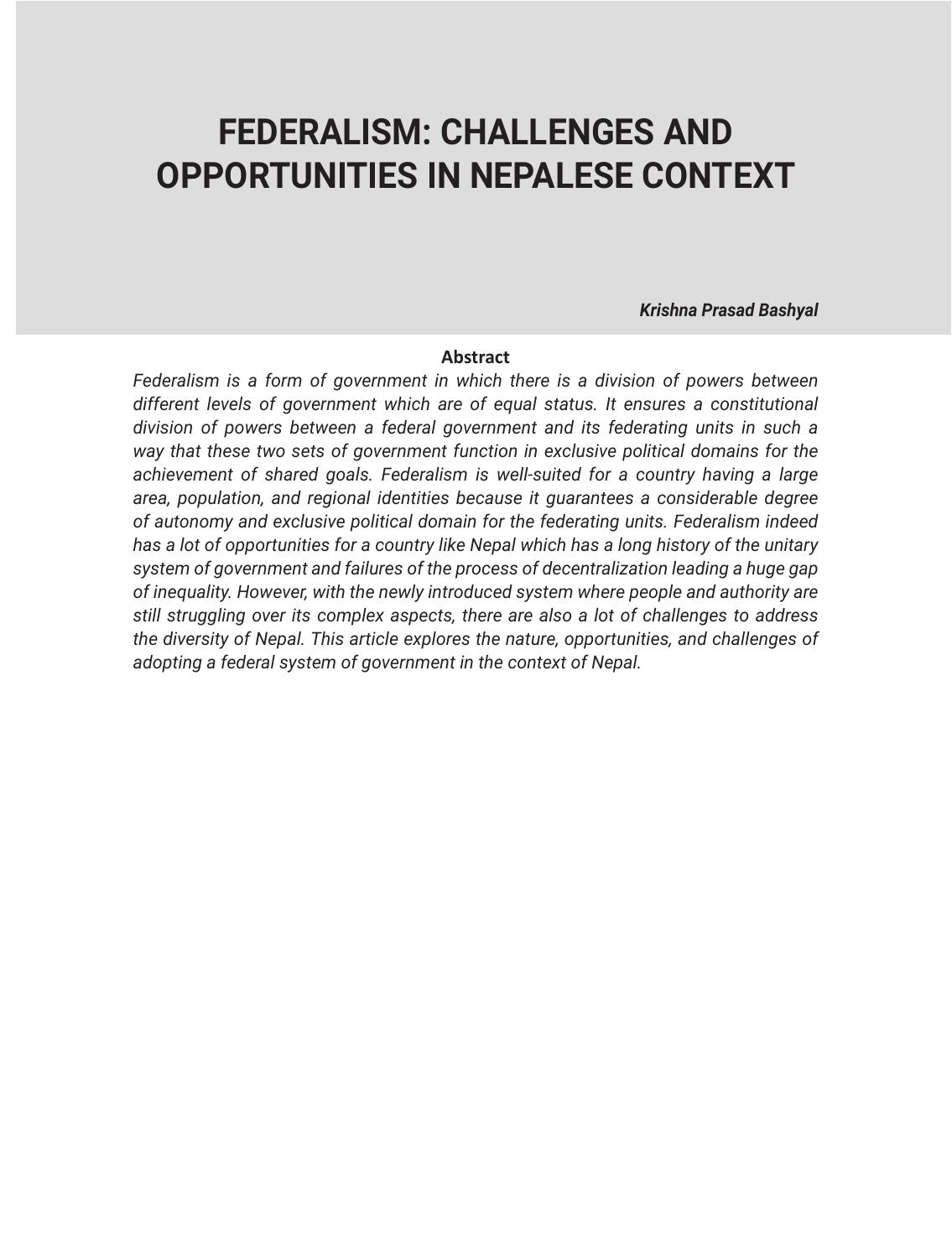# **ENSURING RIGHTS OF CITIZENS: ROLE OF THE SUPREME COURT DURING COVID-19 PANDEMIC**

*Rabi Narayan Khanal*

#### **Abstract**

*COVID-19 pandemic has inflicted serious damage on the health, social and economic*  well-being of citizens worldwide. The Supreme Court of Nepal, through its judicial *activism, has done an impressive job by safeguarding a number of citizen's rights during the time of pandemic. In the absence of legislation, the Supreme Court has an extra obligation to ensure the right to health for all citizens. It should not pass the baton of responsibility to the government and leave it to the government' discretion. Duty of the court is also to constantly try and work with the administration to tackle the fallout of crisis situations without compromising the basic rights and liberties of the citizen. The Supreme Court of Nepal has played a proactive role by delivering a number of judgments in response to several writ petitions. This paper tries to analyze the role of the Supreme Court during pandemic through discourse on its various judgments.*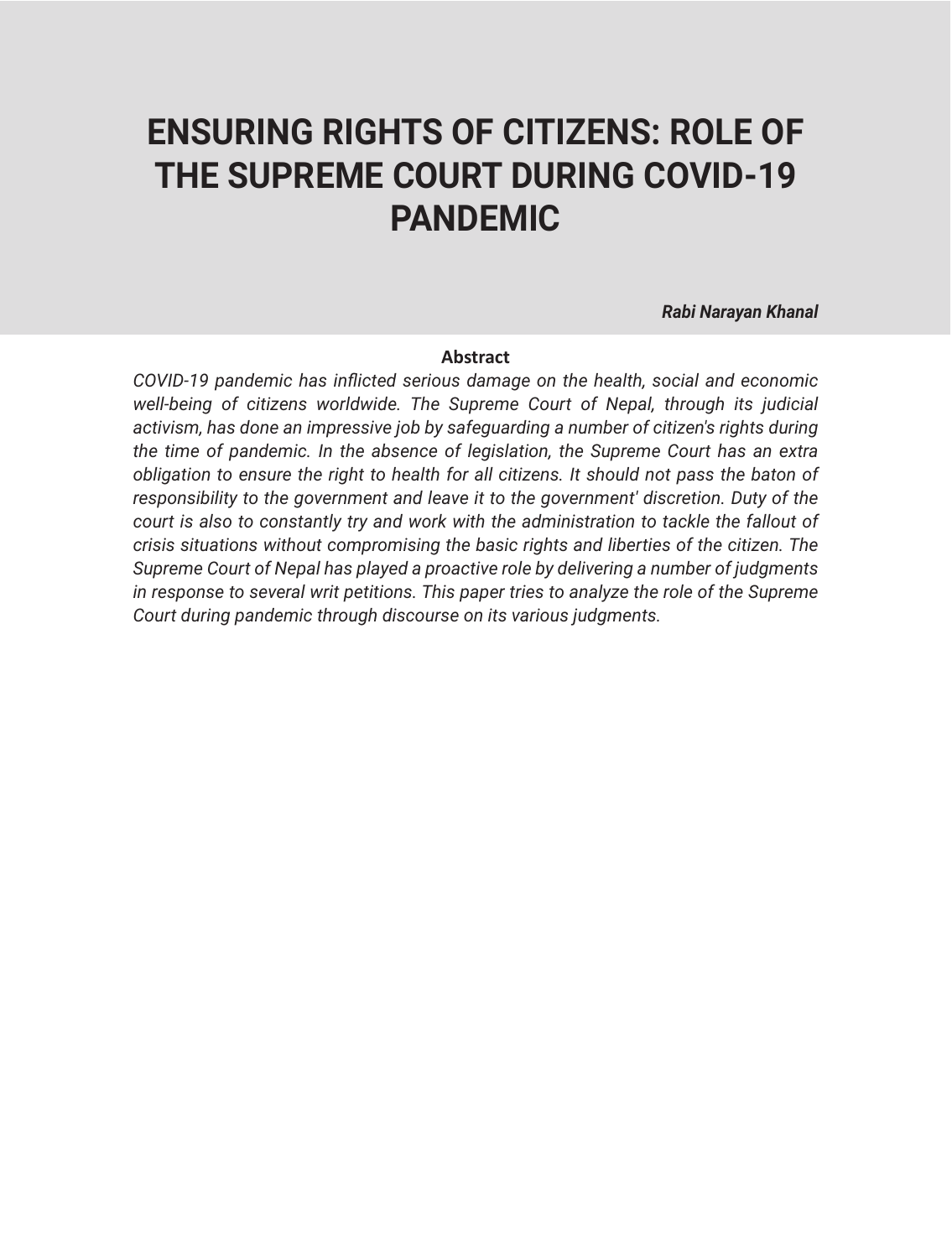## **APPLICATION OF INTERNATIONAL LAW: AN OVERVIEW**

*Dr. Diwakar Bhatta*

#### **Abstract**

*The author adopts that the application of international law actually determines the relationship between international law and domestic law and also emphasizes how international law is reflected in the domestic plane. Reflecting from the canvas of theories on international law, there exists a conflict whether international law has the primacy over the national law or two laws are separate branches of different legal systems. In this relation, the author reckons his theoretical expositions on theories of international*  law with the jurisprudential concepts developed by Hans Kelson, Hersch Lauterpacht and *Fitzmaurice. And, he urges that international law and municipal law have their distinct tasks to perform and values they are embedded with. Therefore, the debate on the superiority of a particular law over another is mere intellectual reasoning.*

*As for reflection of international law on domestic jurisdictions, the author states that methods such as monism and dualism have often been prescribed for a particular legal system in the world. However, within the method of monism and dualism, he argues that there have been developed other approaches of applying international law into domestic law, such as sector monism and moderate dualism that have relevance with the French and Italian practices respectively. More importantly, the author opines that it will not be very wise to say that a particular legal system follows monism or dualism because of diverse practices exist in the countries of continental and common law system.*

*Viewing Nepal's approach of domesticating international treaties, the author says that it is unique in it. An issue is still unanswered whether Nepal follows monism or dualism. In Nepal, Section 9(1) of Treaty Act, 1990 (2047) underscores that the treaty shall be applied as good as the ordinary law of Nepal and have preponderance on domestic legislation in case if a conflict exists between the two. Despite it, the SC of Nepal viewed that it does not have jurisdiction to examine an issue of conflict between a treaty with domestic law. An issue is still answered who will determine the conflict on the superiority between treaty over domestic law? On the one hand, Section 9(1) of the Treaty Act, 1990 (2047) seems similar to the French practice of Sector Monism. And, Section 9(2) of the Treaty Act requires separate legislation for a treaty to be implemented in Nepal that seems close to dualism in the other. For the same token, the Supreme Court's judgments in various cases have set diverse practices, for example, in some cases, it has equated the provision of the CEDAW with Constitutional provisions and thus declared the inconsistent*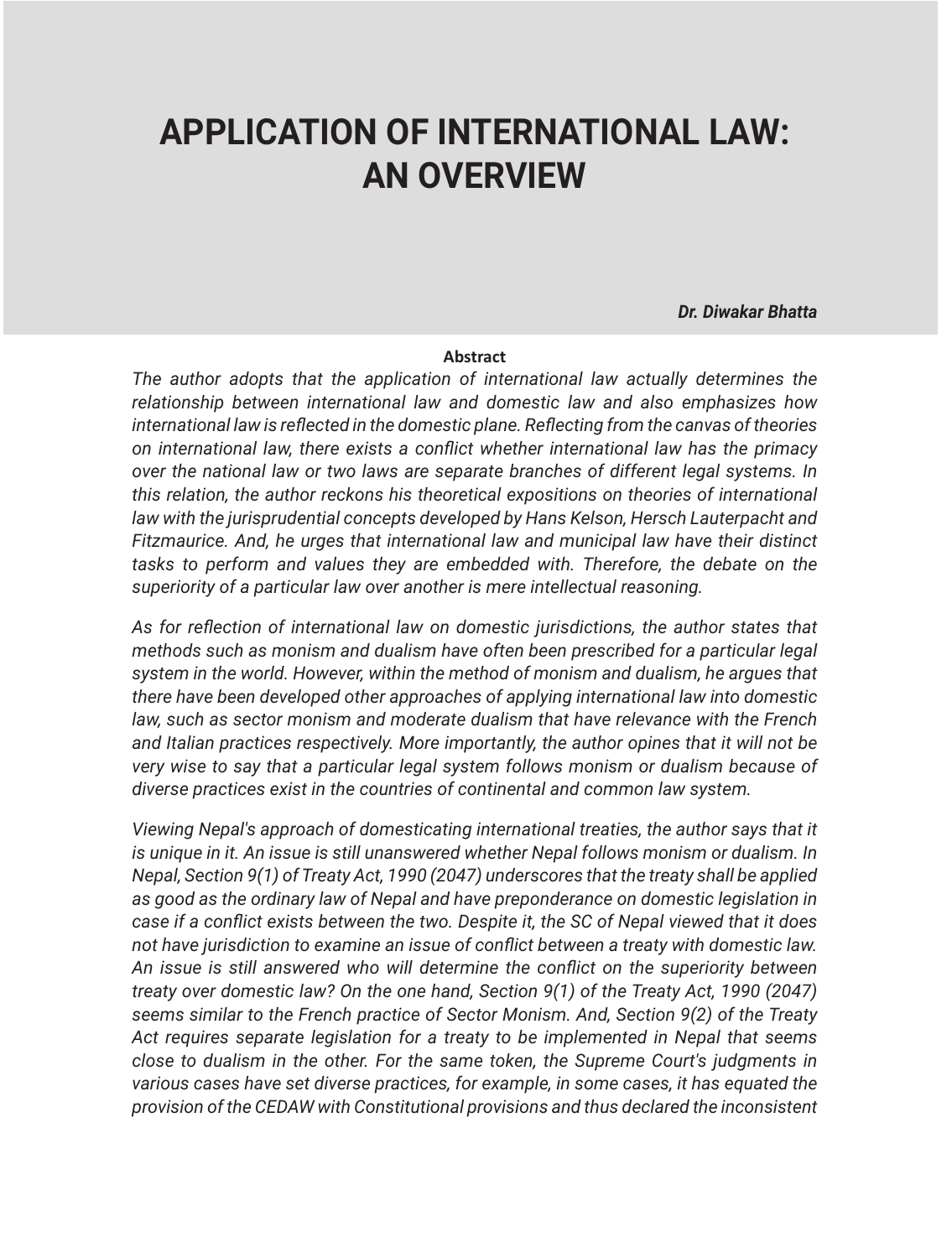*legislations with the treaty, null and void and in some cases, it has directed the legislature or government to enact necessary law to implement treaty provisions. Viewing so, the author concludes that Nepal lacks a clear approach to the application of the treaty in domestic law due to the absence of constitutional policy consideration, clear law and uniform judicial interpretations on the application of international law in Nepal. Making an in-depth and critical observation on the law and practices of foreign and domestic jurisdictions, the author lastly suggests that the concerned machinery of State needs to seriously think to make clear, coherent and uniform Constitutional and legal provisions on the application of international law in Nepal.*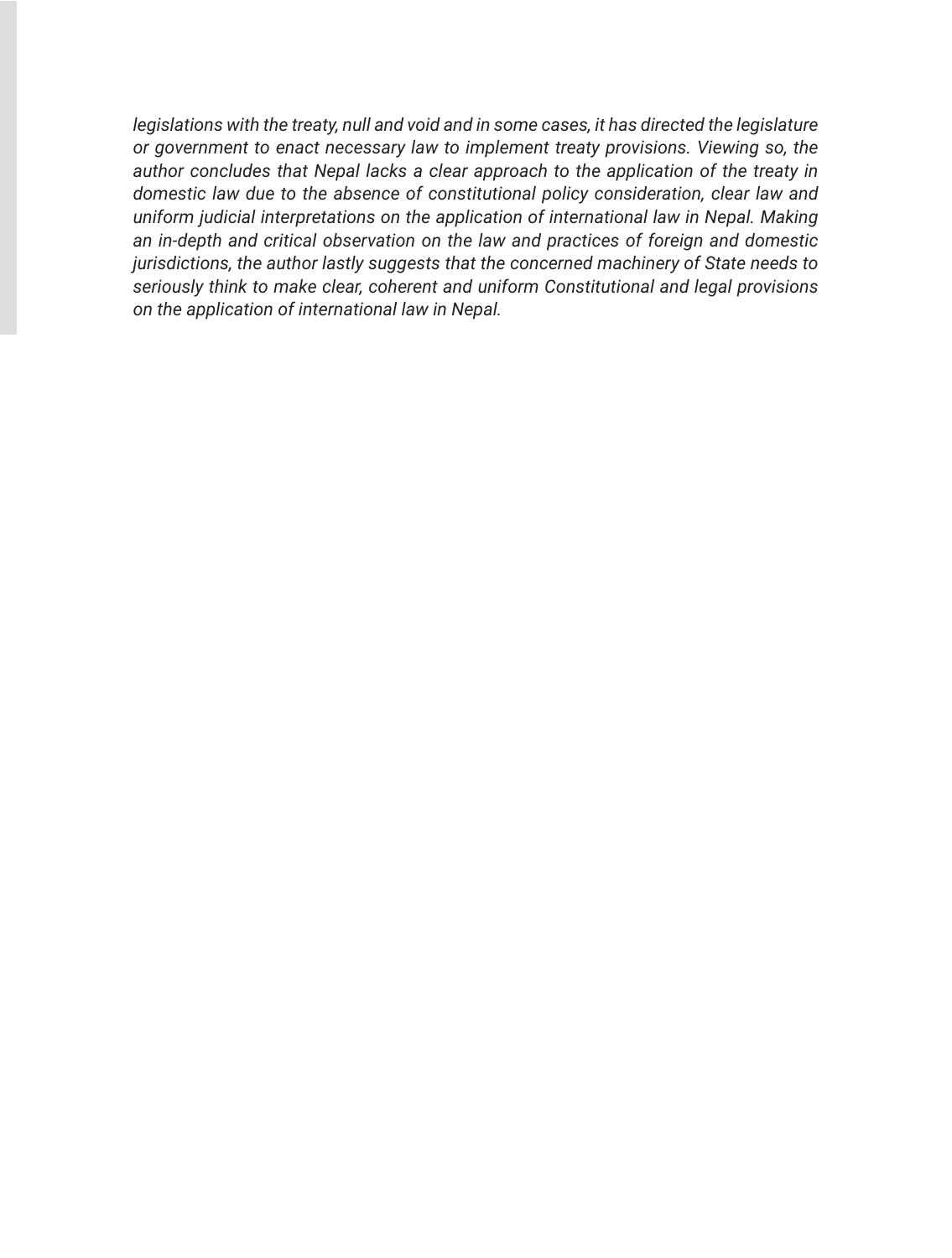# **RIGHT TO EQUALITY: CONCEPT, CONSTITUTIONAL PROVISION AND COURT PRACTICE**

*Binod Bashyal*

#### **Abstract**

*This article discusses the jurisprudence of equality. In this aspect, the author has focused on the meaning and concept of equality, its type, Nepalese constitutional history regarding the right to equality and some judicial decisions. The author has clearly described the concept of formal and substantive equality which is based on equality before the law and equal protection of the law. Protective discrimination which is taken as a concept and falls under substantive equality is another important subject focused by the author. He also emphasizes the role of our Supreme Court to maintain equality among all on grounds of origin, caste, tribe, sex, economic condition, language, region, ideology etc. by including some major interpretations of the Supreme Court. Apart from the judicial decisions of our Supreme Court, the author has also described judicial decisions from US Supreme Court.*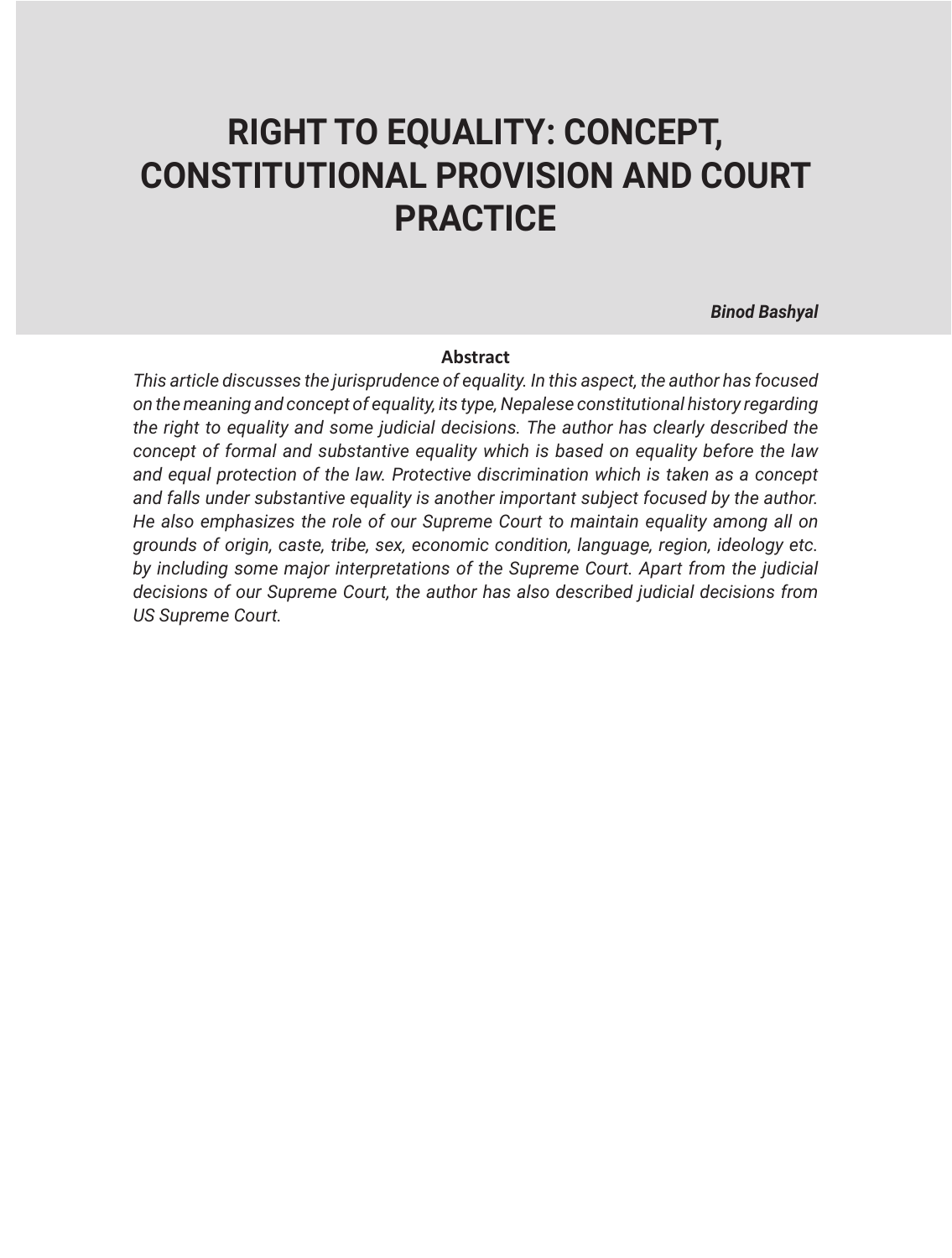### **ROLE OF SUPREME COURT ON LEGAL PROFESSION OF NEPAL**

*Bijaya Prasad Mishra*

#### **Abstract**

*This article highlights the role of the Supreme Court of Nepal for the legal profession based on its decisions specifically published in Nepal Kanoon Patrika from April, 2014 - September, 2019 (2071 BS to 2076 B.S. Asoj). It also inquires upon a few other case decisions cited on the case decisions being analyzed herewith. Based on the study of decisions made in the cases, it concludes that case decisions discussed herein have a diverse impact on the legal profession. Some of the decisions have painted a rosy picture whereas some have followed an unexpected path that is not useful for the profession. The article does not consider the theoretical and historical part of the legal profession of Nepal in depth. Its scope is hence confined to the study of the case decisions of the Supreme Court delivered during the afore stated period.*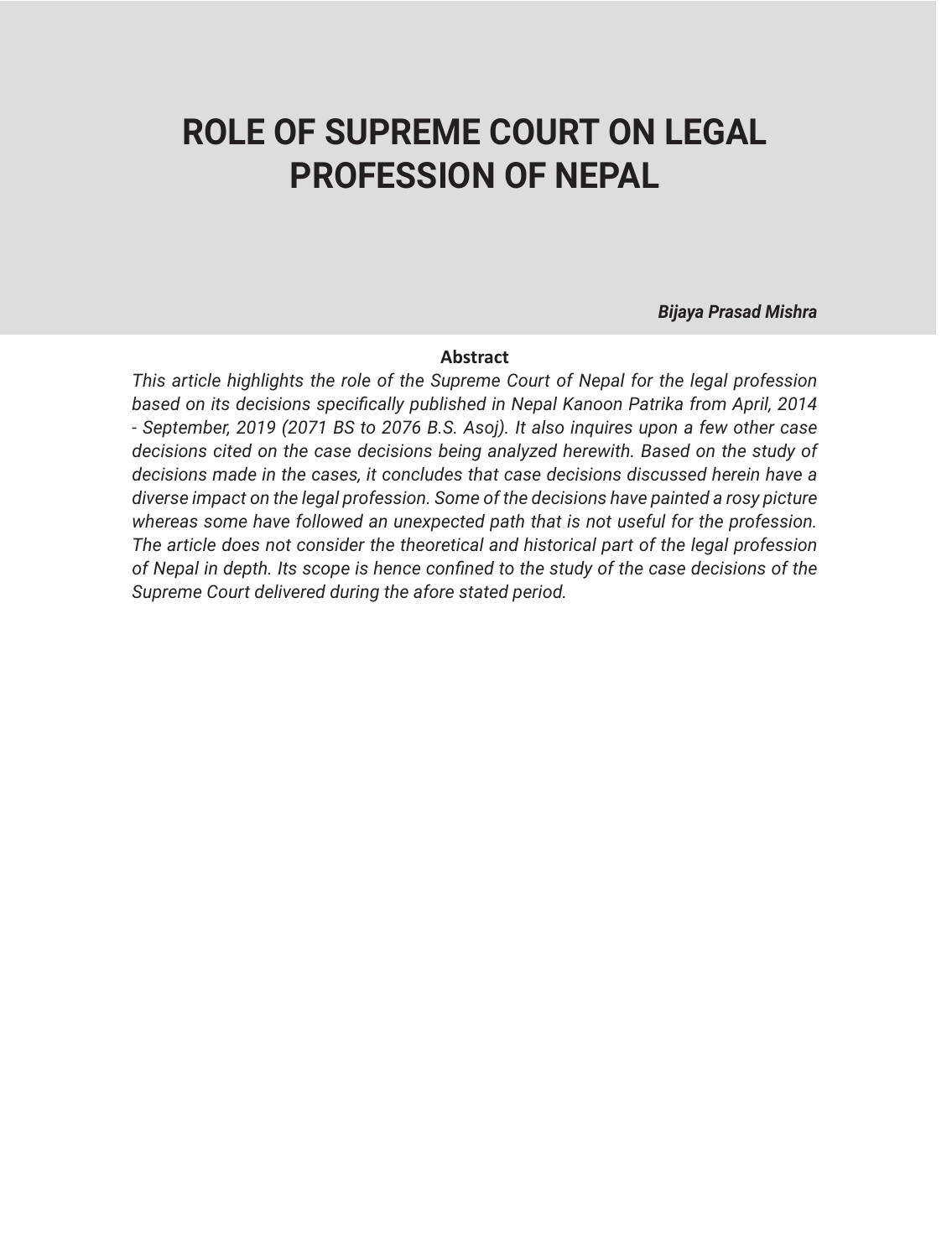## **AN ANALYSIS ON REGULATION OF HATE SPEECH IN NEPAL**

*Dr. D. N. Parajuli*

#### **Abstract**

*Free speech is the most important right among all fundamental rights. It is closely associated with other fundamental rights and it has various modes of expression. Human being made such much progress because free speech made them equip to share and what they felt true. Not Every Speech is free and State has the capacity to regulate and ban certain speech.*

*Nepal has a special case in hate speech because discriminatory language, symbol and signals are used based on caste, religion, sex, profession or particular community but it is not prosecuted under hate speech law rather it is looked under the right to equality and social cohesion. There are perhaps two general kinds of harm caused by hate speech. The first kind of harm is that suffered by the members of a racial, or other, target group (the group that is both the subject and audience of the hate speech). This form of harm includes fear, intimidation, insult, and emotional trauma.*

*Under international human rights standards, the right to freedom of expression is not absolute, and may exceptionally be subject to restrictions provided that those meet a strict three-part test, according to Article 19 (3) of the ICCPR.*

*Maintaining public order is another social value that the government may balance against speakers' rights. Responses to 'hate speech' be premised on three complementary areas of action: States must create an enabling environment for the exercise of the right to freedom of expression and protect the right to equality and non-discrimination; States must enact a range of positive policy measures to promote freedom of expression and equality; Other stakeholders, including civil society, the media and private businesses, should be encouraged to undertake voluntary initiatives to tackle the root causes of prejudice and intolerance, to contest and challenge "hate speech."*

*Public officials, including politicians, have a key role to play in recognizing and promptly speaking out against intolerance and discrimination, including instances of "hate speech." Nepal being a small democratic country in South Asia, Its constitutional foundation of hate speech is so strong. All the elements of hate speech is protected on the basis of public order, sovereignty, national integrity, individual autonomy, dignity and mutual respect. Nepal is active member states of almost all international human rights instruments; hence Nepal is addressing and ensuring the right to freedom of expression and dignity of the individual as per the international standards trough the national law regime.*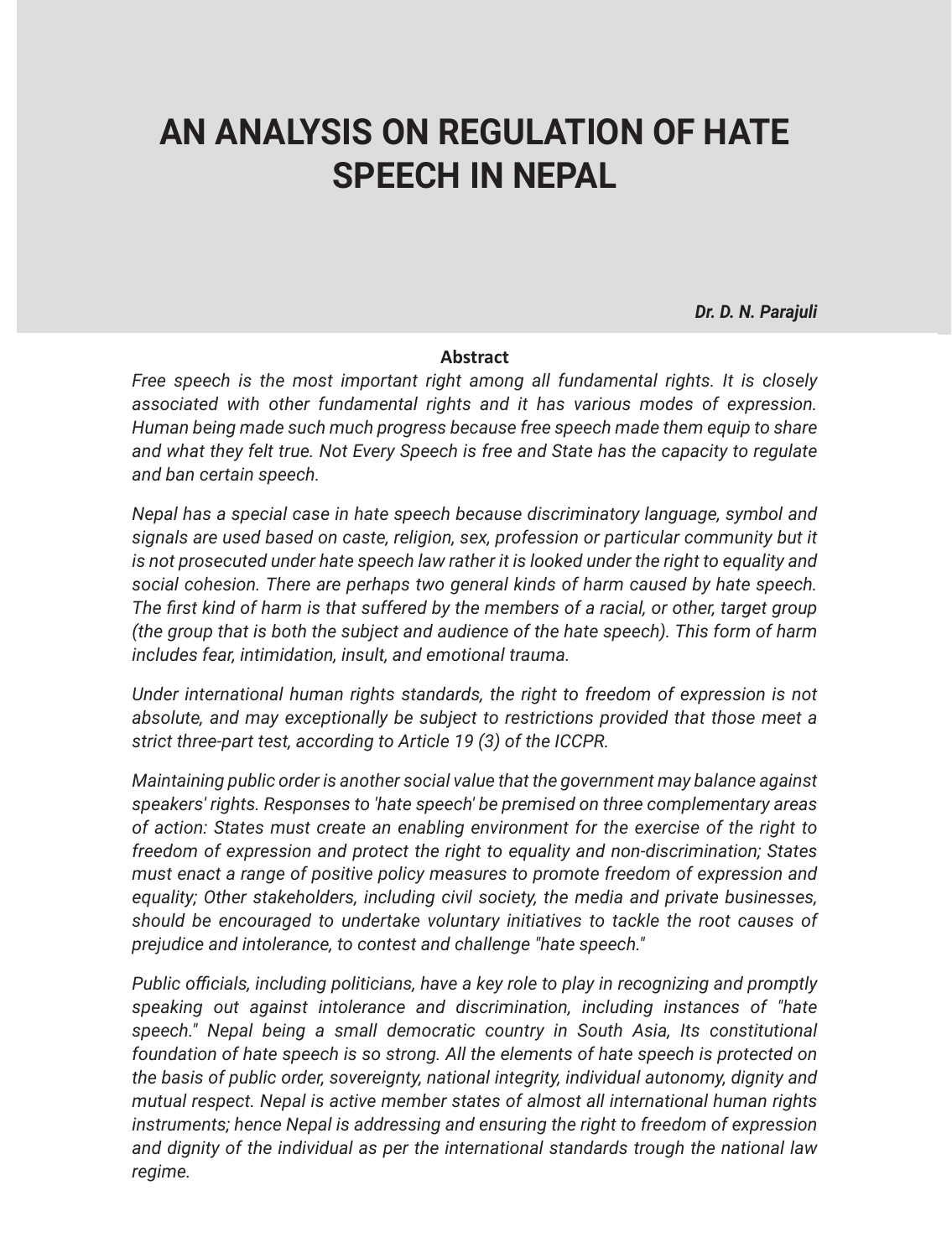### **IMPACT OF BANKING CRIME IN THE FINANCIAL SYSTEM**

*Dr. Awatar Neupane*

#### **Abstract**

*The banking institutions are dealing with their money with public money and in which the general public have reposed faith and confidence. Banks and financial institutions are dealing with public money and hence it is imperative that employees should exercise due care and diligence in handling the transactions in banks. A strong system of internal control is the most effective way of crime prevention. The banks should increase their efforts to raise the level of security awareness in their organizations to combat crimes. Banking crime leads to the loss of money belonging either to the bank or customers. Banking crime is a threat to an organization's status and its interactions with outside stakeholders. Banking crime can result in huge financial damages and losses. The effect of banking crime has a chain reaction on society as a whole because the banking industry constitutes a vital position in society. Bank and financial industry's success or failure goes a long way to determine the success of society. Banking crime is a major cause of bank failure.*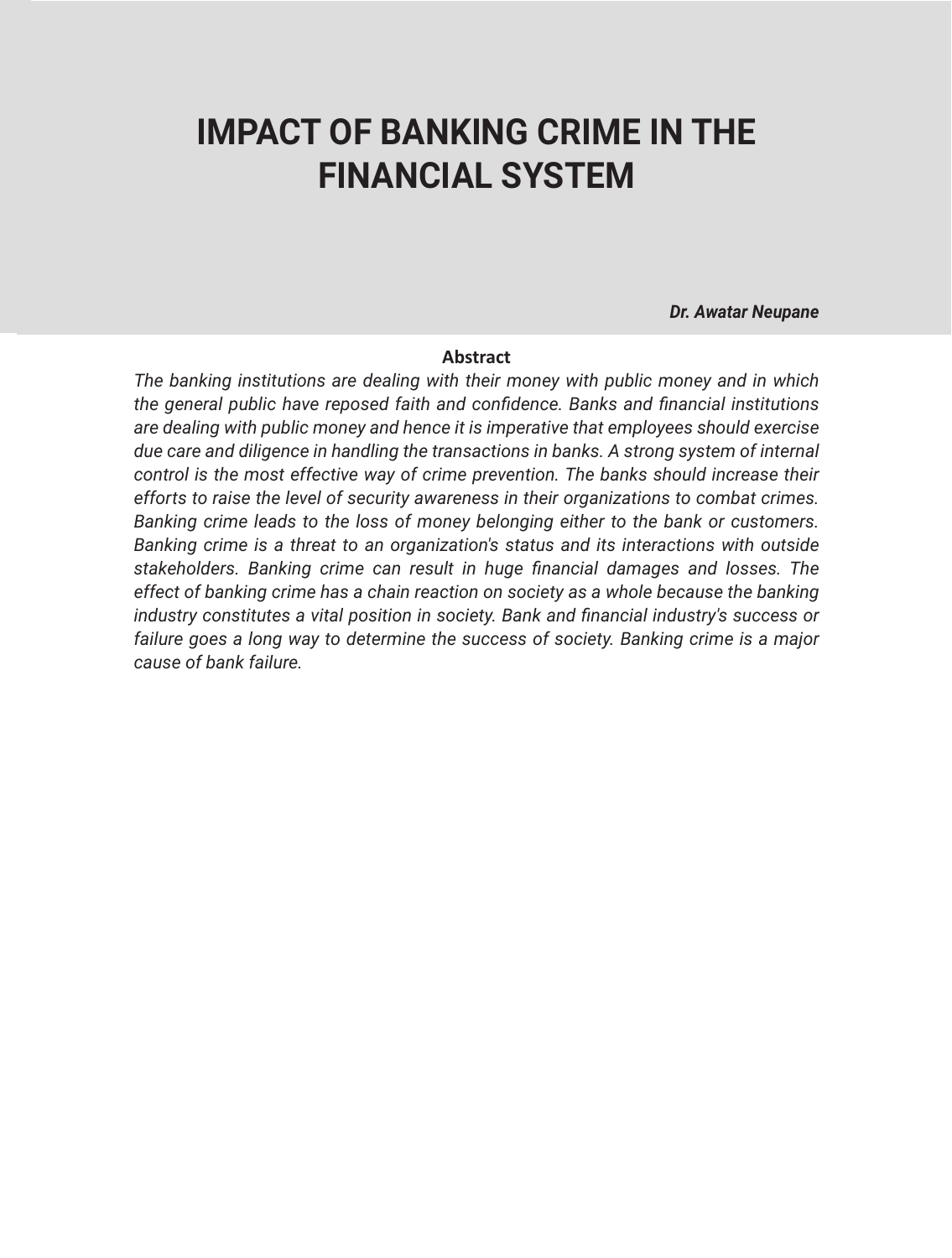## **MUGHAL INFLUENCE IN LEGAL SYSTEM OF NEPAL**

*Rabindra Bhattarai*

#### **Abstract**

*Nepali is Nepal's official language and lingua franca in Nepal. Nepali, descended from Sanskrit, being a medium state operation, contains of terms of abroad origins the Arabic, Persian and Turkish. Why and how terms borrowed from abroad exist as legal registers? Was there any systemic influence? This writing seeks the answer. Mughal Empire ruled India in medieval while Nepal was developing a state system as well as Nepali language was taking in charge of the official state language. The modern legal and judicial system of Nepal has been influenced by the Mughal system and the perception that Nepal's legal system was fully run by Hindu laws is incorrect. Nepal's legal and justice system is not made by the blending of Hindu law and French and English legal systems. There was a strong conceptual and linguistic influence of law and language of the Mughal system in the framing of Muluki Ain in 1910 BS and is continued to date.*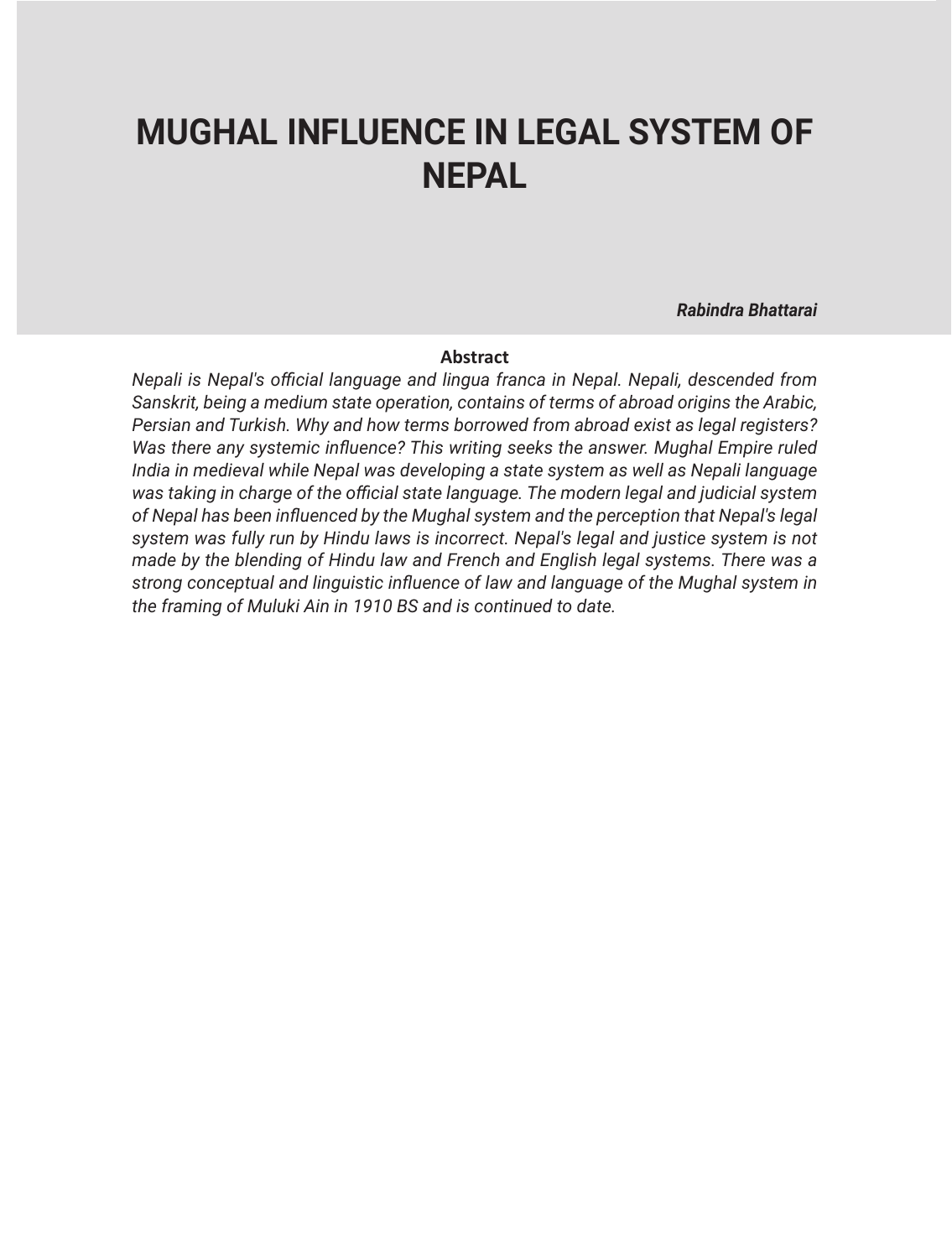### **LEGAL REGIME ON FOREIGN DIRECT INVESTMENT IN NEPAL: A BIRD'S EYE VIEW**

*Laxmi Sharma Amrit Kharel*

#### **Abstract**

*Foreign Direct Investment (FDI) and rule of law are strongly interrelated in multiple ways to achieve sustainable development in any nation in a deprived situation. The advancement of rule of law is crucial to achieving long term investment which is imperative to foster inclusive economic growth and to fully utilize the available resources in the economically underprivileged country while the global investment has been exposed to an abrupt slowdown due to an outbreak of corona virus pandemic. The main objective of the study is to analyse selected legal texts from the perspective of FDI to observe their role in supporting the economic development of Nepal. The selected provisions in the constitution and major legislations having their role in enabling FDI are critically analysed in this study to find out the barriers in the legal framework. As drawn from the overall analysis of the legal instruments, authors come to the conclusion that the legal framework in Nepal needs a wide reform to make it enabling rather than discouraging the confidence of foreign investors.*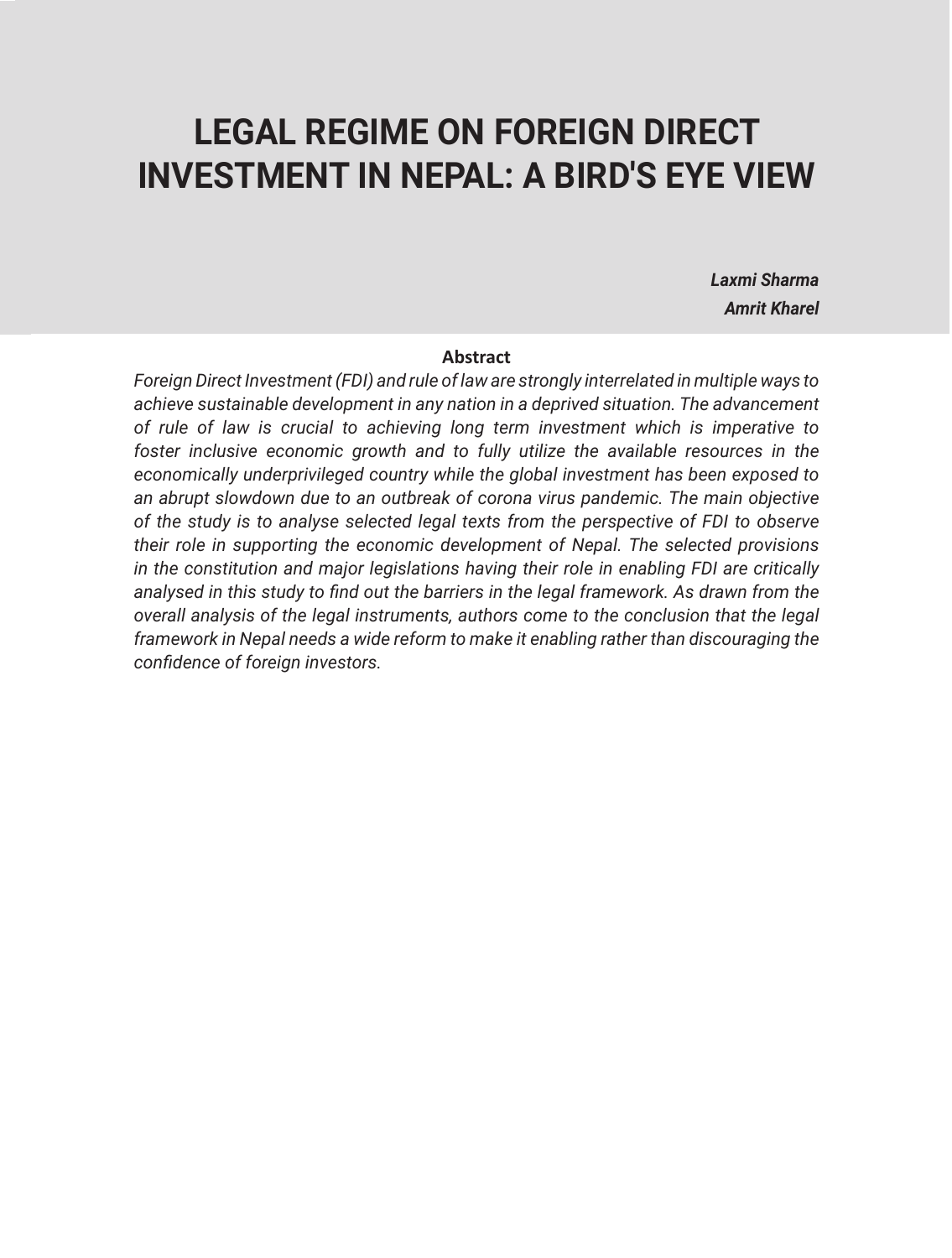## **REFERENDUM IN NEPALESE CONTEXT: A VIEW**

*Surendra Manandhar*

#### **Abstract**

*Referendum is one of the political ways to resolve the political and constitutional deadlock. Different countries have been practicing different ways to overcome the constitutional crisis in the world. Mainly referendum, constitutional amendment and constitutional conventions have been using as formal tools for making the change or altering in the constitution. The author in this article searches the constitutional status, role and importance of referendum for the constitutional and political change in Nepal. Obviously, Nepal has incorporated the provision relating to the referendum for the first time in her constitutional and political history. Interestingly, she had practiced the referendum once in her history even though the then constitution had not provided the provision relating to the referendum. The basic concept of a referendum is that an opportunity should be given to the people to take the initiative themselves and put forward proposals for the constitutional amendment. Generally, the referendum has been considered as the share of the people in the process of amending the constitution is confined to approval or disapproval of a proposal initiated by the legislature.* 

*Indeed, the Constitution of Nepal has entitled the Parliament to amend where in so ever besides the matters relating to the prejudicial to the sovereignty, territorial integrity, independence of Nepal and sovereignty vested in the people. Article 274 of the constitution has provided the provision relating to the constitutional amendment. Similarly, Article 275 states, if a decision is made by a two-thirds majority of the total number of the then members of the Federal Parliament that it is necessary to hold a referendum with respect to any matter of national importance, decision on that matter may be taken by way of referendum. Article 274(8) has clearly mentioned the requirement of two-thirds of majority for the amendment of the constitution in one hand and simultaneously in the other hand Article 275 has also mentioned the requirement of two-thirds of the majority to hold the referendum. If the referendum cannot contribute distinctly in comparison with the amendment than there is almost a big question that why to go to the expensive process of referendum applying the same process of a two-thirds majority even though there is a way to amend the constitution through the legislative by the two- thirds of majority of the legislatures? Article 274 which is related to the constitutional amendment and Article 275 which is related to the recommendation for the referendum require the*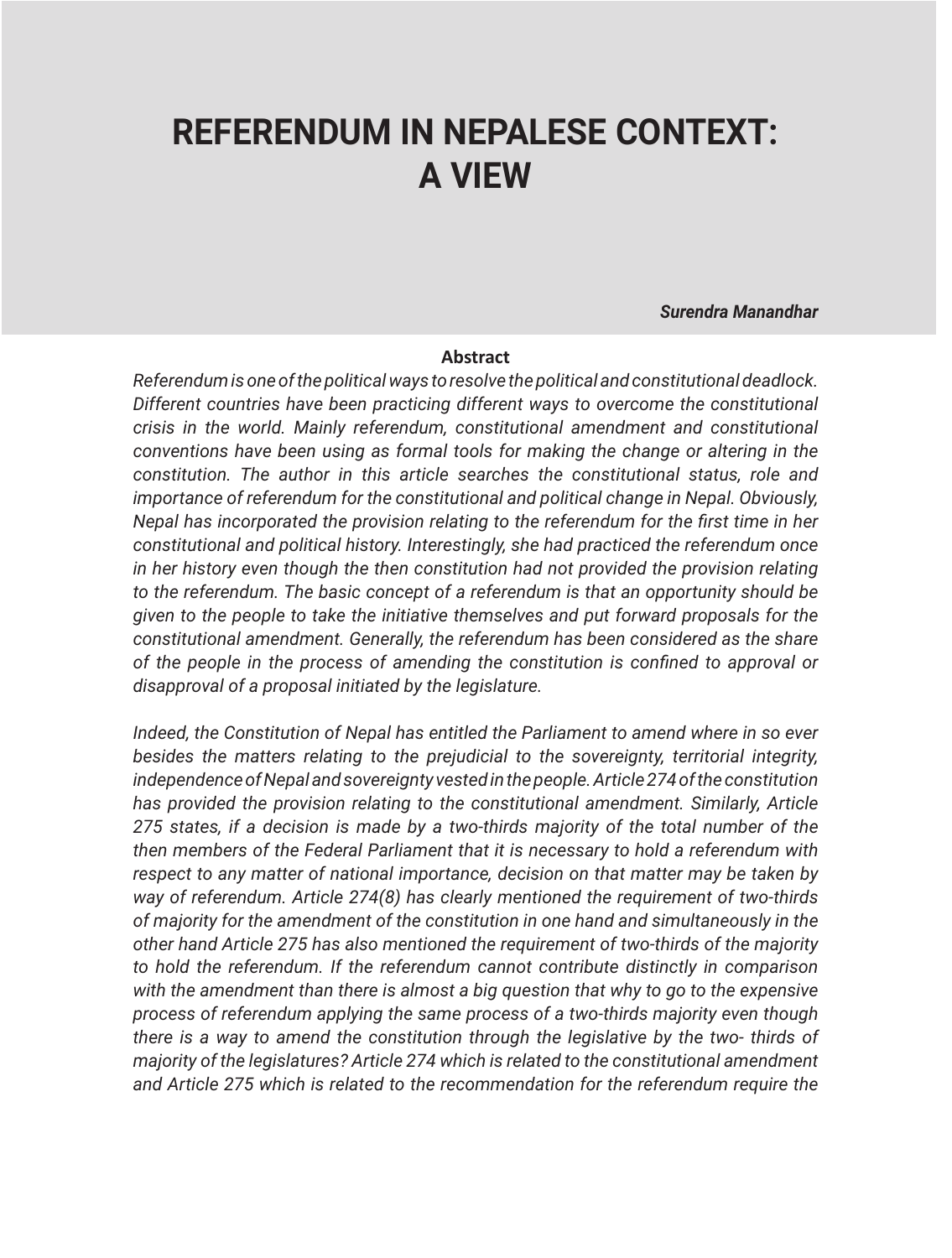*same requirements of 2/3 majority of the total number of the then members of the Federal Parliament.* 

*It seems that there should be a clear line of demarcation regarding the requirements between the constitutional amendment and referendum. The provision mentioned for the referendum seems to need more tangible arrangements which can create hope to adhere to the provision of the referendum. There should have been a distinct requirement for the referendum which can compel to follow the referendum to take any decision on the matter of national importance. Generally while discussing the present constitutional provision, the constitutional amendment process seems comparatively easier, shorter, low cost, and better than the referendum process. In this situation, it can be easily presumed that preference may give to the constitutional amendment rather than referendum for constitutional and political change in Nepal.*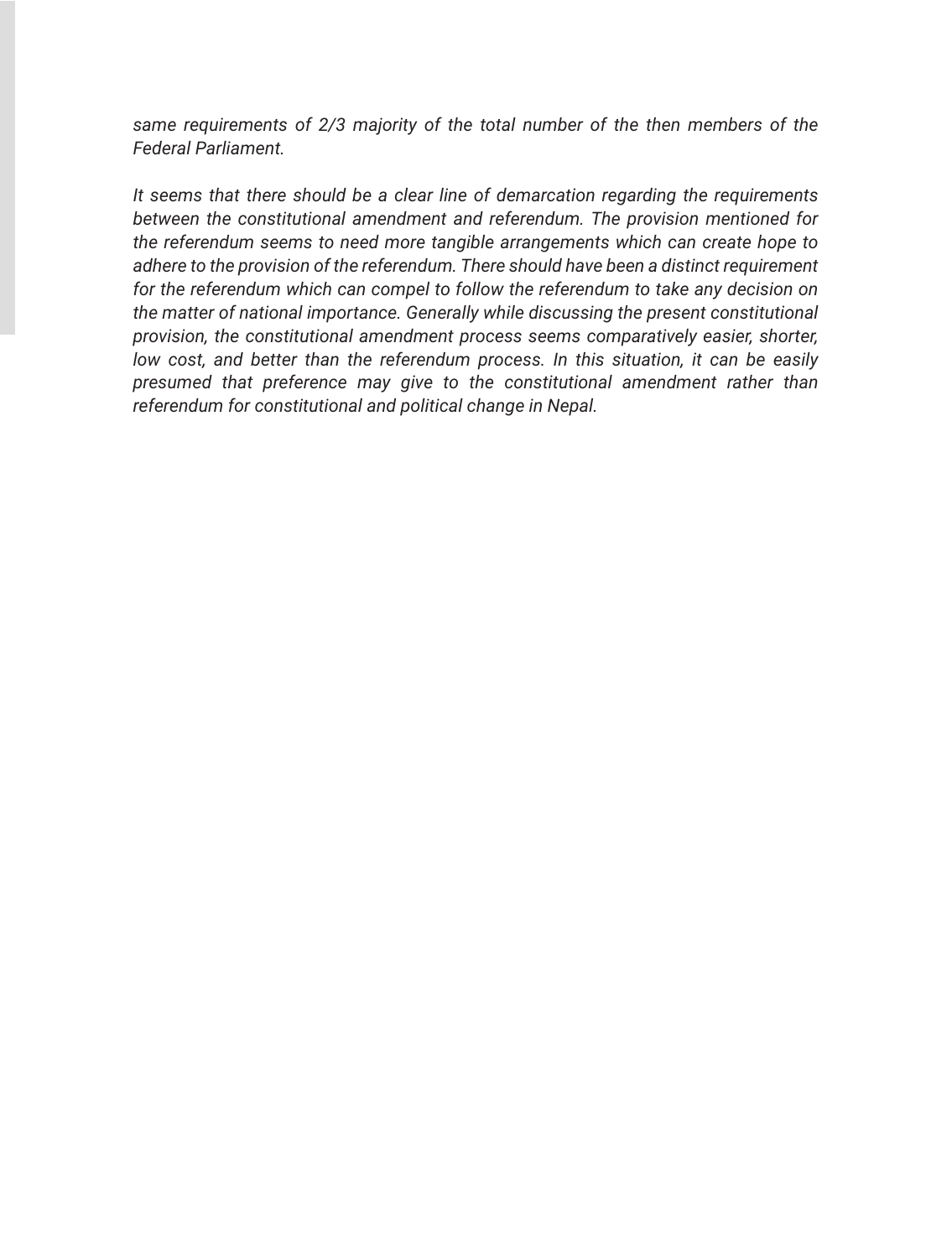## **HUMAN TRAFFICKING: A TRANSNATIONAL ACTIVITY OF ORGANIZED CRIME**

*Dr. Kunshang Lama*

#### **Abstract**

*The term 'human trafficking' is being used to address a wider variety of human rights violations, which are associated with recruitment, movement and sale of people into a range of "exploitative" work. In Modern-world sex trafficking, slavery, illegal organ removal, and the use of child soldiers are criminal activities known collectively as Human Trafficking. Such activities may involve the coordinated efforts of three or more individuals to achieve some common benefit, and frequently, these activities involve more than one country. As such human trafficking activity is considered to be a form of transnational organized crime. This article considers the major legal frameworks internationally and in the Nepalese context to deal with these organized criminal activities. The article also tried to explore some data concerning the extent, and nature, of human trafficking activities as a form of organized crime.*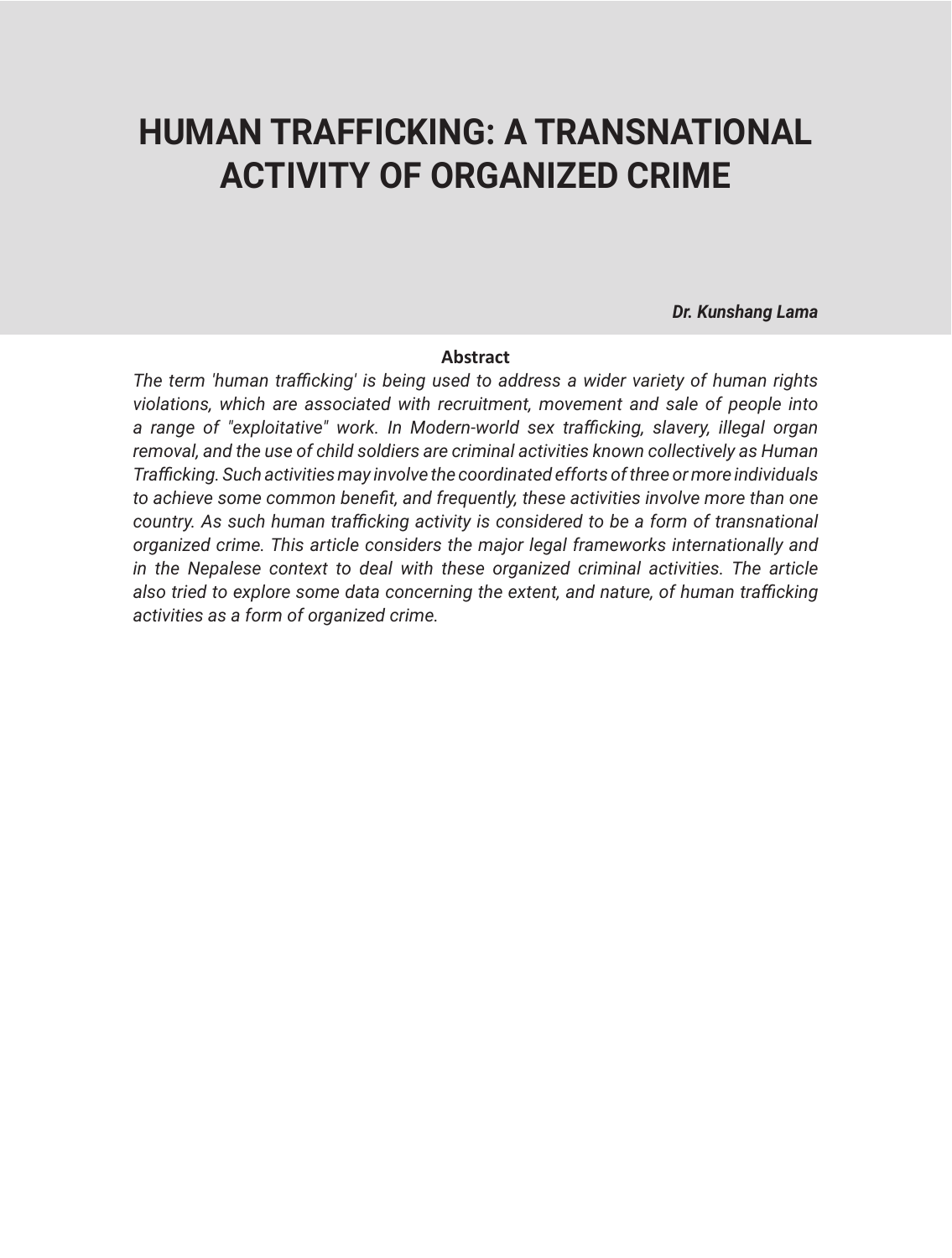# **NEPALESE LEGAL HISTORY, ITS ROLE IN SHAPING CRIMINAL JUSTICE SYSTEM, AND SHIFT IN EXPECTED ROLE OF CITIZENS AFTER END OF MONARCH**

#### *Dr. Ramesh Parajuli*

#### **Abstract**

*{Ancient Nepalese legal system which was overwhelmingly based on Dharmashastra influenced with Manu, Yagyabalkya, Brihaspati, Narada, Gautam Smrities; started losing its indigenous character from 1850 when Rana PM Jung Bahadur visited England and introduced Muluki Ain, 1854 (1910) that imported some legal values of British legal system and Napoleon code. With the introduction of laws that adopted the adversarial model of justice and numerous donor-driven projects, we are now operating our criminal justice system through the general law of Muluki Criminal Code, 2017 (2074) and numerous other issue-wise specific scattered criminal laws.* 

*Until we citizens stop becoming sheep and start to exert healthy public pressure by questioning our government, we cannot dream to secure criminal justice just by enacting*  lists of criminal laws. The provision of the Prevention of Corruption Act to presume *unjustified property as corrupted property applies equally to high level politicians, ministers and senior beaurocrates who appoint CIAA chief at their privilege. Does the constitution give authority to our political parties to appoint heads of our constitutional bodies on the basis of inter-party quota agreement throwing the candidate's merit and capacity in dumping site? We cannot expect prosperous Nepal until we think to sew our corruption hole before begging for foreign grants and add. Nor can we expect 'Naya Nepal' (in terms of drastic economic growth and environment protection) if we continue importing gas, petrol and other fuels instead of generating domestic hydropower energy for our kitchen, transport, and industries.* 

*After the constitution overthrew monarch from Nepal in 2007, the historic and traditional belief of 'king as an incarnation of god Indra' and symbol of national unity; that used to unite all citizens into the bond of nationality also ended. Symptoms have started to appear that same familiar faces in politics are dominating the national politics for continuously decades of years, have now started feeling and presenting themselves as kings. Neither these figures are king nor incarnation of lord Indra today. We, the Nepali citizens ourselves are fortune makers of this soil. If we conscious citizens continue to keep our mouth closed, if we do not raise questions lawfully against unfair government activities, if we continue sleeping; how can we expect that some foreign grant/ some particular politician or some magic will make our country prosperous early morning when we open our eyes in bed? Time has come for all citizens to feel oneself as Indra instead of sheep and keep a vigilant eye on government activities to make it accountable and run for the national interest.}*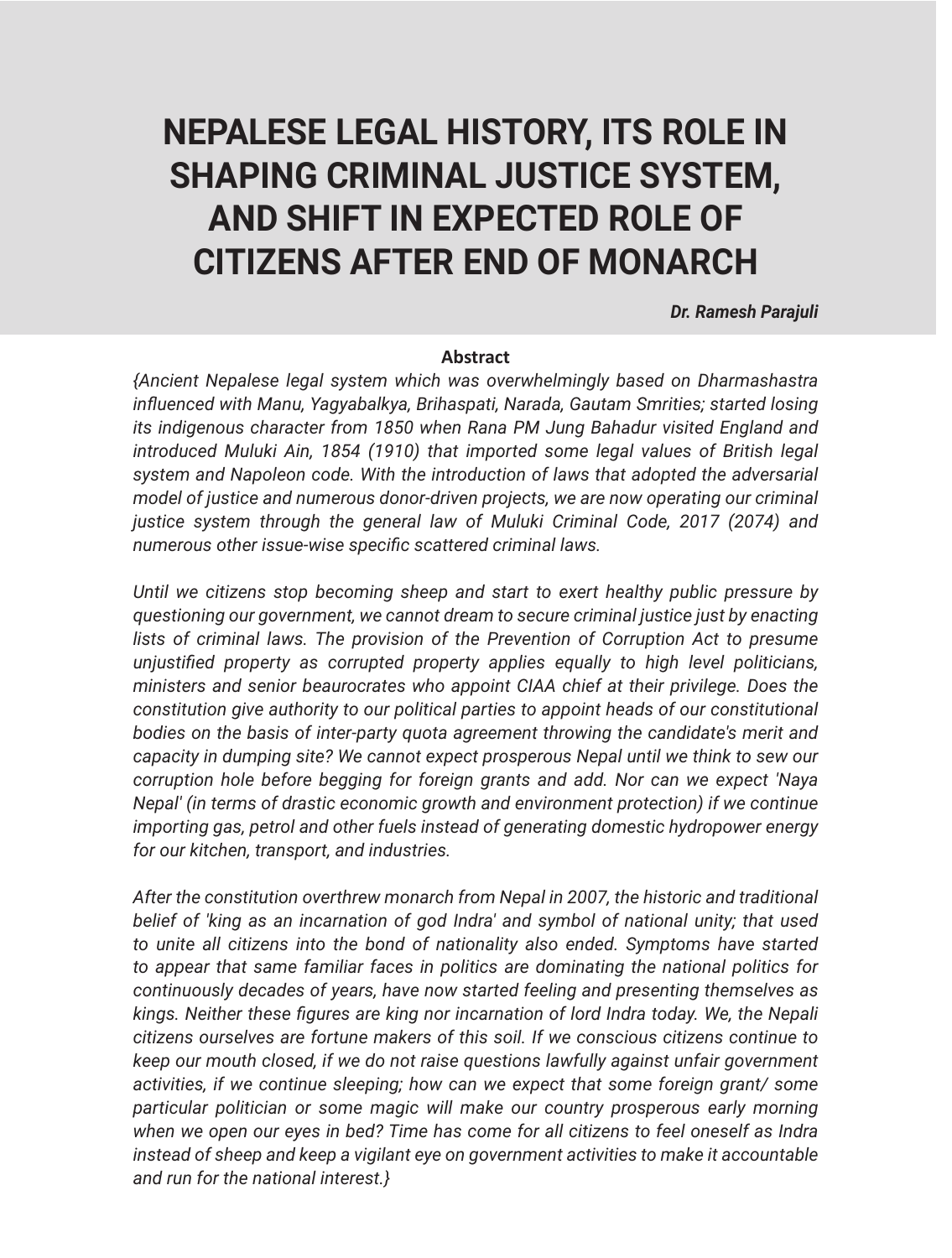## **JUDICIAL RESPONSE ON PROTECTING YAKTHUNG STONE**

*Prabin Pandak*

#### **Abstract**

*Human civilization struggling to carry the cultural legacy and the protection from the judiciary is the eminent contribution. The cultural differentiation works as the fundamental basis of behavioral and ideological variations. Multidimensional communities bearing micro cultural diversity matters in the totality despite of challenges in the recognition. An organ of state might be the cause to destroy and demolish the cultural identity even though innocently, on the other hand, another organ of the state contributes to the protection and promotion of its organic value preserving the national property.*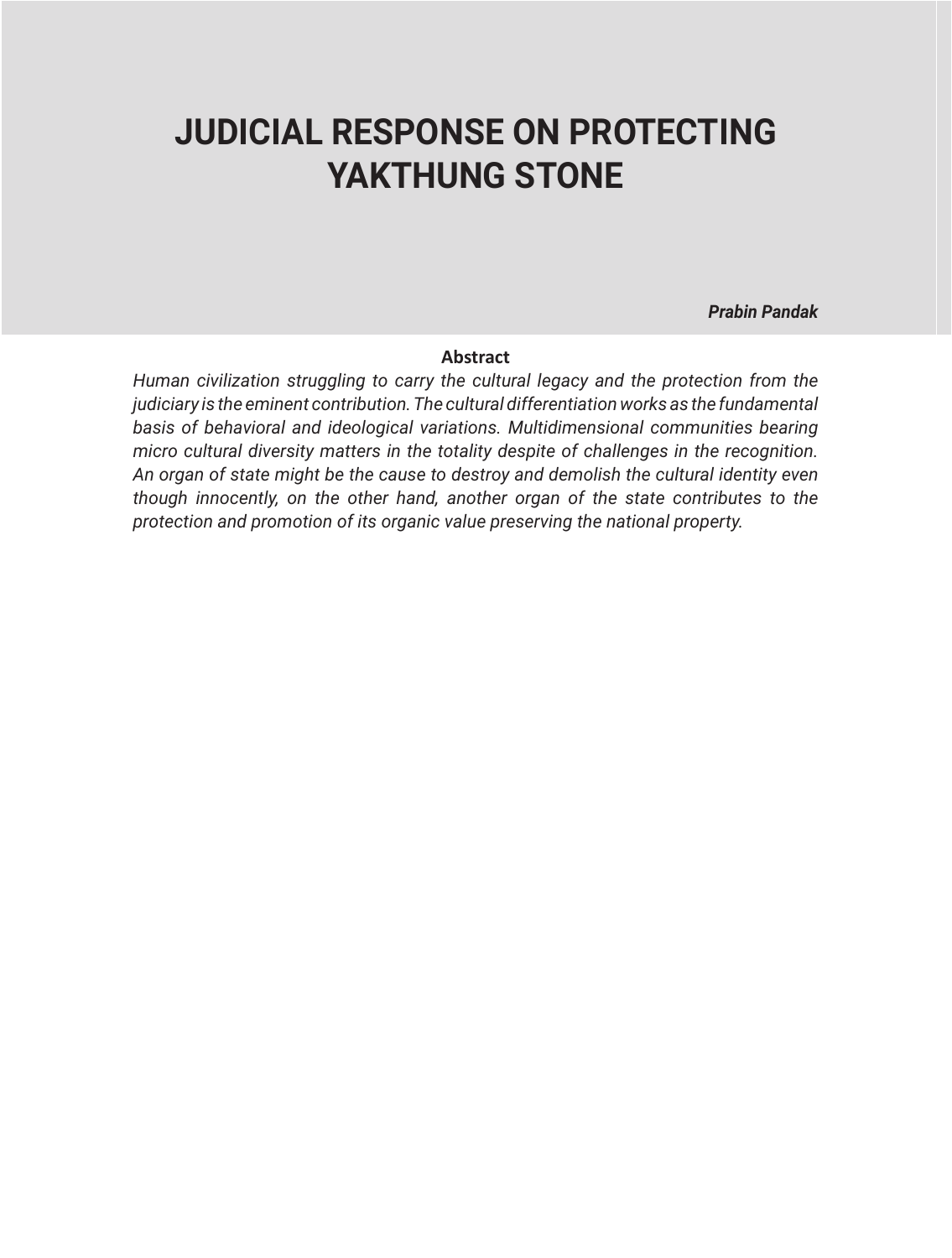# **COLLECTIVE BARGAINING AS A PACIFIC MEANS FOR THE SETTLEMENT OF LABOUR DISPUTE: A DELVE INTO LABOUR ACT, 2017**

*Kabita Shrestha*

#### **Abstract**

*Labour law envisions a sound industrial relation between the employer and the employee. And, collective bargaining is an amicable means of settlement of labour disputes. This article discusses the importance of collective bargaining, forms of collective bargaining, subject matters of collective bargaining and how Labour Act, 2017 (2074) encompasses the provisions related to collective bargaining in Nepal as a pacific settlement of labour disputes. Furthermore, the paper explores the judicial interpretations made by the Supreme Court of Nepal and India.*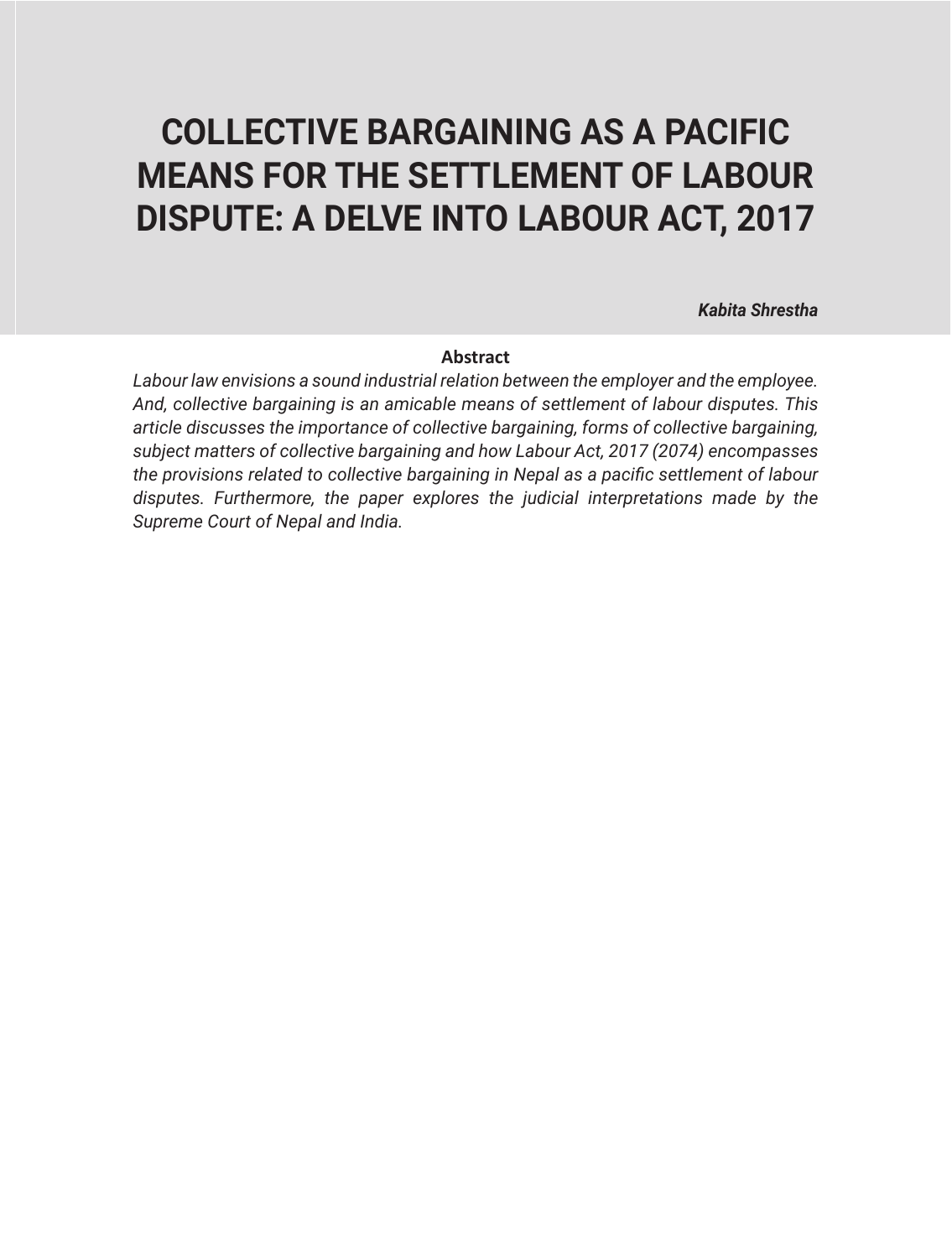### **JURISPRUDENTIAL WISDOM ON STRUCTURE AND FUNCTION OF LAW**

*Amar Bahadur Shah*

#### **Abstract**

*In the study of jurisprudence, to define and believe the law is chaos. Though some general statements based on experience had turned the individuals as extraordinary philosophers. The experimental research analyzed in intervals of time had been respected in the current date. Wisdom is inestimable. Which evolved first: law or society is debatable, but the relationships they maintain are of nail and flesh. In this doctrinal research, the views of jurists are very much studied in matters of structure and function of the law in the society to further forward in the imminent. It's important but depends upon the next generation how they are going to percept the ancient philosophies. Internalizing the value that the experts may die but the knowledge led by them is going to be useful in the study as well as making new laws to have a peaceful and progressive society. Definition of law, the relationship between law and society, social and normative structures of law and general and social functions of law are archived from the many renowned scholars to widespread the research paper.*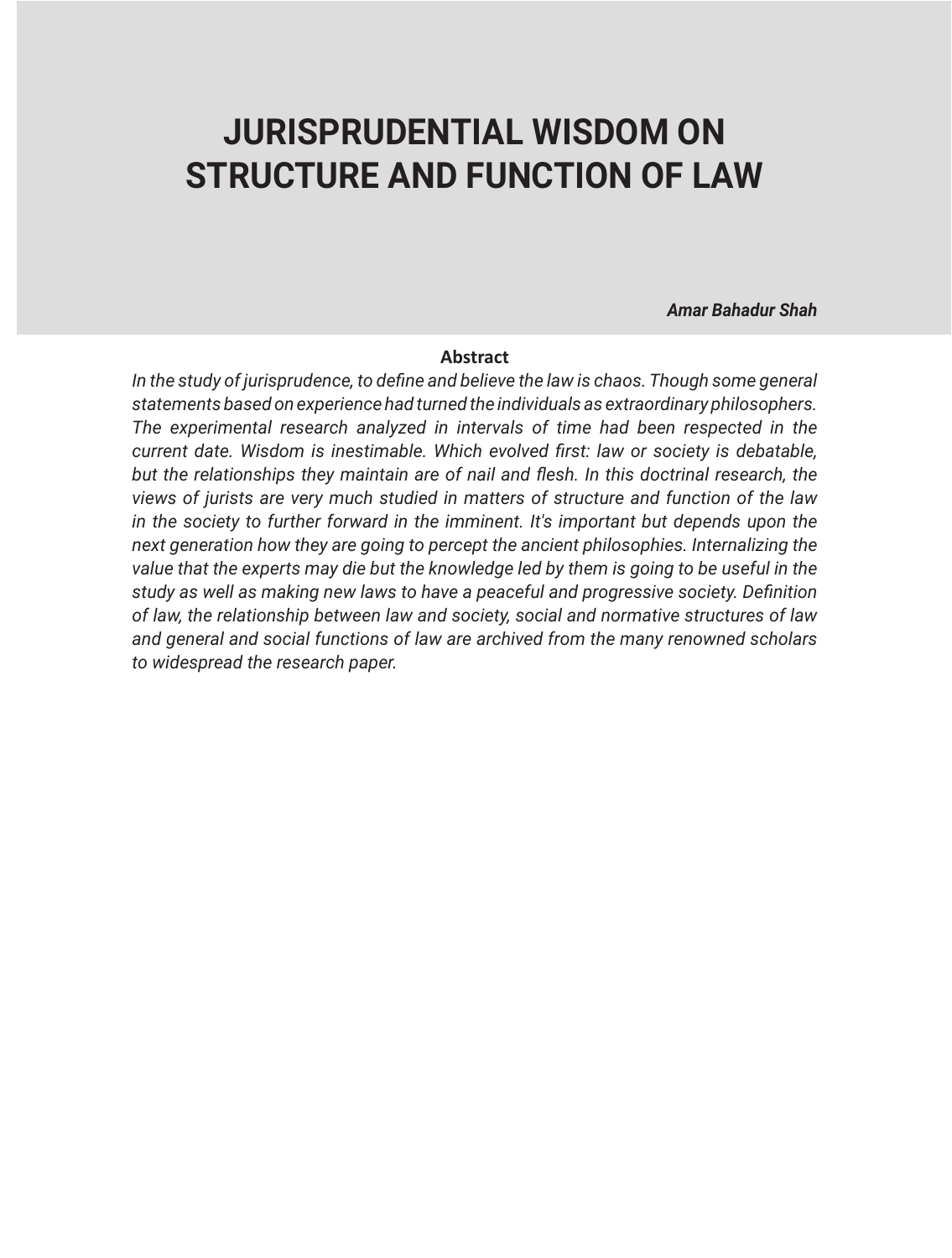## **FEMALE CRIMINALITY IN NEPAL: PREVALENCE AND CAUSES**

*Laxmi Bakhadyo*

#### **Abstract**

*Female criminality is one of the important phenomena in popular media and also in academia. From the very beginning of the criminological study, the focus was made on the criminality of males. Researches were done on the masculinity feature of crime. Women were regarded to have a role inside the house. But the scenario has been changed. It is true that the number of female perpetrators is less than that of the male perpetrator, but it does not entail that women are not prone to criminality. This article is a descriptive and analytical study in the context of female criminality in Nepal. Data reveals that the number of female involvement in crime is increasing which has taken into consideration for preparing this article.*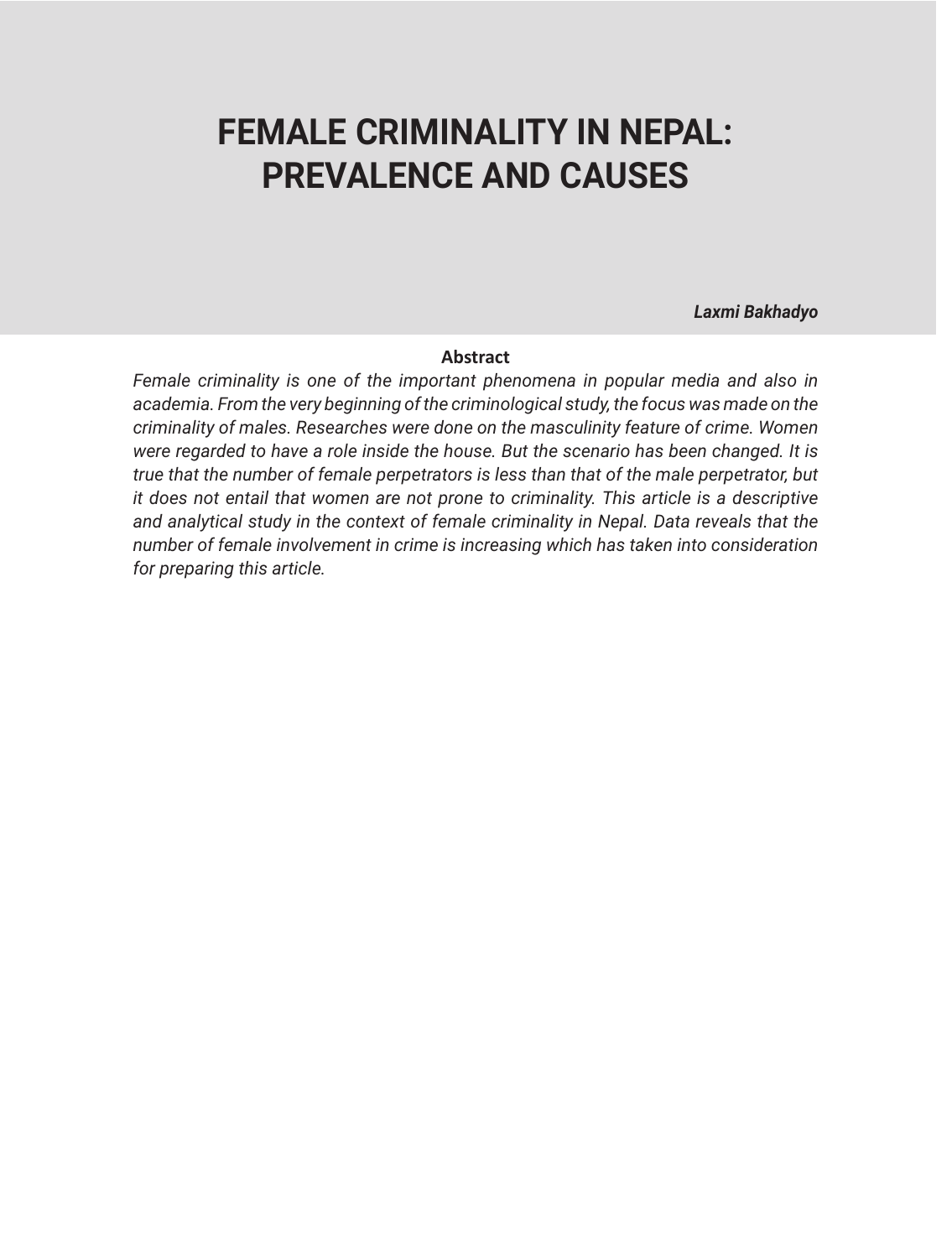## **INDEPENDENT CORPORATE PERSONALITY OF A COMPANY: A JURISPRUDENTIAL PERSPECTIVE**

 *Yam Kumar Yonjan*

#### **Abstract**

*In the legal parlance, a company is an association of both natural and artificial person and is incorporated under the existing law of the country. The company has no strictly technical or legal meaning. The company is a business vehicle that implies a voluntary association of a group of persons for common objectives. In the common law a company is a ''Legal Person" or ''Legal Entity" which is separate from and capable of surviving beyond the lives of its members, capable of rights and duties of its own and endowed with the potential of perpetual succession. The term company has been described in many ways since a corporate body is the creation of law; it is not a human being. It is an artificial juridical person created by law and dissolved by the law. Company is a legal person which can own a business, property, rights and obligations separately from the people who manage or finance the company's activities as prescribed by law and the powers conferred upon it by its MoA, AoA and Company Act. So, Independent corporate personality is one of the characteristics of the company under which the company is said to be a legal or artificial person since it is invisible, intangible, and existing only in the contemplation of law.*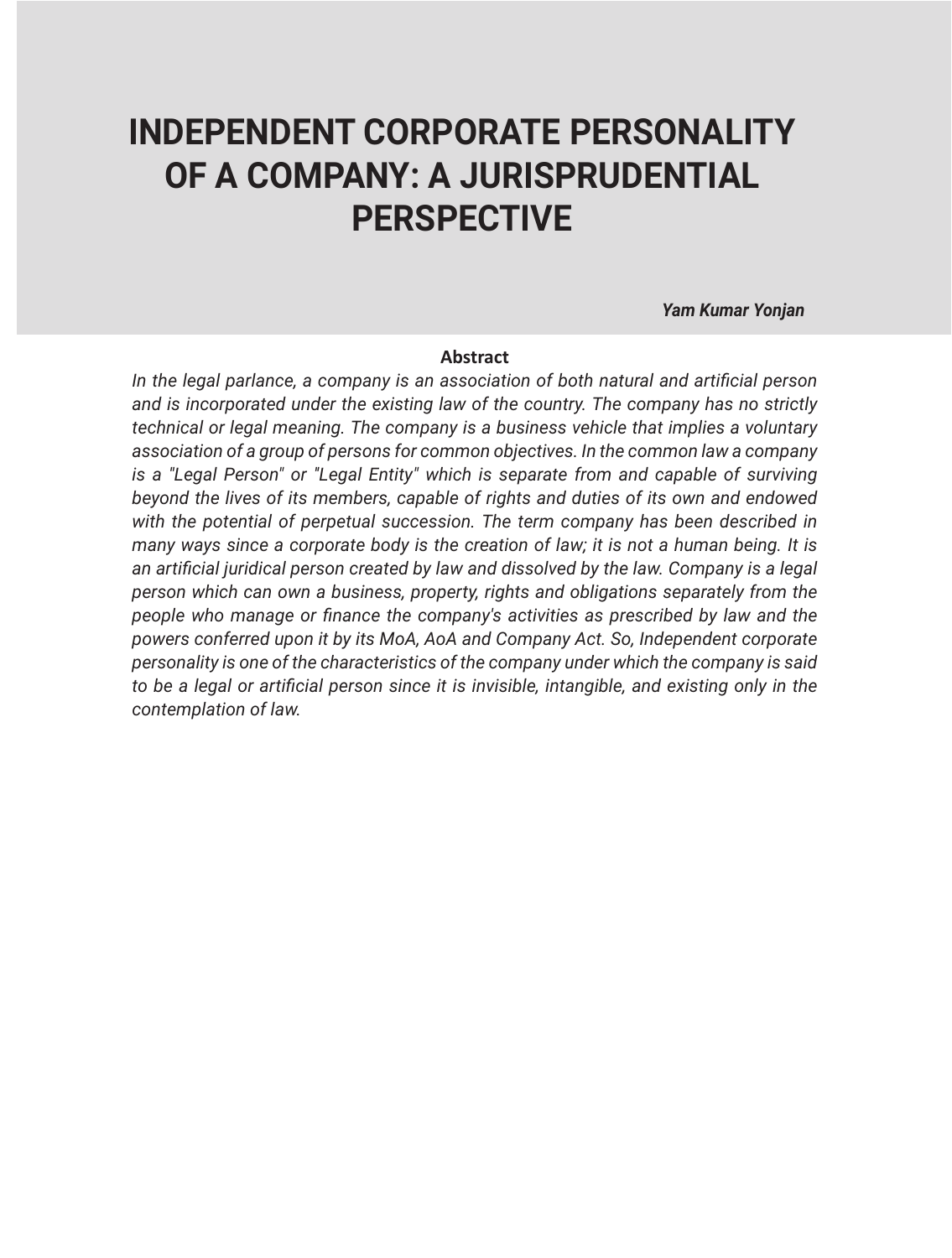# **TOWARDS COMPENSATORY JUSTICE: DISCOURSE ON CRIME VICTIM COMPENSATION IN NEPAL**

*Deepika Thapa Magar*

#### **Abstract**

*Compensation is one of the most important rights of crime victims. It acts as one of the pillars of victim assistance in the aftermath of victimization. With the advent of victims' rights movement, victims' right to compensation along with other substantial rights have found their place in various international instruments and national legislations of countries. Crime victim compensation is a developing concept in Nepal. In that purview, this paper briefly puts forth the conceptual aspect of crime victim compensation and attempts to discourse on various aspects of crime victim compensation along with the underlying issues regarding the implementation of victim compensation legislation in Nepal.*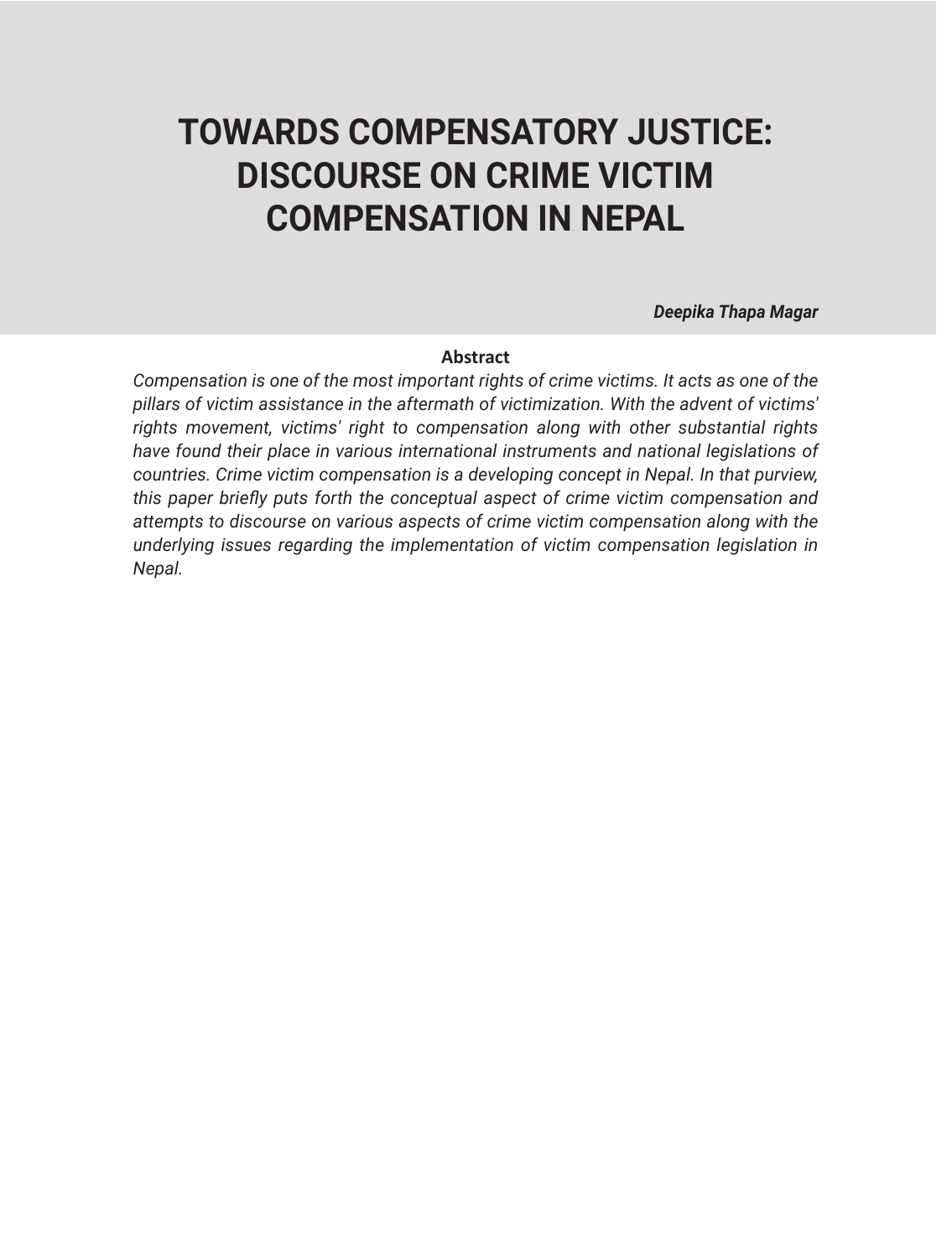## **LEGAL FRAMEWORK FOR THE PROTECTION OF GREATER ONE-HORNED RHINO IN NEPAL**

*Aamod Dahal*

#### **Abstract**

*Rhinos are important heritages of nature. Today only five species of Rhinos remain. Among them, Greater One-Horned Rhino (GOH) is one of them. GOH is found in Nepal too, its population is very less and is now confined to the protected areas though. Status of GOH Rhino is vulnerable and is categorized under endangered species. Department of National Park and Wildlife Conservation is managing Rhino conservation activity in Nepal. Nepal is a state party to Convention on International Trade in Endangered Species of Wild Fauna and Flora, 1973. This convention has listed GOH Rhino in Appendix I as species threatened with extinction. NPWCA, 1973 (2029) is the principal legislation for the protection of GOH Rhino which has made provision on protection of GOH Rhino, punishment for poaching and trade of trophies of GOH Rhino, investigation and hearing of cases relating to it. The provision of this Act seems quite sufficient for controlling and criminalizing wildlife crime against GOH Rhino, strong implementation of this Act is very crucial so GOH Rhino remains safe and protected in the future as well.*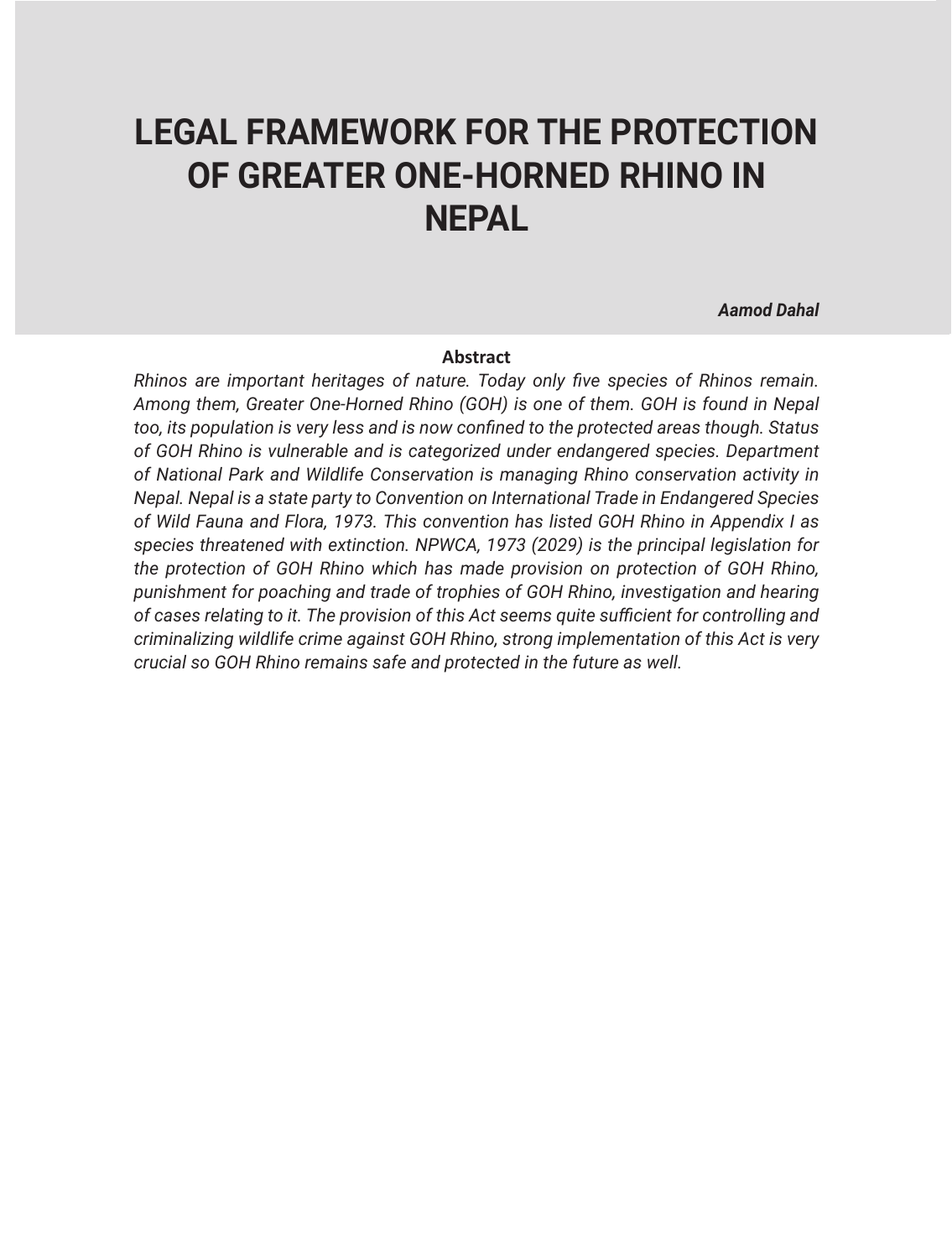## **BAR-BENCH RELATION IN NEPAL**

*Bimal Prasad Lamichhane*

#### **Abstract**

*The legal profession has been regarded all over the world as a very respectable, noble and prestigious profession. The Bar and Bench are called two wheels of the same cart as well as two sides of the coin involved in the dispensation of justice. The prestige, nobility, and honour of the legal profession and judiciary are only possible by the cordial, trusted and reciprocal relationship among Bar and the Bench. It is very important in the administration of justice and the promotion of the standard of justice. The Bench-Bar relationship with close ties allows judges and lawyers to cooperate and collaborate to reach in the correct, just and reasoned judgment as well as binds them together to sustain public trust on justice. The involvement of lawyers in the regulation of the Bench and court commands on regulation of the Bar can enrich public trust and confidence to both institutions and in return strengthened rule of law, judicial legitimacy and independent judiciary.*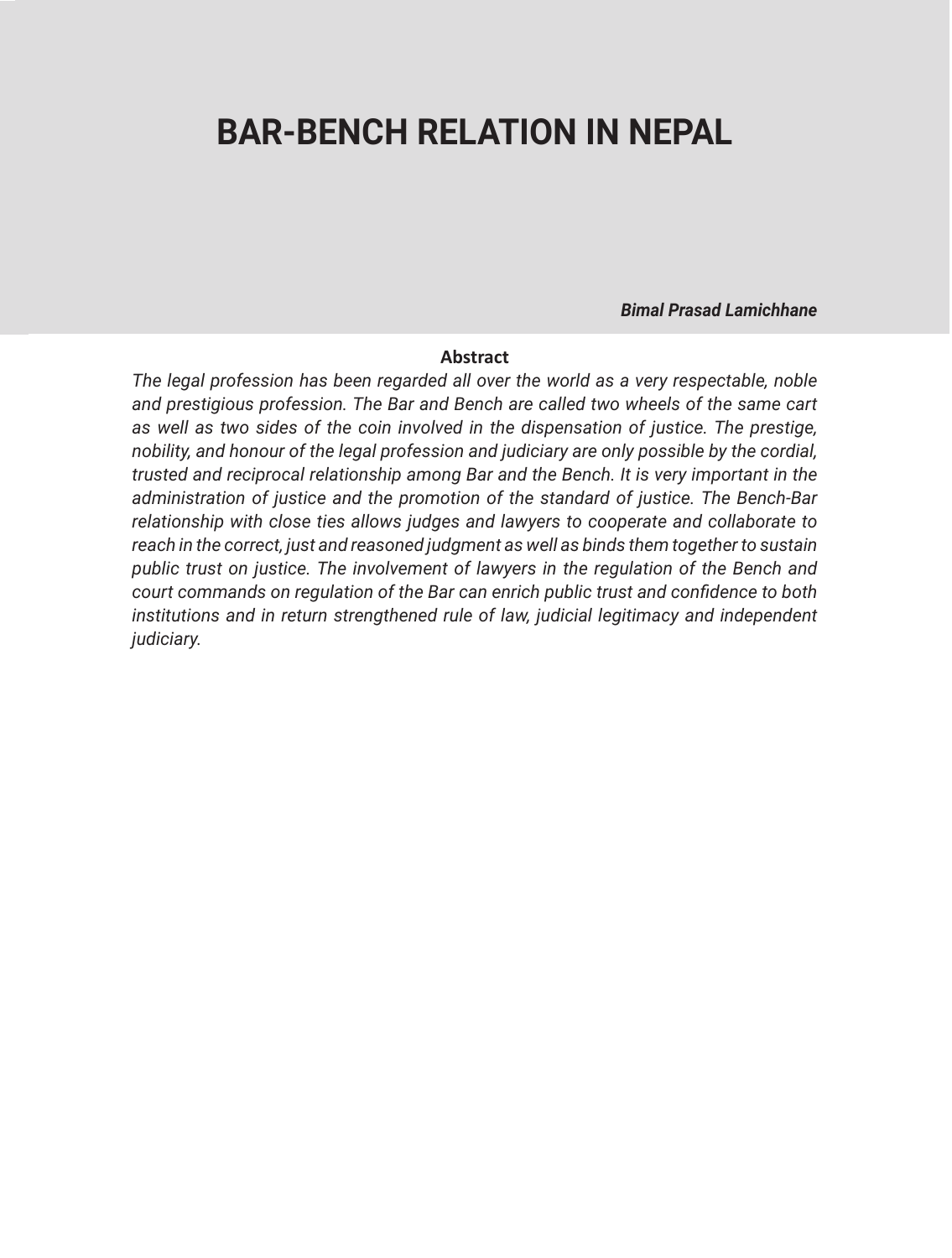### **FUNCTIONAL ASPECTS OF NEPALESE CRIMINAL JUSTICE**

*Samikshya Mishra*

#### **Abstract**

*After hard work for 62 years, the nation has received National Penal Code, 2074 (2017) that attempts to reform, modernize and unify the criminal law of Nepal. The statute is a landmark in the sense that it has introduced certain major changes such as (i) arrangement of general principles of criminal law, (ii) criminalization of new offences such as disappearance, torture, malafide investigation or prosecution, and criminal conspiracy, (iii) plea bargaining of up to 50% reduction in punishment, (iv) recognition of victim's right to compensation in all offences, (v) corporate criminal liability, (vi) polygamy as void marriage, (vii) imprisonment and fine, both mandatory in offences. Despite ambitious promulgation, the spirit of Code if could not be implemented, and if the required infrastructure for effective implementation cannot be installed, the functional efficacy of the Nepalese criminal justice system will get frustrated. The challenge today is to ensure the effective implementation and functioning of these guarantees.*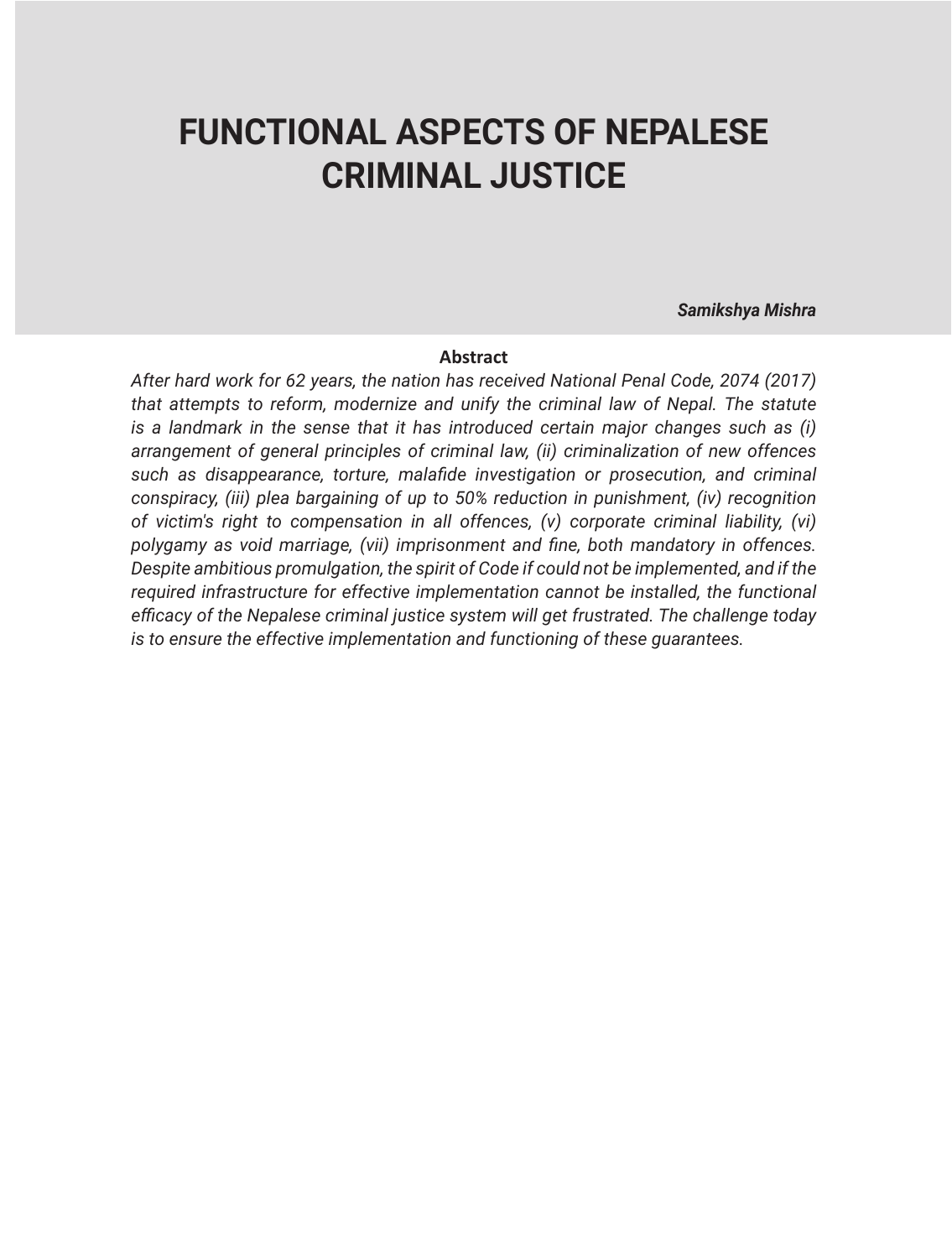## **JUDICIAL REMEDY IN TAXATION: CASE STUDY OF NCELL CAPITAL GAIN TAX IN NEPAL**

*Bandana Upreti*

#### **Abstract**

*Ncell and 'Capital Gains Tax' payment is possibly one of the biggest concerns not only amongst professionals and academicians involved in the field of taxation but also to each aware citizen of this country. Needless to say, different views and arguments regarding the issue have been floating around, where it seems to be a general agreement amongst many that payment of capital gain tax is a must, confusion seems to arise as to how much should that amount be and who exactly (buyer or seller) should be liable for payment of such Capital Gain Tax. The issue further seems to be complicated by numerous court cases and inconsistent verdicts of the Supreme Court. The recent arbitration request by Ncell to ICSID and the interim order by ICSID gave a new turn to the issue. In such a context this article tries to understand the tax controversy, the verdicts given by the court of law at various time frames and the role of the judiciary in this taxrelated case.*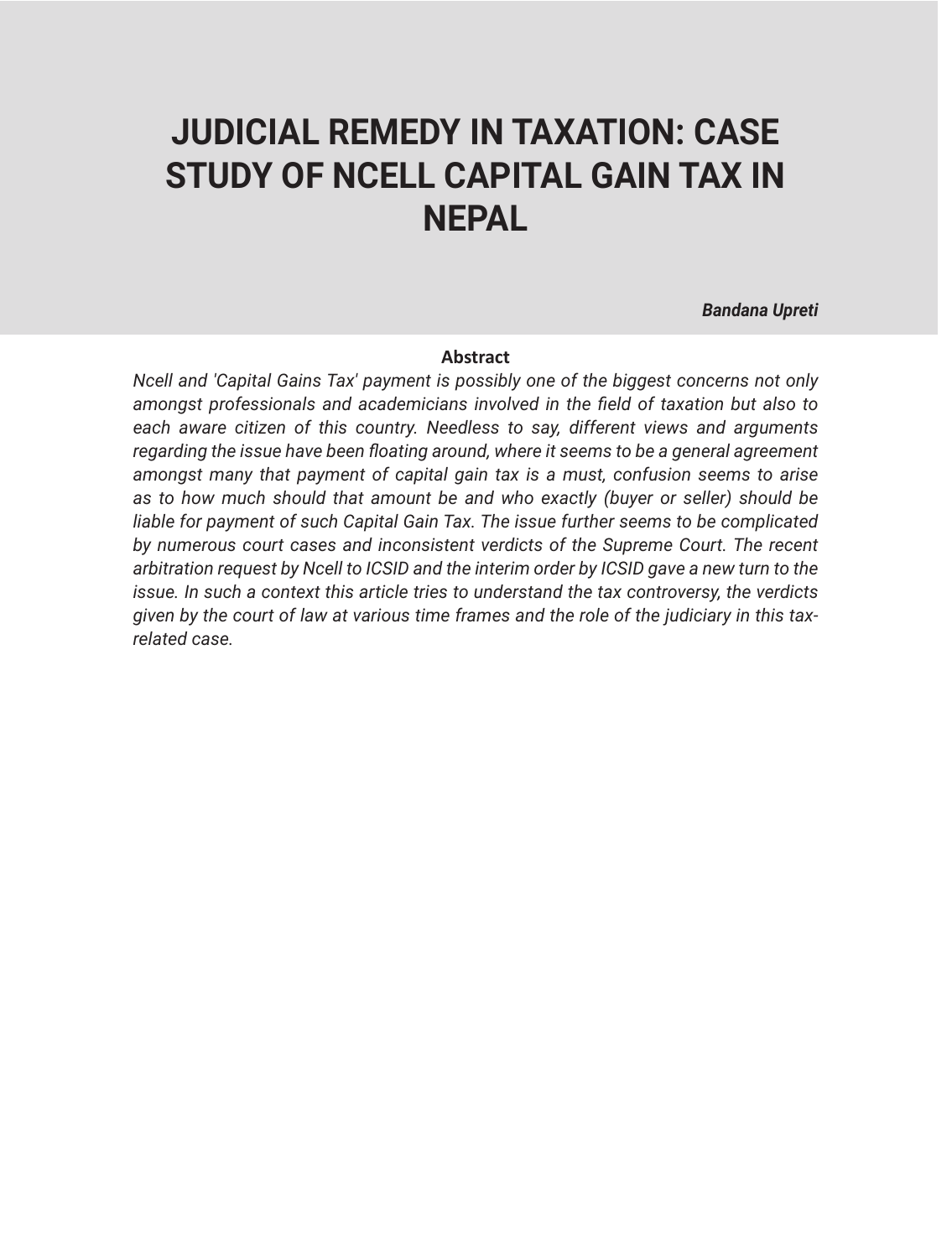## **COMPARATIVE STUDY OF INSOLVENCY LAW OF NEPAL WITH INSOLVENCY AND BANKRUPTCY CODE OF INDIA**

*Sujan Phuyal*

#### **Abstract**

*This article is an attempt to present the comparative study of Insolvency Bankruptcy Code, 2016 of India and laws relating to the insolvency in Nepal. Major aspects of the insolvency legal regime of both countries have been presented in the tabular form. The article has covered the procedure-related to application, liquidation and restructuring of the company in brief. The article is only an attempt to highlight corporate insolvency and doesn't cover individual insolvency proceedings. The reason behind it is, individual insolvency under "The Insolvency and Bankruptcy Code, 2016" of India isn't yet notified and not in force, whereas in Nepal, it is governed by the "National Civil Code, 2017 (2074)." The insolvency law of Nepal is compared with India because it has been recently enacted and reformed frequently. The primary objective of the article is to highlight the major aspect and development regarding the insolvency regime in both jurisdictions with special reference to Nepal. To some extent, it is expected that it can make some contribution in the field of business law and assist in further research in the insolvency area.*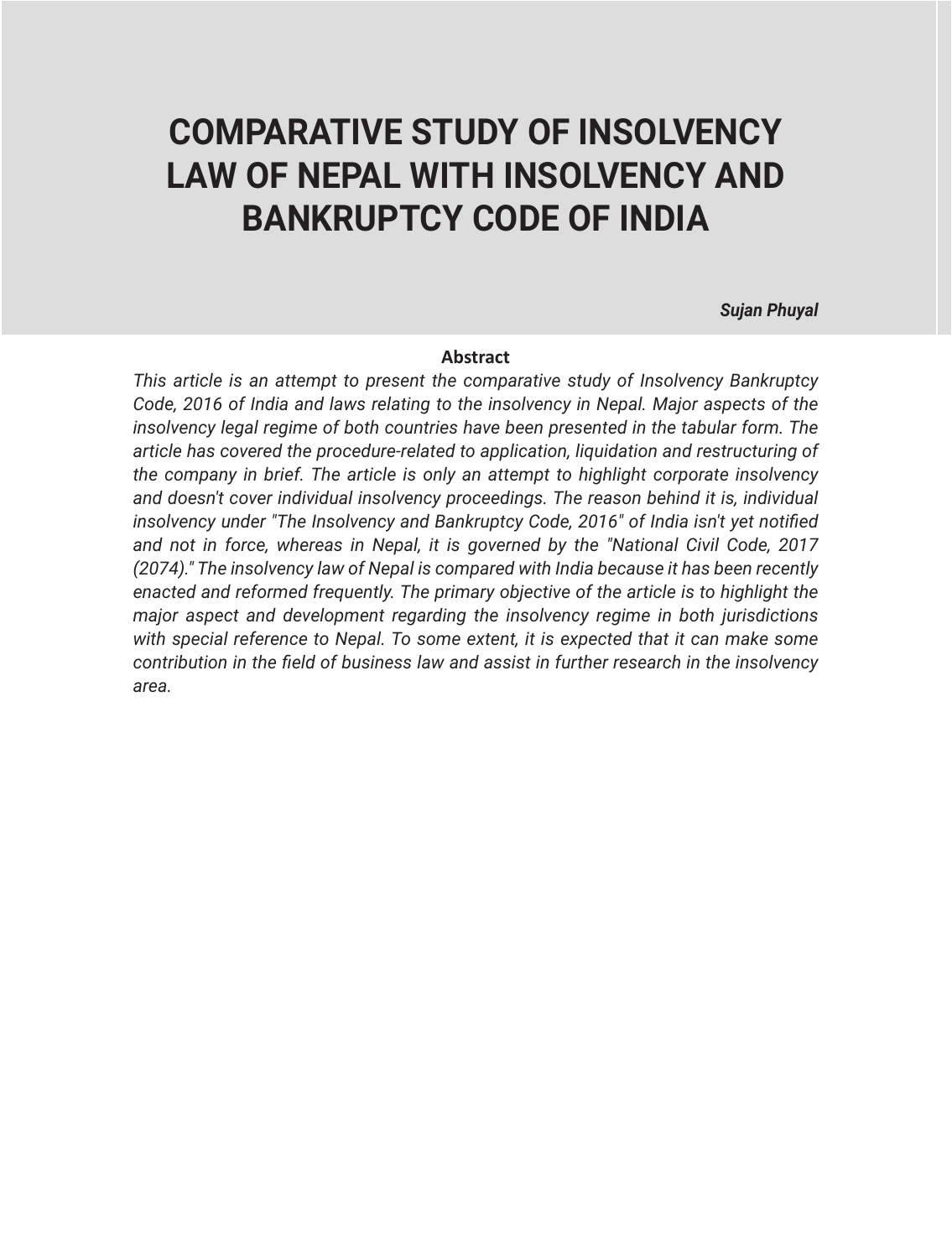### **SOCIALIST CONSTITUTIONALISM**

*Bhim Bahadur Phadera*

#### **Abstract**

*Constitutionalism is quality to judge the constitutional practice and arrangements of a particular country. It is more qualitative than quantitative. It is more practices and experiences than arrangements. It is the synthesis of centuries longs many more political and legal thoughts. Constitutionalism must concentrate on the welfare of people not only*  limiting government power. What would be the system of government; the government *must gain the faith and trust of people and protect the best interest of the general public. It is the first condition of constitutionalism that the government must be limited by the constitution, but in socialist model the leadership of the communist party controls the government. If people have no objection of being controlled by a single party and they have enjoyed all the freedoms, have the finest chance to develop personality than we must accept in under the paradigm of constitutionalism. So, the socialist model may be the positive dimension of constitutionalism as indicated by Barber. The evil nature of government is the center of constitutionalism but in socialist model there is a communist party above the government. Therefore, the communist party must be brought under the preview of constitutionalism in an organic way to secularize it. Modern constitutionalism must be analyzed from the perspective of the finest coordinated relationship between government and people. The most significant contribution of modern constitutional scholars would be emancipating the constitutionalism from the political ideology to preserve its eternal objectives.*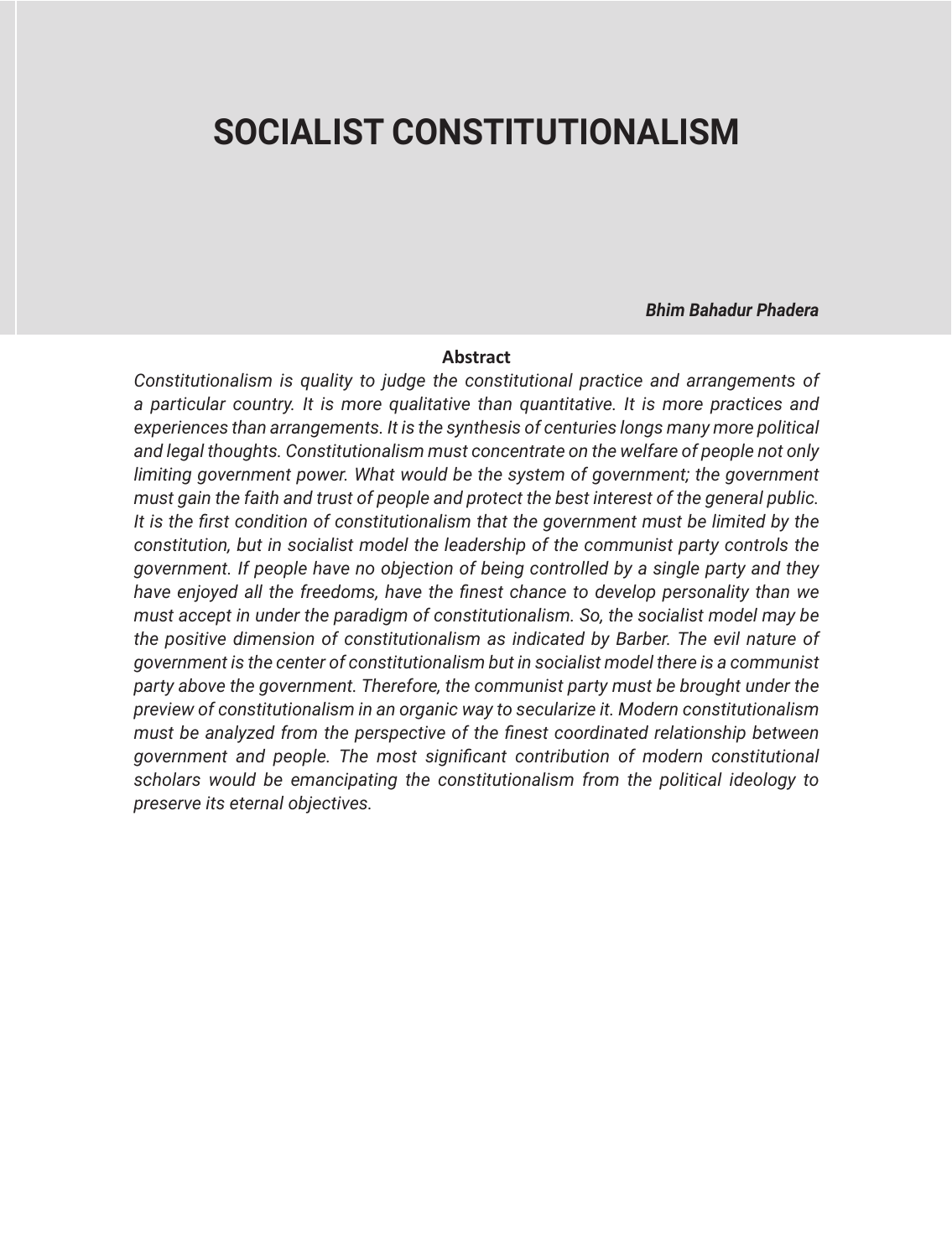### **ANNEX**

### **List of Articles Published in** *Annual Survey of Nepalese Law* **and** *Nepal Bar Council Law Journal* **from 2000 to 2018**

### **Annual Survey of Nepalese Law, Volume I, 2000**

Coordinator: Kanak Bikram Thapa

Editor: Kumar Regmi

| S.No.            | <b>Topic</b>                                                                       | <b>Author</b>                     | Page No.  |
|------------------|------------------------------------------------------------------------------------|-----------------------------------|-----------|
|                  | Nepal Bar Council: A Brief Introduction                                            |                                   | vi-viii   |
| 1.               | Environmental Law in Nepal: An Overview                                            | Dr. Amber Prasad Pant             | $1 - 40$  |
| $\overline{2}$ . | The Law of Labour - Management Relations<br>in Nepal                               | Prof. Dr. Bharat Bahadur<br>Karki | $41 - 70$ |
| 3.               | Company Law in Nepal: Waiting for Massive<br>Overhauling                           | Bharat Raj Upreti                 | $7 - 84$  |
| 4.               | A brief Review of the Structural Development<br>of Nepalese Laws                   | <b>Bishal Khanal</b>              | 85-97     |
| 5.               | Right to Constitutional Remedies and Its<br>Judicial Interpretations               | Dr. Hari Bansh Tripathi           | 98-117    |
| 6.               | Right to Property under the Constitution of<br>Nepal and In Nepalese Law: A Survey | Kailash Prasad Subedi             | 118-154   |
| 7.               | The Legal Framework for Foreign Investment<br>in Nepal                             | Madhab Paudel                     | 155-195   |
| 8.               | Law of Contact                                                                     | Phanindra Gautam                  | 196-228   |
| 9.               | Critical Analysis of Constitutional<br>Development of Nepal                        | Purna Man Shakya                  | 229-252   |
| 10.              | Overview of Law of Homicide in Nepal:<br><b>Modern Context</b>                     | Rajit Bhakta Pradhananga          | 253-319   |
| 11.              | Judicial Review of Legislation in Nepal<br><b>Retrospect and Prospect</b>          | Riskikesh Wagle                   | 320-345   |
| 12.              | Payment System and Development of<br>Banking Laws in Nepal                         | Sitaram Tiwari                    | 346-360   |
| 13.              | Status of Women under the Present Legal<br>System                                  | Sonali Regmi                      | 361-385   |

#### **Annual Survey of Nepalese Law, Volume II, 2001**

Advisor: Dr. Ananda Mohan Bhattarai

Coordinator: Basanta Ram Bhandari

Editor: Bhimarjun Acharya

| ' S.No. | Topic                        | <b>Author</b>     | Page No. |
|---------|------------------------------|-------------------|----------|
|         | Part – One                   |                   |          |
|         | <b>Executive Summary</b>     |                   |          |
|         | An Overview of the Year 2001 | Bhimariun Acharva | i-xxx    |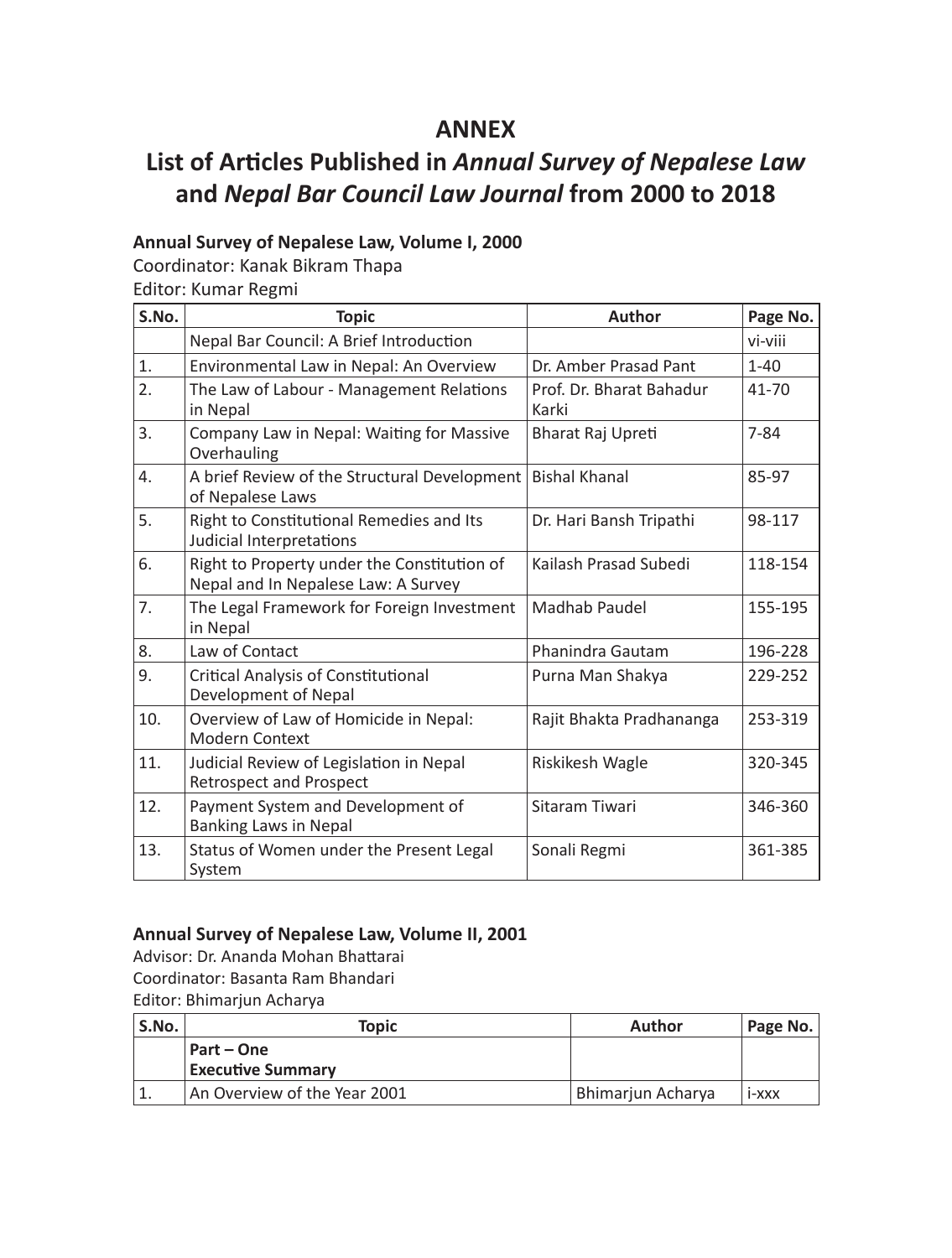| S.No.            | <b>Topic</b>                                                                           | <b>Author</b>                        | Page No.  |
|------------------|----------------------------------------------------------------------------------------|--------------------------------------|-----------|
|                  | Part - Two<br><b>Survey Writings</b>                                                   |                                      |           |
| 1.               | Practice of Conciliation in the Settlement of<br>Commercial Disputes in Nepal          | Prof. Dr. Bharat<br>Bahadur Karki    | $1 - 34$  |
| 2.               | Right to Constitutional Remedies (Overview of<br>Some Recent Judicial Interpretations) | Dr. Hari Bansh<br>Tripathi           | $35 - 60$ |
| $\overline{3}$ . | Right to Property and the Recent Legal<br>Development in Nepal                         | Dr. Ananda Mohan<br><b>Bhattarai</b> | 61-109    |
| 4.               | A Biennial Survey of Environmental Law in Nepal                                        | Dr. Amber Prasad<br>Pant             | 110-141   |
| 5.               | Judicial Control Over Delegated Legislation: An<br>Overview                            | Dr. Bidya Kishore Roy<br>'Bimal'     | 142-166   |
| 6.               | Judicial Approach Towards Right to Information                                         | Ram Krishna<br>Timalsena             | 167-193   |
| 7.               | Law of Contact: A New Development                                                      | I.C. Sharma                          | 194-209   |
| 8.               | Law of Corruption in Nepal                                                             | Mihir Kumar Thakur                   | 210-229   |
| 9.               | Copyright as Intellectual Property Rights in Nepal                                     | Surendra Bhandari                    | 230-239   |
| 10.              | Advisory Opinion of the Supreme Court                                                  | Sudarshan Raj Pandey                 | 240-259   |
| 11.              | Women's Right at the Cutting Edge of the<br>Universality of International Human Rights | Sapana Pradhan<br>Malla              | 260-271   |
| 12.              | Cyber Law in Law in Nepal                                                              | <b>Bal Bahadur Mukhia</b>            | 272-282   |
| 13.              | Law of Securities Transaction                                                          | Shuvan Raj Acharya                   | 283-292   |
| 14.              | Conceptualisation of Protected Areas System Law<br>in Nepal                            | Mohanmani Lamsal                     | 293-316   |
|                  | Part - Three<br><b>Translation</b>                                                     |                                      |           |
|                  | A Text on the Proposed Draft Criminal Code - 2058                                      | Dr. Rajit Bhakta<br>Pradhananga      | 317-384   |
|                  | Part - Four<br>Law Book Published In The Year 2000 - 2001                              |                                      |           |
|                  | List of the Books Published in the Year 2000-2001                                      |                                      | 385-386   |

### **Annual Survey of Nepalese Law, Volume III, 2002**

Coordinator: Radheshyam Adhikari Editor: Bhimarjun Acharya

| S.No. | <b>Topic</b>                 | Author | Page No. |
|-------|------------------------------|--------|----------|
|       | Part – One                   |        |          |
|       | <b>Executive Summary</b>     |        |          |
| ' 1.  | An Overview of the Year 2002 |        | i-xxxiv  |
|       | Part – Two                   |        |          |
|       | <b>Survey Writings</b>       |        |          |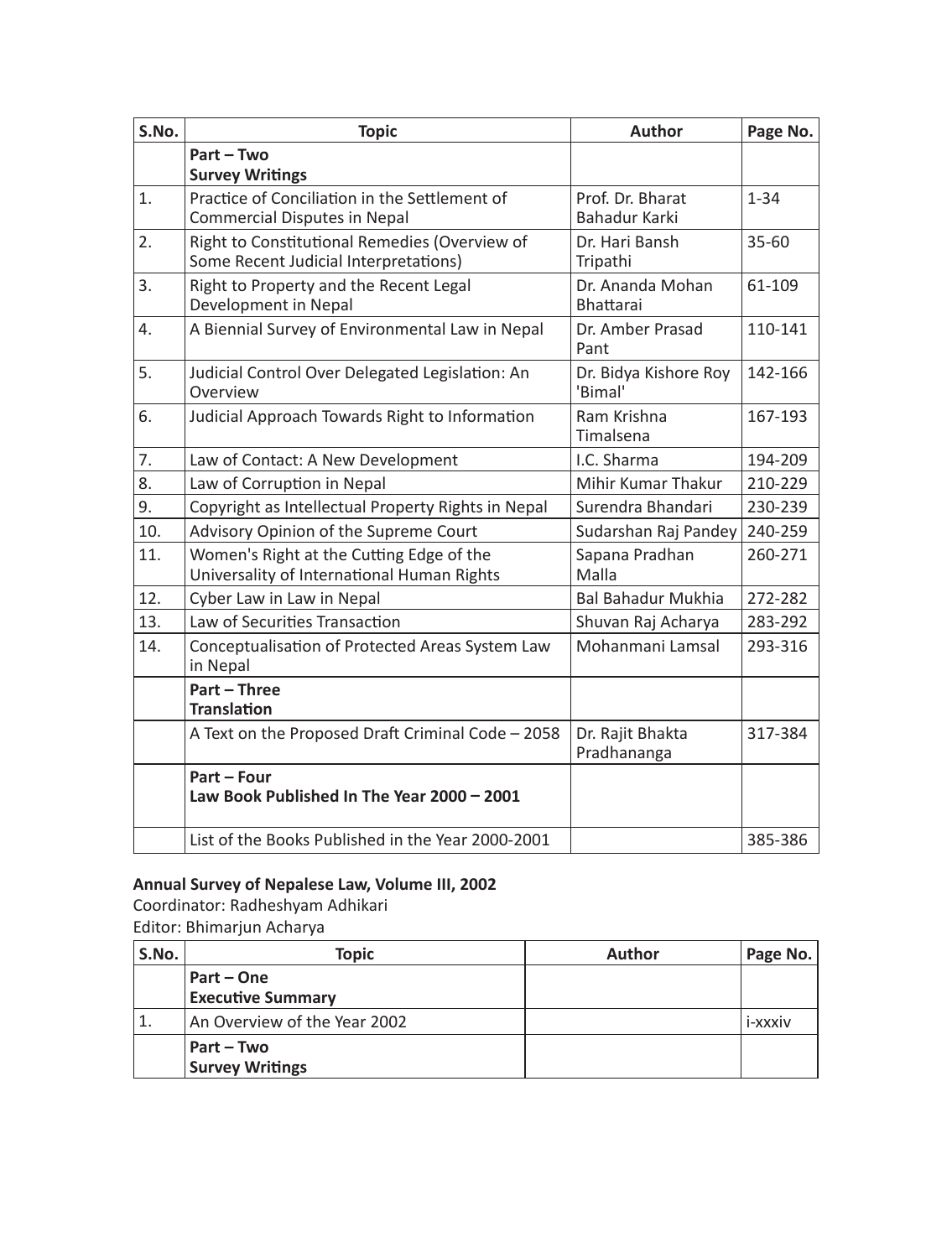| S.No. | <b>Topic</b>                                                                                                             | <b>Author</b>                                     | Page No. |
|-------|--------------------------------------------------------------------------------------------------------------------------|---------------------------------------------------|----------|
| 1.    | Nepal in the Process of Accession to the<br>World Trade Organization: A Survey of Legal-<br><b>Economic Implications</b> | Prof. Dr. Bharat Bahadur<br>Karki                 | $1 - 32$ |
| 2.    | An Overview of the Prisoners' Rights and<br>Prison Condition in Nepal                                                    | Dr. Ram Krishna Timalsena                         | 33-54    |
| 3.    | <b>Right to Constitutional Remedies (Some</b><br><b>Recent Judicial Trends)</b>                                          | Dr. Hari Bansh Tripathi                           | 55-82    |
| 4.    | An Overview of the Judiciary in Nepal                                                                                    | Purna Man Shakya                                  | 83-100   |
| 5.    | Victim Justice System: A New Thought and a<br>New Legal Philosophy                                                       | Dr. Shankar Kumar Shrestha                        | 101-120  |
| 6.    | Salient Features of Cites and Its<br>Implementation in Nepal                                                             | Dr. Ravi Sharma Aryal                             | 121-136  |
| 7.    | Natural Justice and the Supreme Court: A<br><b>Survey of Notable Decisions</b>                                           | Dr. Bidya Kishore Roy<br>'Bimal'                  | 137-152  |
| 8.    | Legal Framework of the Taxation System in<br>Nepal                                                                       | Anil Kumar Sinha                                  | 153-170  |
| 9.    | Annual Survey of Law of Consumer<br>Protection in Nepal                                                                  | Mihir Kumar Thakur                                | 171-184  |
| 10.   | Nepalese Legislative and Judicial Responses<br>to Women/Girls Trafficking into Prostitution                              | Kumar Regmi                                       | 185-212  |
| 11.   | Consumer Protection Movement and the<br>Law                                                                              | Megha Raj Pokharel                                | 213-228  |
| 12.   | Law Relating to Abortion in Nepal                                                                                        | Sonali Regmi                                      | 229-246  |
| 13.   | Water Law in Nepal                                                                                                       | Dina Mani Pokharel                                | 247-260  |
| 14.   | A Review of Breastfeeding Promotion Laws<br>in Nepal                                                                     | Raju Prasad Chapagai<br>Sharmila K.C.             | 261-272  |
| 15.   | Status of Farmers' Rights in Nepal: Legislative<br>Framework                                                             | Mohanmani Lamsal                                  | 273-292  |
| 16.   | Judicial Review of Legislation in Nepal                                                                                  | Rishikesh Wagle                                   | 293-312  |
| 17.   | Reflection of the General Principles of<br>Environmental Law in Nepalese Laws                                            | Dr. Tara Prasad Sapkota                           | 313-326  |
| 18.   | Copyright and Communication under the<br><b>Existing Statutes in Nepal</b>                                               | <b>Bal Bahadur Mukhia</b>                         | 327-350  |
| 19.   | Modernizing the Laws & Judicial System for<br>Corporate Government in Nepal                                              | Bashu Dev Phulara                                 | 351-374  |
| 20.   | Inclusion of Women's Human Rights and<br>Polities of Exclusion                                                           | Sapana Pradhana Malla                             | 375-384  |
|       | Part - Three<br><b>Miscellaneous</b>                                                                                     |                                                   |          |
| 1.    | A Text on the Proposed Draft Criminal<br>Procedure Code - 2058                                                           | Dr. Rajit Bhakta<br>Pradhananga<br>Kishwor Silwal | 385-448  |
| 2.    | Law Books Published in the Year 2001-2002                                                                                |                                                   | 449      |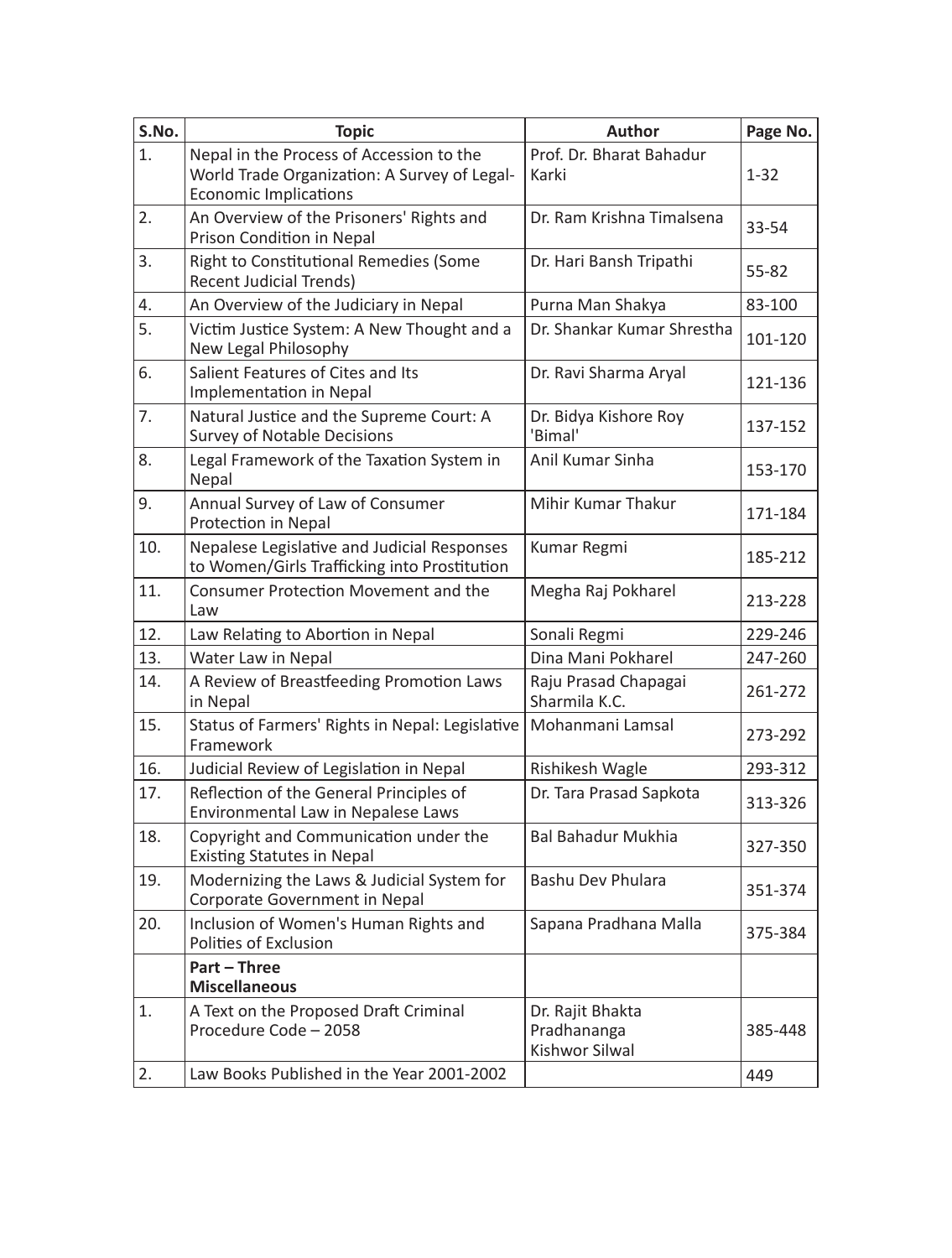### **Annual Survey of Nepalese Law, Volume IV, 2003**

Coordinator: Badri Bahadur Karki Editor: Kapil Gajurel

| S.No. | <b>Topic</b>                                                                                                                                                        | Author                            | Page No.     |
|-------|---------------------------------------------------------------------------------------------------------------------------------------------------------------------|-----------------------------------|--------------|
| 1.    | Changing Dimensions of Legal Regime of<br>Commercial Arbitration in Nepal                                                                                           | Prof. Dr. Bharat Bahadur<br>Karki | $\mathbf{1}$ |
| 2.    | Judicial Independence: Challenges, Initiatives<br>and Recommendations                                                                                               | Purna Man Shakya                  | 19           |
| 3.    | Infanticide Law in Nepal: Theory and Judicial<br>Practices                                                                                                          | Dr. Rajit Bhakta<br>Pradhananga   | 33           |
| 4.    | Right to Equality and Equal Protection of<br>Laws: Philosophy, Meaning and Its Extent                                                                               | Dr. Ram Krishna Timalsena         | 65           |
| 5.    | Conflict-Affected Displacement in Nepal: An<br>Overview of Situation, Legal Framework and<br><b>Policy Measures</b>                                                 | Dr. Shambhu Prashad<br>Khanal     | 75           |
| 6.    | Application of International Human Rights<br>and Humanitarian Law in Nepal                                                                                          | Gopal Siwakoti 'Chintan'          | 105          |
| 7.    | A Brief Survey on Intellectual Property Law<br>and International Systems of Cooperation<br>and Their Role in Strengthening Intellectual<br>Property Regime in Nepal | <b>Bal Bahadur Mukhia</b>         | 133          |
| 8.    | The Evolution of Banking Laws in Nepal                                                                                                                              | Sitaram Tiwari                    | 159          |
| 9.    | Making the State Responsible for Well-being<br>of People: A Critical Study of Practice of<br>Public Interest Litigation in Nepal                                    | Madhav Kumar Basnet               | 197          |
| 10.   | Reservation Policy as an Integral Tenet of<br>Substantial Equality: Concept and Modes<br>Operandi                                                                   | <b>Tek Tamarakar</b>              | 235          |
| 11.   | Disaster, Human Rights and International<br>Humanitarian Law via-a-vis Nepalese<br>Disaster Management Law and Policy: An<br>Appraisal                              | Megha Raj Pokharel                | 255          |
| 12.   | Public Procurement Law in Nepal: An<br>Overview                                                                                                                     | Sudeep Paudel                     | 273          |
| 13.   | Decline of Bargains in Standard form of<br>Contract: A Survey of Notable Decisions                                                                                  | Krishna Ghimire (Bhushan)         | 291          |

### **Annual Survey of Nepalese Law, Volume V, 2004**

Coordinator: Badri Bahadur Karki Editor: Bhimarjun Acharya

| S.No. | Topic                                                                        | Author                            | Page No.  |
|-------|------------------------------------------------------------------------------|-----------------------------------|-----------|
| 1.    | Nepal's Accession to WTO: What Beyond<br>2004?                               | Prof. Dr. Bharat Bahadur<br>Karki | $1 - 24$  |
| 2.    | Judicial Control Over Delegated Legislation:<br>A Survey of Recent Decisions | Dr. Bidya Kishore Roy<br>'Bimal"  | $25 - 52$ |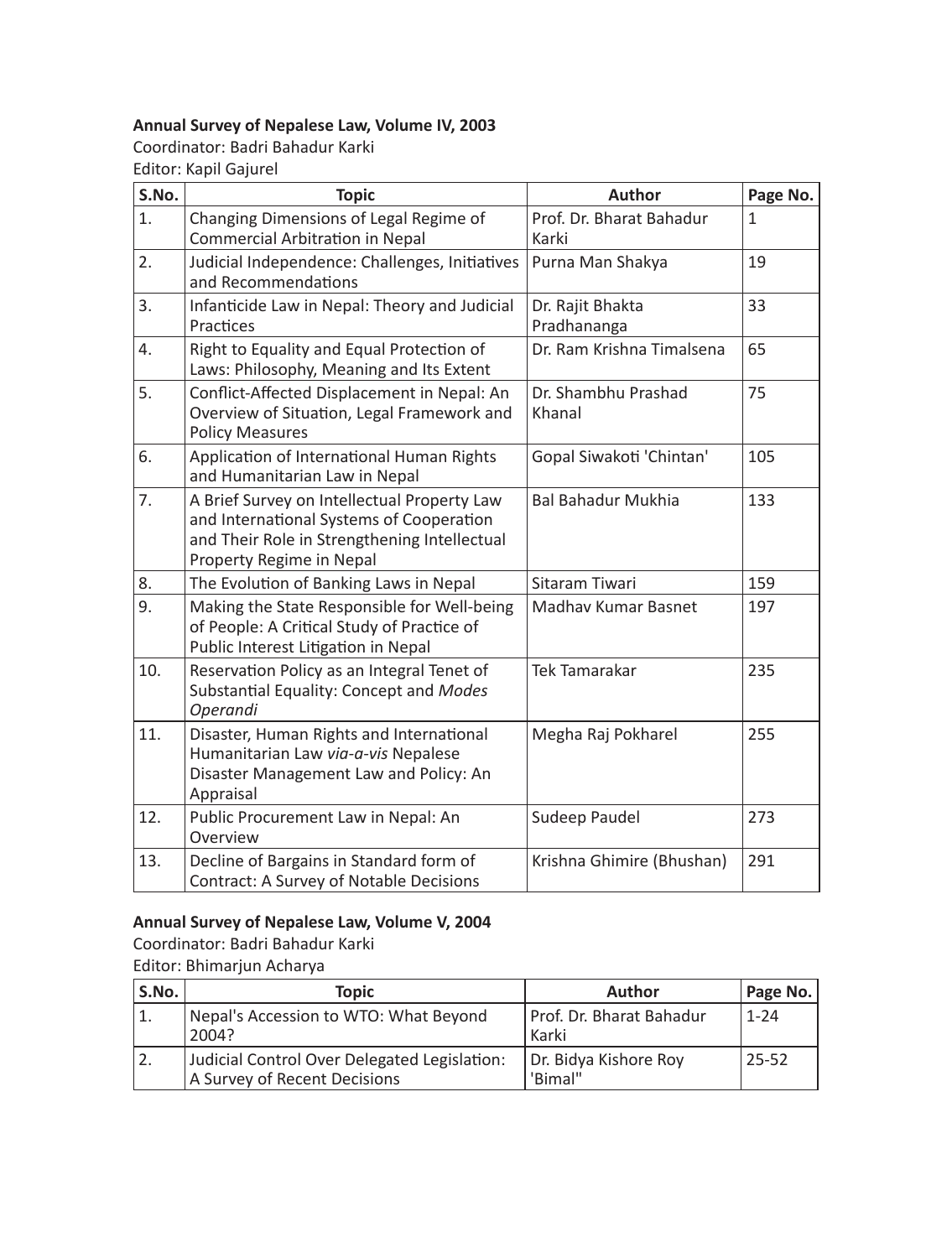| S.No. | <b>Topic</b>                                                                                                                | Author                                                  | Page No. |
|-------|-----------------------------------------------------------------------------------------------------------------------------|---------------------------------------------------------|----------|
| 3.    | Domestic Violence against Women:<br>Concept, History and Existing Laws                                                      | Prof. Dr. Rajit Bhakta<br>Pradhananga<br>Purna Shrestha | 53-94    |
| 4.    | Sentencing Approach: Principles and<br>Practices                                                                            | Dr. Hari Bansh Tripathi                                 | 95-118   |
| 5.    | Survey of Some Select Judgments of the<br>Supreme Court                                                                     | Bhimarjun Acharya                                       | 119-150  |
| 6.    | Survey of Some Noted Judgments of the<br>Supreme Court on Contempt of Court                                                 | Kumar Regmi                                             | 151-192  |
| 7.    | Wildlife Crime Threaten Biodiversity                                                                                        | Dr. Ravi Sharma Aryal                                   | 193-208  |
| 8.    | A Brief Survey of Homosexuality and Laws in<br>Nepal                                                                        | Bashu Dev Phulara                                       | 209-234  |
| 9.    | Role of the Law for Strengthening<br>Information and Communication Technology<br>in Nepal                                   | Dr. Bal Bahadur Mukhia                                  | 235-260  |
| 10.   | The Right to Water                                                                                                          | Dina Mani Pokharel                                      | 261-278  |
| 11.   | Anatomy of 15 <sup>th</sup> and 16 <sup>th</sup> Periodic<br>Reports against Caste and Descent-based<br>Discrimination-2004 | Tek Tamrakar                                            | 279-302  |
| 12.   | Scope of Locus Standi in Public Interest<br>Litigations                                                                     | Chandra Kant Gyawali                                    | 303-308  |
| 13.   | Implication of International Human Rights<br>Laws in the Year 2004                                                          | Ranjana Thapa                                           | 309-326  |
| 14.   | <b>Reservation Policies</b>                                                                                                 | Luma Singh Bishwakarma                                  | 327-338  |

### **Annual Survey of Nepalese Law, Volume VI, 2005**

Coordinator: Hari Krishna Karki

Editor: Bhimarjun Acharya

| S.No. | <b>Topic</b>                                                                                                                     | Author                                | Page No. |
|-------|----------------------------------------------------------------------------------------------------------------------------------|---------------------------------------|----------|
|       | Part – One<br><b>Executive Summary of the Year</b>                                                                               |                                       |          |
| 1.    | A Survey of Major Legal Events in the Year<br>2005                                                                               | Bhimarjun Acharya                     | $1 - 50$ |
|       | $Part - Two$<br><b>Survey Writings</b>                                                                                           |                                       |          |
| 2.    | Legal Instruments and Institutions to Curb<br>Corruption                                                                         | Prof. Dr. Bharat Bahadur<br>Karki     | 51-92    |
| 3.    | Need for Creating Rules and Procedures<br>Required for Evidential Testing and Public<br>Interest Criteria in Nepal: An Appraisal | Prof. Dr. Rajit Bhakta<br>Pradhananga | 93-116   |
| 4.    | An Historical Survey of Nepalese Legal<br>System                                                                                 | Rewati Raj Tripathee                  | 117-154  |
| 5.    | Ordinance Making Power: A Survey of<br>Judicial Response                                                                         | Sudarshan Raj Pandey                  | 155-166  |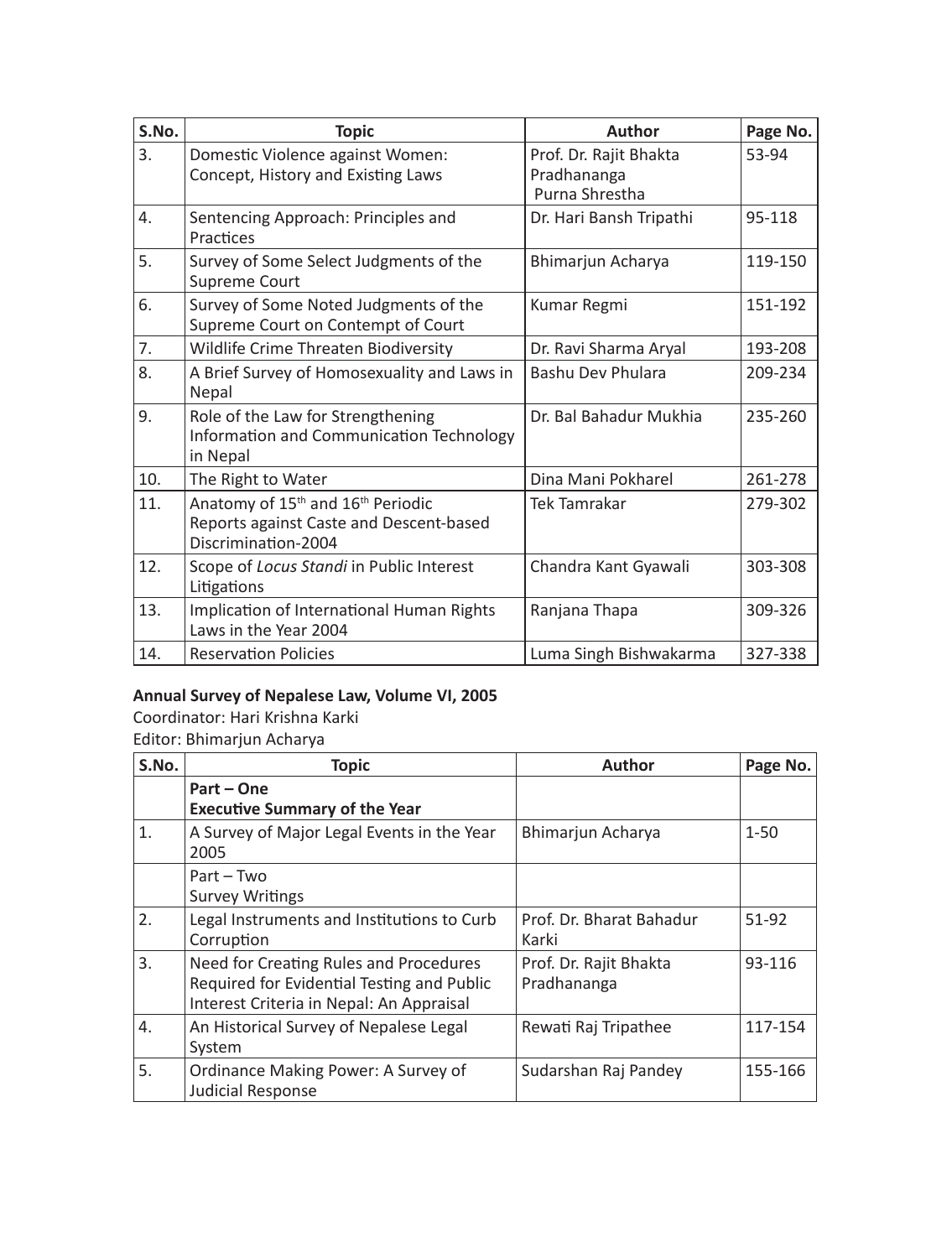| S.No. | Topic                                                                                                                                          | Author                 | Page No. |
|-------|------------------------------------------------------------------------------------------------------------------------------------------------|------------------------|----------|
| 6.    | A Brief Survey of Development on<br>Commercial Law in Nepal                                                                                    | Dr. Bal Bahadur Mukhia | 167-202  |
| 7.    | Prostitution and Public Health: Various<br>Forms of Regulating Methods – An Analysis<br>of Current Legal Responses to Prostitution<br>in Nepal | Purna Shrestha         | 203-220  |
| 8.    | Disappearance: A Culture of Impunity in<br>Nepal                                                                                               | Luma Singh Bishwakarma | 221-238  |
| 9.    | Implementation of the Convention against<br>Torture                                                                                            | Bidhya Chapagain       | 239-258  |
| 10.   | General Survey of the Role of Judiciary in<br><b>Hard Time</b>                                                                                 | Ananta Raj Luitel      | 259-274  |

### **Nepal Bar Council Law Journal, Volume VII, 2007**

Coordinator: Hari Krishna Karki Editor: Raju Prasad Chapagai

| S.No. | <b>Topic</b>                                                                                                    | <b>Author</b>                                               | Page No. |
|-------|-----------------------------------------------------------------------------------------------------------------|-------------------------------------------------------------|----------|
| 1.    | Rape Victims in the Criminal Justice System<br>of Nepal: A Critical Observation                                 | Prof. Dr. Rajit Bhakta<br>Pradhananga<br>Dilli Ram Shrestha | $1 - 18$ |
| 2.    | Independence of Nepalese Judiciary in the<br><b>Present Context</b>                                             | Tek Narayan Kunwar                                          | 19-46    |
| 3.    | Foundation of Judicial Good Governance in<br>Nepal: A Critical Overview                                         | Rewati Raj Tripathee                                        | 47-60    |
| 4.    | Transitional Justice: An Effective Mechanism<br>for Addressing the Past Violent Conflict                        | Keshab Prasad Bastola                                       | 61-78    |
| 5.    | Struggle against Enforced Disappearance: A<br>Case Study of Nepal                                               | Govinda Sharma 'Bandi'                                      | 79-106   |
| 6.    | Globalization of Human Rights, International<br>Criminal Court and Culture of Impunity in<br>Nepal              | Dinesh Tripathi                                             | 107-122  |
| 7.    | Sisyphus in the Castle: Exploring the Role of<br>Human Rights within Peace Processes                            | Shankar Nath Adhikari                                       | 123-146  |
| 8.    | Economic, Social and Cultural Rights in<br>Nepal: A Jurisprudential Perspective                                 | Tek Tamrakar                                                | 147-162  |
| 9.    | Right to Food in Nepal: National and<br>International Legal Perspective                                         | Basant Prasad Adhikari                                      | 163-190  |
| 10.   | <b>Enforcement and Protection of Human</b><br>Rights: Role of the National Human Rights<br>Institution in Nepal | <b>Keshab Prasad Dahal</b>                                  | 191-216  |
| 11.   | Human Rights and Refugees: Protection<br>Framework and Challenges in Nepal                                      | Mohan Mani Lamsal                                           | 217-248  |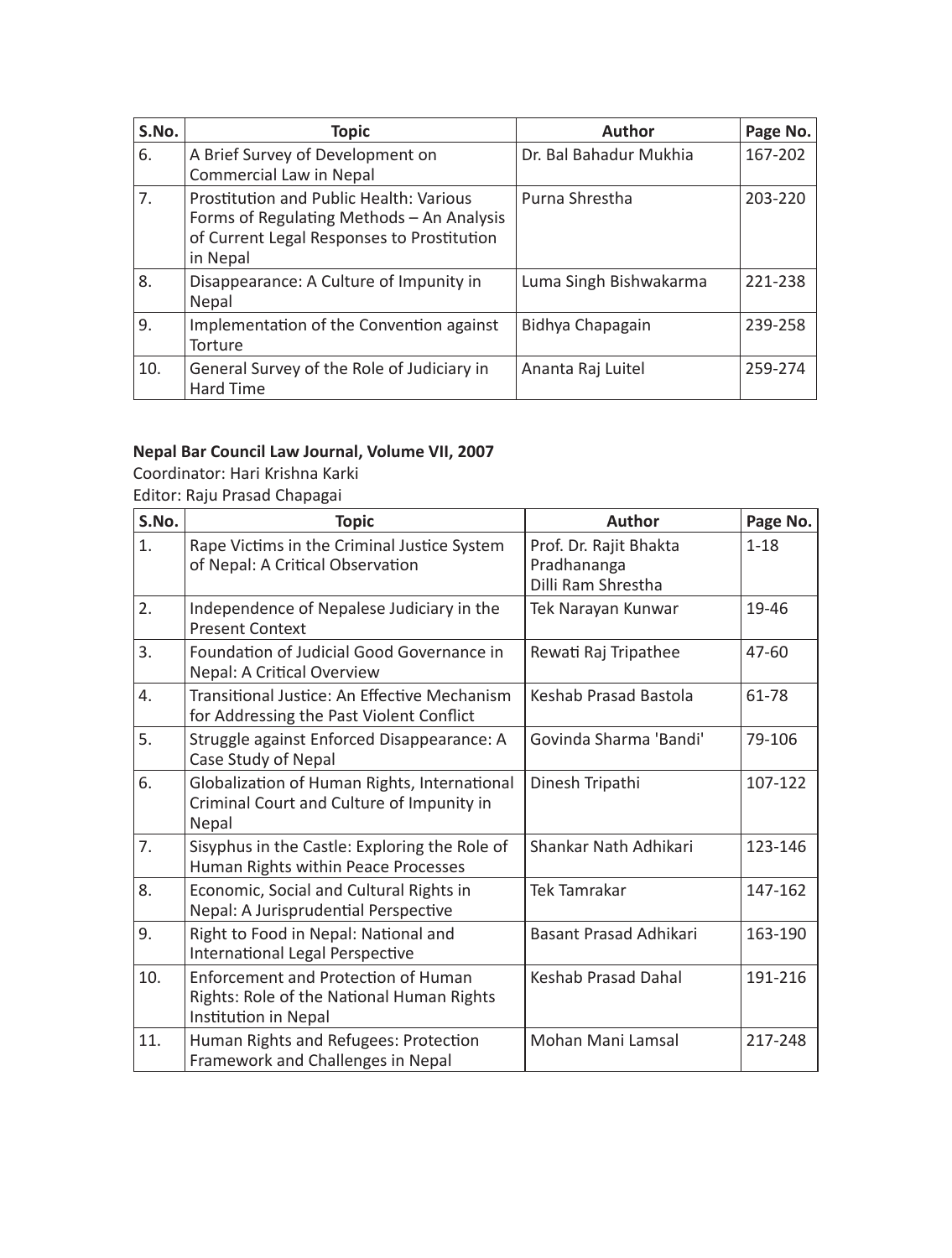| S.No. | <b>Topic</b>                                                         | <b>Author</b>      | Page No. |
|-------|----------------------------------------------------------------------|--------------------|----------|
| 12.   | Living Constitution Theory: Lessons from US<br>Perspective           | Budhi Karki        | 249-280  |
| 13.   | Legal Provisions and Judicial Response to<br>Damages in Nepal        | Anju Upreti Dhakal | 281-294  |
| 14.   | Freedom of Speech and Media at the<br>Present Context of Nepal       | Ananta Raj Luitel  | 295-310  |
| 15.   | Women's Right to Political Participation:<br>South Asian Perspective | Rajani Tiwari      | 311-328  |

### **Nepal Bar Council Law Journal, Volume VIII, 2008**

Coordinator: Hari Krishna Karki

Editor: Ananta Raj Luitel

| S.No. | <b>Topic</b>                                                                                                       | <b>Author</b>                                                                            | Page No.  |
|-------|--------------------------------------------------------------------------------------------------------------------|------------------------------------------------------------------------------------------|-----------|
| 1.    | Review of Acts, Rules/Regulations Relating<br>to Water Quality and Their Use in Nepal                              | Prof. Dr. Bharat Bahadur<br>Karki                                                        | $1 - 10$  |
| 2.    | Local Dispute Settlement Mechanism: Legal<br>Framework, Field Reality and Government<br>Skepticism in Its Efficacy | Purna Man Shakya                                                                         | $11 - 32$ |
| 3.    | Corruption: Concept, Theory and Judicial<br>Practices in Nepal                                                     | Prof. Dr. Rajit Bhakta<br>Pradhananga<br>Ramesh Raj Pradhan<br><b>Balram Prasad Raut</b> | 33-64     |
| 4.    | Characteristics of a Democratic Constitution                                                                       | Dr. Bhimarjun Acharya                                                                    | 65-72     |
| 5.    | Emerging from Conflict to Federal Republic:<br>Threats to Rule of Law                                              | Bishwa Kanta Mainali                                                                     | 73-80     |
| 6.    | Engendering the Nepalese Constitution: A<br>Women Perspective                                                      | Sapana Pradhan Malla<br>Ayasha Sen                                                       | 81-116    |
| 7.    | Concept of Fair Trail: Right to Interpreter                                                                        | Agni Thapaliya                                                                           | 117-138   |
| 8.    | The Role of People and Their<br>Representatives Through Electoral Process<br>in Nepal                              | Chandra Kanta Gyawali                                                                    | 139-190   |
| 9.    | Freedom of Speech and Press: A New<br>Viewpoint                                                                    | Ananta Raj Luitel                                                                        | 191-216   |
| 10.   | Nepalese Prosecution System: A Quest for<br>Reform                                                                 | Yuba Raj Subedi<br>Rewati Raj Tripathee                                                  | 217-238   |
| 11.   | Decentralization of Health Care Service in<br>Nepal                                                                | Megha Raj Pokharel                                                                       | 239-268   |
| 12.   | A Perception on Minority Rights                                                                                    | Prakash Pandit                                                                           | 269-284   |
| 13.   | Role of Public Interest Litigation: An<br><b>Environmental Perspective</b>                                         | Raju Prasad Chapagai                                                                     | 285-316   |
| 14.   | Institutionalization of Political Parties in<br>Nepal                                                              | Rabi Narayan Khanal                                                                      | 317-340   |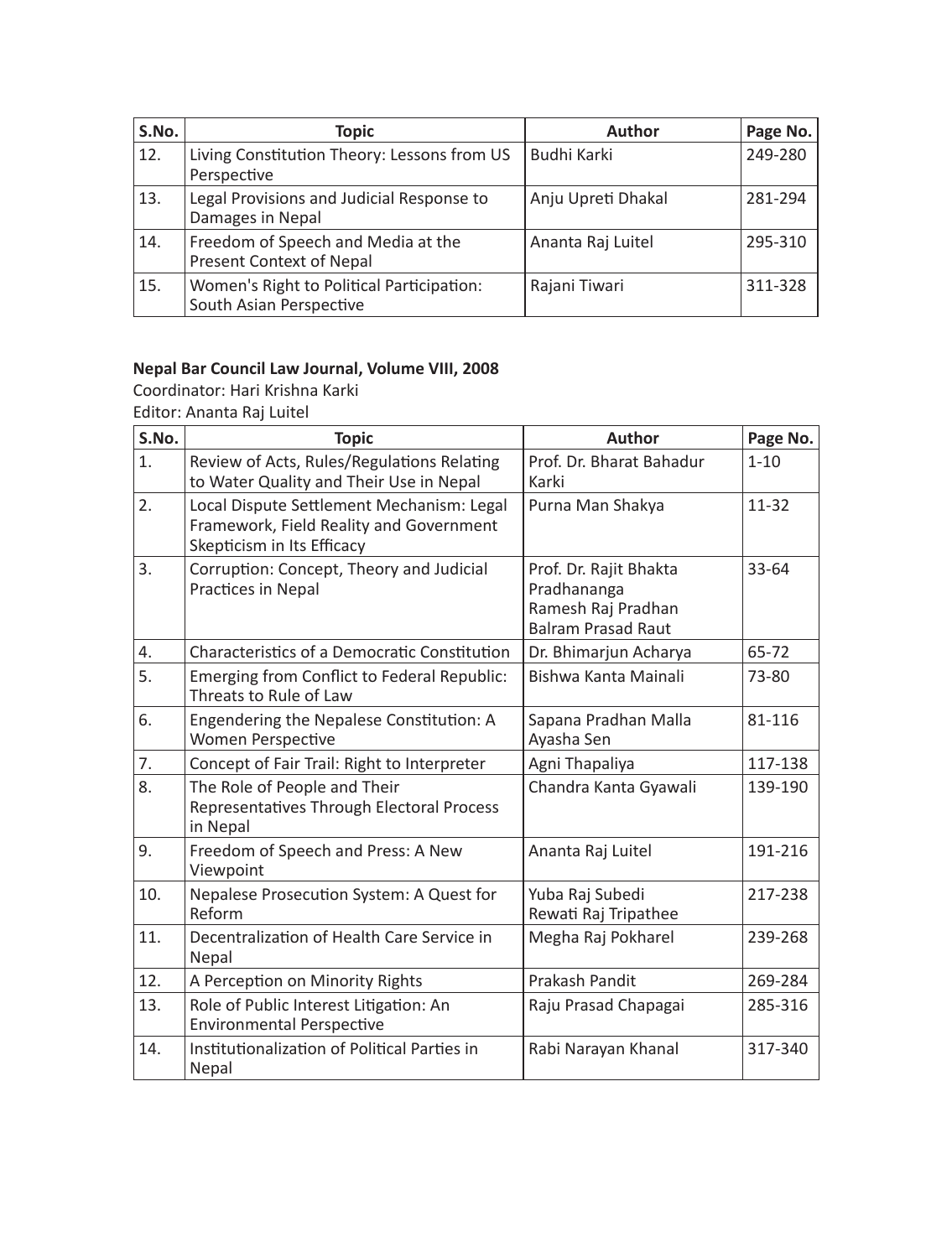| S.No. | Topic                                                              | Author           | Page No. |
|-------|--------------------------------------------------------------------|------------------|----------|
| 15.   | Theories on Corporate Criminal Liability: A<br><b>Brief Survey</b> | Prakash Dhungana | 341-370  |
| 16.   | PIL in Nepal, Its Execution System: An<br>Overview                 | Giriraj Gautam   | 371-402  |

### **Nepal Bar Council Law Journal, Volume IX, 2009**

Coordinator: Bishwa Kanta Mainali

Editor: Ananta Raj Luitel

| S.No.            | <b>Topic</b>                                                                                 | <b>Author</b>                                                  | Page No. |
|------------------|----------------------------------------------------------------------------------------------|----------------------------------------------------------------|----------|
| 1.               | A Viable Judicial System under a Constitution<br>in Marking: Expectation and Reality         | Prof. Dr. Bharat Bahadur<br>Karki                              | $1 - 16$ |
| 2.               | Judicial Independence: Analysis of Various<br>Aspects                                        | Dr. Bhimarjun Acharya                                          | 17-32    |
| $\overline{3}$ . | Constitution Making in Nepal: Challenges &<br>Opportunities                                  | Rewati Raj Tripathee                                           | 33-58    |
| 4.               | Is Federal Judiciary Feasible in Nepal?                                                      | Chandra Kanta Gyawali                                          | 59-88    |
| 5.               | Head of the State vs. Head of the<br>Government                                              | Rudra Sharma                                                   | 89-102   |
| 6.               | Presumption of Innocence and Its Reverse<br>Provision                                        | Prof. Dr. Rajit Bhakta<br>Pradhananga<br>Narayan Prasad Paudel | 103-138  |
| 7.               | Public Defender System: A Replica Legal Aid<br>Scheme for Indigent Accused                   | Tek Narayan Kunwar                                             | 139-160  |
| 8.               | Integrity Maintain Initiatives in Judiciary                                                  | Ananta Raj Luitel                                              | 161-172  |
| 9.               | Judicial Review: In Current Viewpoint                                                        | Shree Kanta Paudel                                             | 173-184  |
| 10.              | Notary Public: A Thorough Analysis                                                           | Ram Prasad Bhattarai                                           | 185-212  |
| 11.              | Constitutionalism: Theory and Practice                                                       | Rabi Narayan Khanal                                            | 213-228  |
| 12.              | Penal Provision under Nepalese Law: A<br>Critical Study                                      | Shreeprakash Upreti                                            | 229-262  |
| 13.              | Domestication of International Law: Review<br>with Foreign Experience                        | Diwakar Bhatta                                                 | 263-284  |
| 14.              | Right to Environment: A View in SAARC<br>Region                                              | Khem Raj Gyawali                                               | 285-324  |
| 15.              | Social Justice: An Outline of Constitutional<br>and Legal Provision                          | Mahesh Sharma Poudel                                           | 325-346  |
| 16.              | Comparative Study of Nepalese Legal<br>Profession with Some Unitary and Federal<br>Countries | Shree Krishna Bhattarai                                        | 347-364  |
| 17.              | Role of Nepalese Judiciary to Promote<br>Corporate Social Responsibility                     | Bishnu Prasad Upadhyaya                                        | 365-382  |
| 18.              | Law Making Process                                                                           | Ramesh Raj Pradhan                                             | 383-394  |
| 19.              | The Rule of Law and the Law of Rules: A<br>Semi-sceptical Perspective                        | Hon. Michael Kirby AC CMG                                      | 395-416  |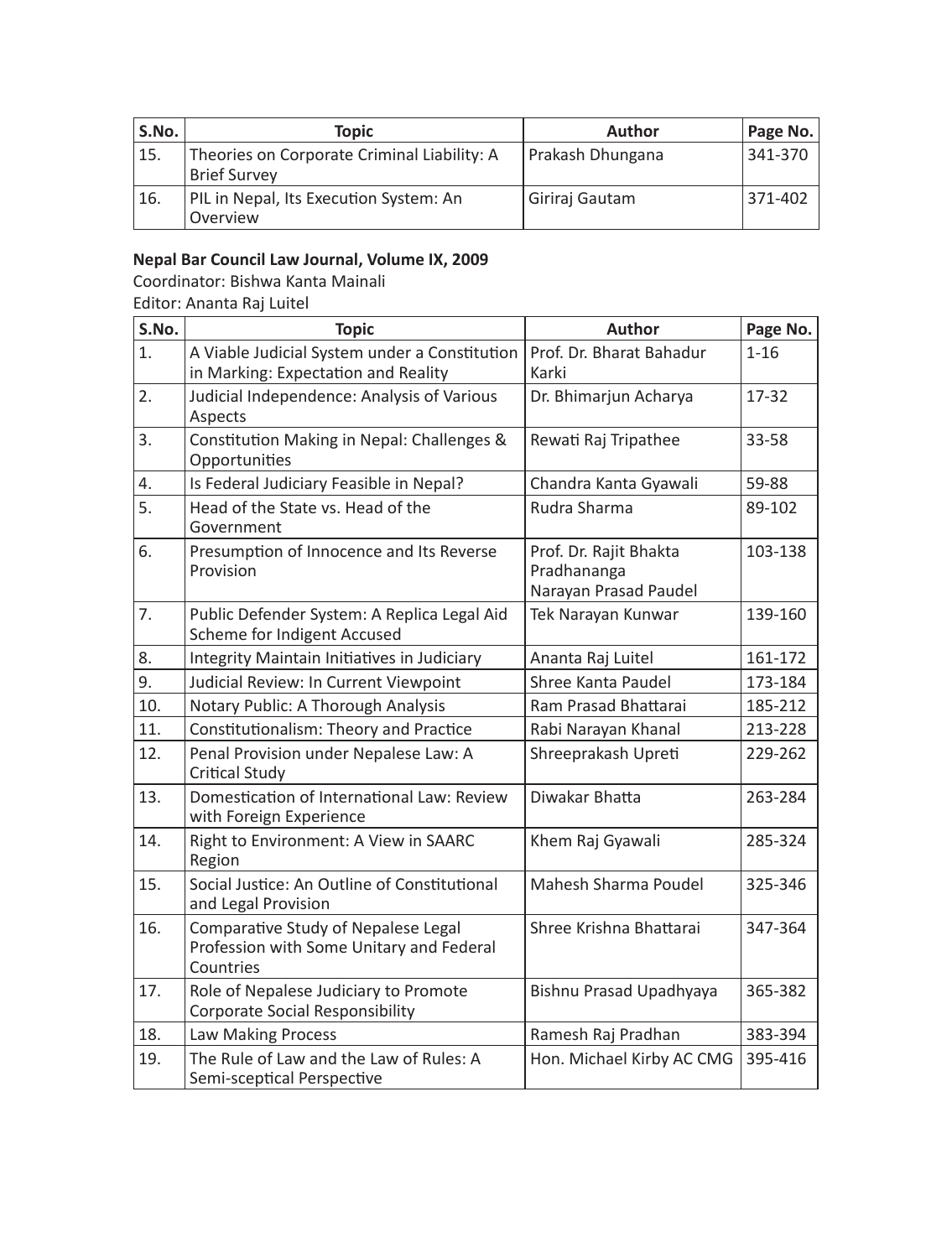### **Nepal Bar Council Law Journal, Volume X, 2010**

Coordinator: Harihar Dahal Editor: Ananta Raj Luitel

| S.No.            | <b>Topic</b>                                                                                                               | <b>Author</b>                                                  | Page No. |
|------------------|----------------------------------------------------------------------------------------------------------------------------|----------------------------------------------------------------|----------|
| 1.               | History of Nepalese Criminal Justice System:<br>Some Milestones and Cracks                                                 | Dr. Yubaraj Sangroula                                          | $1 - 80$ |
| $\overline{2}$ . | Independence of NHRC to Protect Human<br>Rights and Promote Rule of Law                                                    | Gauri Pradhan                                                  | 81-106   |
| 3.               | A Historical Account of Nepalese Criminal<br>Evidence Law in Light of Burden of Proof                                      | Prof. Dr. Rajit Bhakta<br>Pradhananga<br>Narayan Prasad Paudel | 107-156  |
| 4.               | Constitutional Court: Options for Nepal                                                                                    | Tek Narayan Kunwar                                             | 157-172  |
| 5.               | Ethnic Federalism: Possibility in Nepal                                                                                    | Dr. Chandra Kanta Gyawali                                      | 173-198  |
| 6.               | Discharge of Contract: Performance, Breach<br>and Frustration                                                              | Megha Raj Pokharel                                             | 199-208  |
| 7.               | Human Rights of Refugees and Judicial<br><b>Trends</b>                                                                     | Agni Prasad Thapaliya                                          | 209-234  |
| 8.               | Withdrawal of Serious Criminal Cases: A<br>Threat to Rule of Law                                                           | Surya Prasad Koirala<br>Rewati Raj Tripathee                   | 235-246  |
| 9.               | Role of the Fourth Estate in Checks and<br><b>Balance of State Organs</b>                                                  | Ananta Raj Luitel                                              | 247-260  |
| 10.              | Security Forces in Post Conflict Situation                                                                                 | Mahendra Jung Shah                                             | 261-278  |
| 11.              | A Summary of Anti-corruption Measures in<br>Nepal                                                                          | Mahesh Sharma Poudel                                           | 279-302  |
| 12.              | Right to Strike: Theory and Practice                                                                                       | Rabi Narayan Khanal                                            | 303-320  |
| 13.              | Status of Enforcement of Arbitral Award in<br>Nepal and Way Forward                                                        | <b>Bishnu Prasad Upadhayay</b>                                 | 321-348  |
| 14.              | Protection of Victim and Witness:<br><b>Commitments and Realities</b>                                                      | Bidhya Chapagain                                               | 349-366  |
| 15.              | International Corporate Law: Nationality of<br>International Enterprises and Law Governing<br>Their Insolvency Proceedings | Semanta Dahal                                                  | 367-384  |
| 16.              | An Overview of Arbitration in Nepal: Law,<br>Policy and Practice                                                           | Rudra Prasad Sharma                                            | 385-412  |
| 17.              | Right to Self-determination in State Building<br>Process in Nepal                                                          | Diwakar Bhatta                                                 | 413-438  |
| 18.              | Contextual Ties of Lingual Rights and Its<br>State Policy in Nepalese Constitution                                         | Deepak Krishna Shrestha                                        | 439-458  |
| 19.              | Access to Justice for Sexual Violence Victims<br>During the Armed Conflict: A Review                                       | Bishnu Maya Bhusal                                             | 459-482  |
| 20.              | Identity of Nepalese Legal System with<br>Special Reference to the Criteria Prescribed<br>by Joseph Raz                    | Madan Bahadur Dhami<br>Prakash Koirala                         | 483-494  |
| 21.              | Right to Religion: A Right of Conviction and<br>Its Constitutional Guarantee                                               | Uddhay Prasad Pudasaini                                        | 495-504  |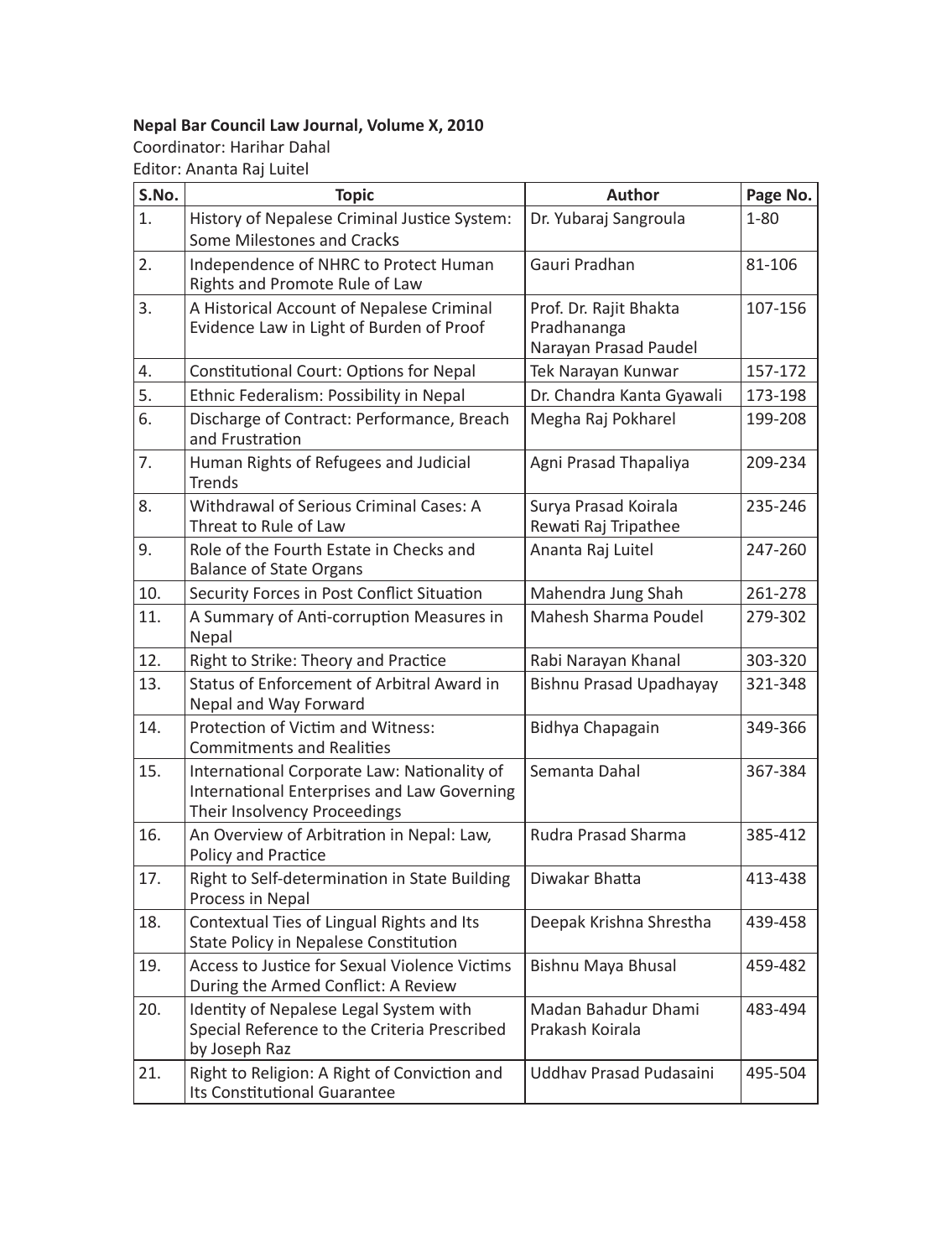### **Nepal Bar Council Law Journal, Volume XI, 2011/12**

Coordinator: Harihar Dahal Editor: Ananta Raj Luitel

| S.No. | <b>Topic</b>                                                                              | <b>Author</b>                                                | Page<br>No. |
|-------|-------------------------------------------------------------------------------------------|--------------------------------------------------------------|-------------|
| 1.    | Justice for Violence against Women: A<br>Commentary on Domestic Law                       | Bala Ram KC                                                  | $1 - 8$     |
| 2.    | Role of the Attorney General to Protect and<br>Promote Human Rights and Rule of Law       | Drona Raj Regmi                                              | $9 - 20$    |
| 3.    | Changing Context of Inchoate Offences in<br><b>Nepal: Concept and Practices</b>           | Prof. Dr. Rajit Bhakta<br>Pradhanang<br>Rajesh Kumar Katuwal | $21 - 64$   |
| 4.    | Nepalese Criminal Justice and Case<br><b>Management Practices</b>                         | Surya Prasad Koirala<br>Krishna Jeevi Ghimire                | 65-90       |
| 5.    | Government under Chief Justice and the<br>Principle of Separation of Power                | Ananta Raj Luitel                                            | 91-104      |
| 6.    | Incorporation of Emerging Values of<br><b>Fundamental Rights</b>                          | Rabi Narayan Khanal                                          | 105-118     |
| 7.    | Experience on Elections to the Constituent<br>Assembly                                    | Dr. Chandra Kanta Gyawali                                    | 119-136     |
| 8.    | Continuous Hearing for Ensuring Access to<br>Justice                                      | Shereekanta Paudel                                           | 137-146     |
| 9.    | TRC Bring Individual and Community Healing<br>and Reconciliation                          | Tek Narayan Kunwar                                           | 147-176     |
| 10.   | Human Capital Theory: Prospect in<br>Corporate Sector                                     | Prakash Dhungana                                             | 177-188     |
| 11.   | Short Analysis on the Role and Function of<br>Nepal Bar Council                           | Ghanashyam Ojha                                              | 189-200     |
| 12.   | Change in Law Protection under the Model<br>Project Development Agreement                 | Anup Raj Upreti<br>Narayan Chaulagain                        | 201-216     |
| 13.   | Criteria to Measure mens rea to Impose<br><b>Corporate Criminal Liability</b>             | <b>Balram Prasad Raut</b>                                    | 217-238     |
| 14.   | Protection of Intellectual Property under<br>Nepalese Legal Regime                        | Bishnu Prasad Upadhyaya                                      | 239-266     |
| 15.   | Legal Aspects of Food Safety and Quality in<br>Nepal                                      | Dina Mani Pokharel                                           | 267-286     |
| 16.   | Alternative Dispute Resolution Practices in<br><b>Nepalese Society</b>                    | Khem Raj Gyawali                                             | 287-308     |
| 17.   | Human Rights School of Thoughts: Special<br>Reference to Nepal                            | Dr. Mahendra Jung Shah                                       | 309-328     |
| 18.   | Legal Analysis of Multinational's Status in<br>Reference to Human Rights Responsibilities | Saroj Krishna Ghimire                                        | 329-344     |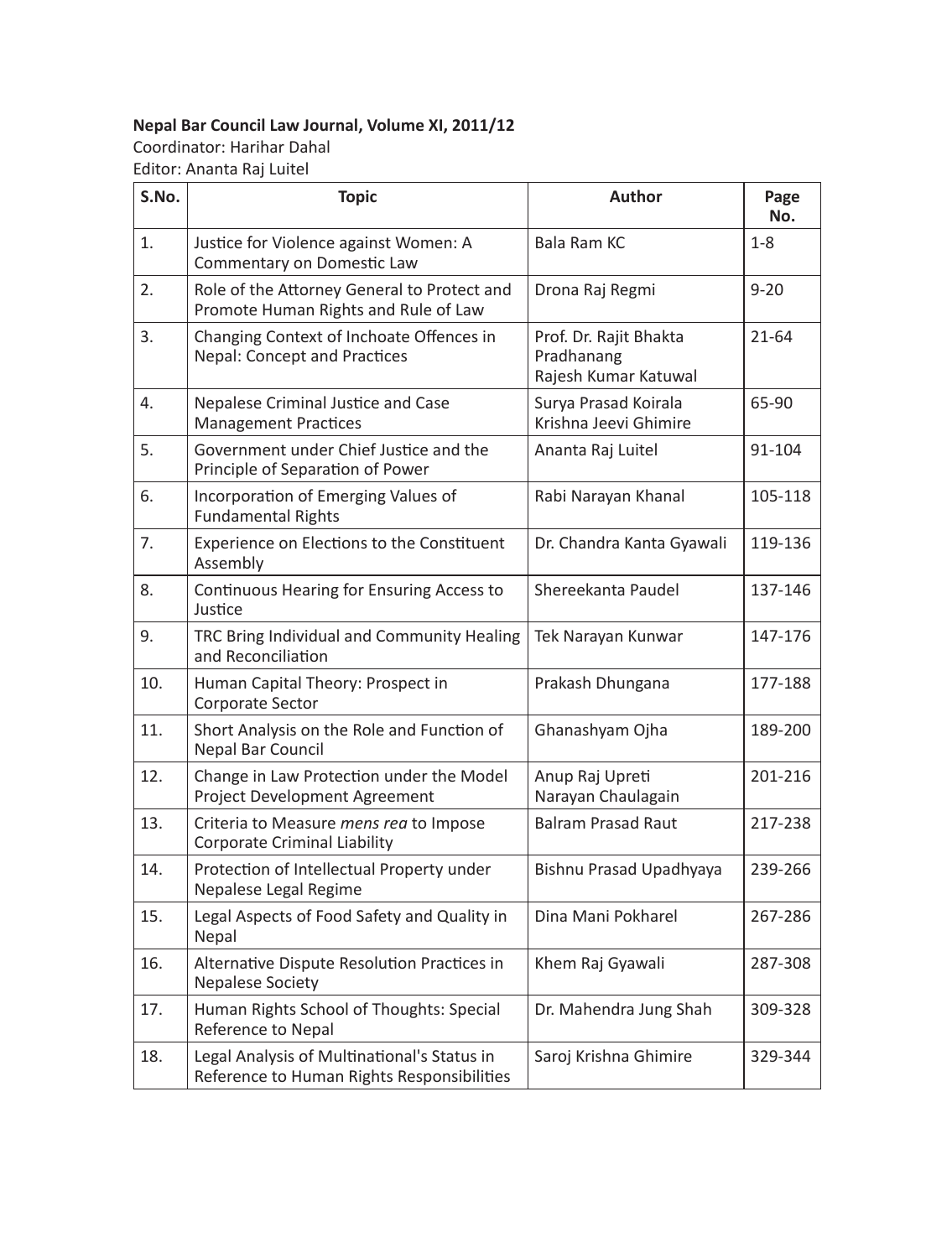| 19. | Regional Integration between Nepal, China<br>and South Asian Countries        | Rudra Sharma                     | 345-356 |
|-----|-------------------------------------------------------------------------------|----------------------------------|---------|
| 20. | Failure to Investigate Conflict-era Sexual<br>Violence Cases in Nepal         | Bishnumaya Bhusal                | 357-368 |
| 21. | Medical Malpractice: An Emerging Challenge<br>in Nepalese Medico-legal Sector | Ramesh Parajuli                  | 369-388 |
| 22. | PPP Laws: Uncitral's Guidance for PPP's in<br>Infrastructure                  | Semanta Dahal                    | 389-408 |
| 23. | Treatment of Female Offenders in Nepal                                        | Uddhay Prasad Pudasaini          | 409-420 |
| 24. | Contemporary Legal Education in Nepal: A<br><b>Brief Assessment</b>           | Namrata Dhungana                 | 421-434 |
| 25. | Rights of the Indigenous People With<br>Reference to Nepalese Legal System    | Ashrusha Mainali Anita<br>Khanal | 435-456 |

### **Nepal Bar Council Law Journal, Volume XII, 2013**

Coordinator: Harihar Dahal

Editors: Prof. Dr. Shambhu Prasad Khanal & Liladhar Upadhyaya

| S.No. | <b>Topic</b>                                                                                                                                    | Author                                                 | Page No.     |
|-------|-------------------------------------------------------------------------------------------------------------------------------------------------|--------------------------------------------------------|--------------|
| 1.    | Non-performance of Contract: Rule of<br>Mitigation                                                                                              | Prof. Dr. Bharat Bahadur<br>Karki                      | $\mathbf{1}$ |
| 2.    | Mitigated Homicide: Concept, History and<br>Judicial Practices in Nepal                                                                         | Prof. Dr. Rajit Bhakta<br>Pradhananga<br>Kunshang Lama | 15           |
| 3.    | Torture as a Heinous Crime: A Study in<br>Nepalese Perspective                                                                                  | Prof. Dr. Shambhu Prasad<br>Khanal                     | 73           |
| 4.    | Global Instruments on Rights and Duties<br>of Indigenous Peoples in Biodiversity<br>Conservation                                                | Prof. Dr. Tara Prasad Sapkota                          | 93           |
| 5.    | Parliamentary Hearing on Judicial<br>Appointments: Some Issues                                                                                  | Dr. Bipin Adhikari                                     | 111          |
| 6.    | Reforms in the Justice Delivery Systems                                                                                                         | Dr. Bhimarjun Acharya                                  | 125          |
| 7.    | Characteristics of the Electoral System in<br>the World                                                                                         | Dr. Chandra Kanta Gyawali                              | 131          |
| 8.    | Right against Torture from Nepalese Legal<br>Perspective                                                                                        | Ramesh Raj Pradhan                                     | 155          |
| 9.    | Secured Transactions Law in Nepal                                                                                                               | Gandhi Pandit                                          | 165          |
| 10.   | <b>Federalizing Nepal</b>                                                                                                                       | Deepak Krishna Shrestha                                | 177          |
| 11.   | Concept of Double Taxation and Avoidance<br>Agreements with Special Reference to<br>Recent 'Nepal-Indo Double Taxation<br>Avoidance Agreements' | Laxmi Narayan Dhungel                                  | 197          |
| 12.   | Restorative Justice in the Context of<br>Juvenile Justice                                                                                       | Laxmi Prasad Mainali                                   | 207          |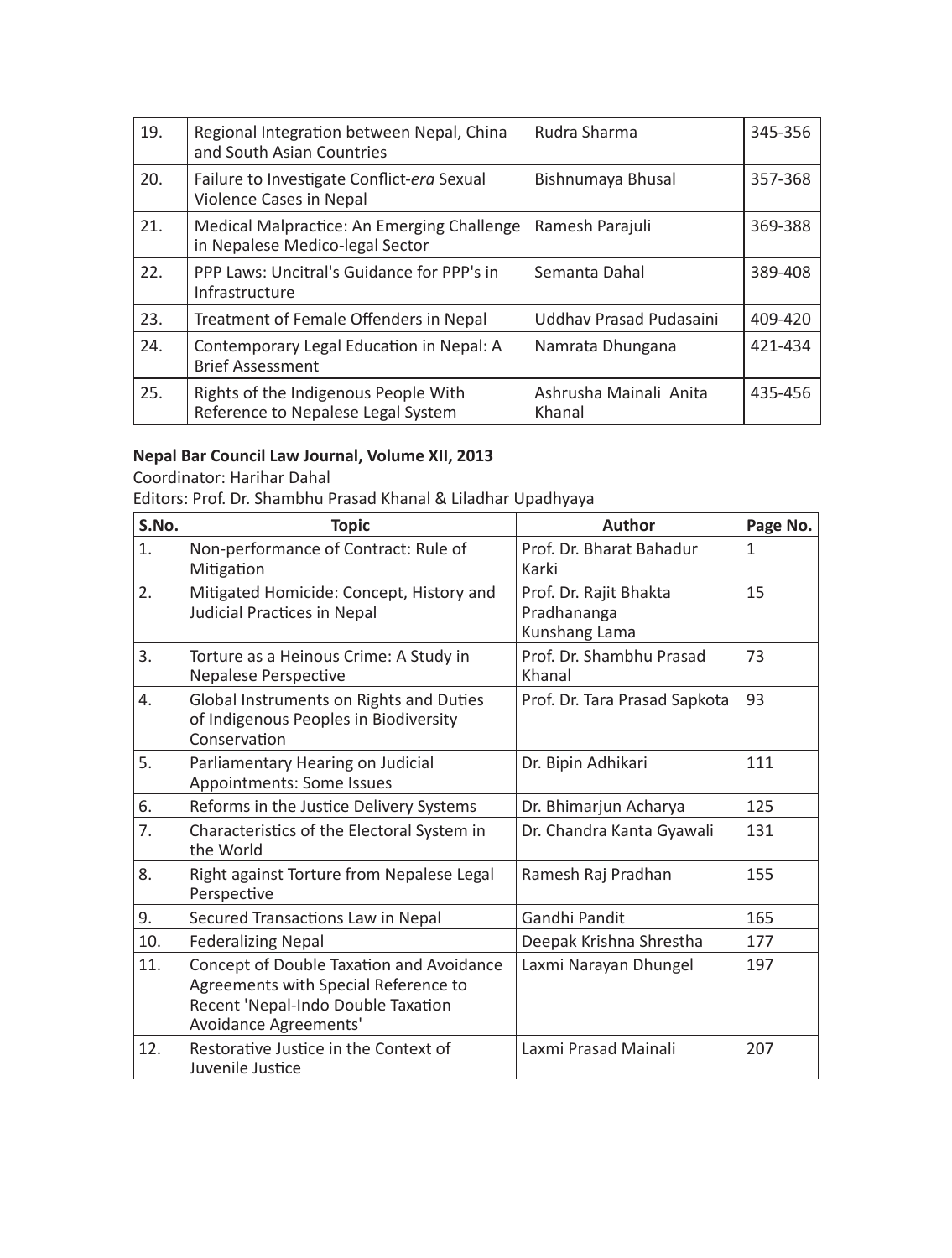| S.No. | <b>Topic</b>                                                                                                       | Author                    | Page No. |
|-------|--------------------------------------------------------------------------------------------------------------------|---------------------------|----------|
| 13.   | Incorporation of Equity Remedies in<br>Nepalese Legislation Relating to Contract: A<br><b>Theoretical Overview</b> | Yaday Kumar K.C.          | 219      |
| 14.   | Domestication of Treaty Law Through the<br>Judicial Decision in Nepal                                              | Prakash K.C.              | 235      |
| 15.   | Constituent Assembly-II: Prospects and<br>Challenges                                                               | Liladhar Upadhyaya        | 257      |
| 16.   | Situation of Socio-cultural Rights in Nepal:<br>An Overview of Decisions of the Supreme<br>Court of Nepal          | <b>Balram Prasad Raut</b> | 271      |
| 17.   | Mediation in Nepal: Need, Status, Law and<br>Practice                                                              | Narayan Prasad Sharma     | 295      |
| 18.   | Feminist Jurisprudence, Law and Justice for<br>Women: An Appraisal                                                 | Narayan Prashad Khanal    | 313      |
| 19.   | Understanding Nepalese Constitution, 2007<br>in View of Human Rights                                               | Punya Prasad Khatiwada    | 327      |
| 20.   | Contempt of Court: Modern Trends                                                                                   | Ananta Raj Luitel         | 341      |
| 21.   | Parliamentary Hearing and the<br>Appointment of Judges in Different Models                                         | Amita Gautam              | 353      |
| 22.   | Protection of Consumers' Rights in Nepal:<br><b>Problems and Prospects</b>                                         | Sarita Khanal             | 363      |
| 23.   | Critical Analysis of Abortion Rights in Nepal                                                                      | Rukamanee Maharjan        | 383      |
| 24.   | Juvenile Delinquency and Need of Separate<br>Juvenile Justice System                                               | Mukunda Adhikari          | 405      |

### **Nepal Bar Council Law Journal, Volume XIII/XIV, 2014/15**

Coordinator: Prof. Dr. Tara Prasad Sapkota Editor: Laxmi Sharma

| S.No. | <b>Topic</b>                                                                           | Author                                                        | Page No.  |
|-------|----------------------------------------------------------------------------------------|---------------------------------------------------------------|-----------|
| 1.    | Legal Framework of South Asia for the<br>Protection of Environment: A Bird Eye Survey  | Prof. Dr. Tara Prasad<br>Sapkota                              | $1 - 20$  |
| 2.    | The Journey from Fact to Proof in Judicial<br>Proceeding: Theory and Practice in Nepal | Prof. Dr. Rajit Bhakta<br>Pradhananga<br>Rewati Raj Tripathee | $21 - 40$ |
| 3.    | Prospect of Privatization in Nepal                                                     | Prof. Gunanidhi Neupane                                       | 41-62     |
| 4.    | Bar Council: Regulating Legal Fraternity in<br>Nepal                                   | Sharanga Subedi Anurag<br>Subedi                              | 63-70     |
| 5.    | Refugee Problem in South Asia with Special<br>Reference to Nepal: An Appraisal         | Prof. Dr. Shambhu Prasad<br>Khanal                            | 71-88     |
| 6.    | Legal Framework on Foreign Investment in<br>Nepal: Problems and Prospects              | Krishna Jeevi Ghimire                                         | 89-122    |
| 7.    | An Analytical Study on Present Situation of<br><b>Nepalese Criminal Prosecution</b>    | Sanjeeb Raj Regmi                                             | 123-134   |
| 8.    | Concept of Gender Justice                                                              | Dr. Shashi Adhikary Raut                                      | 135-156   |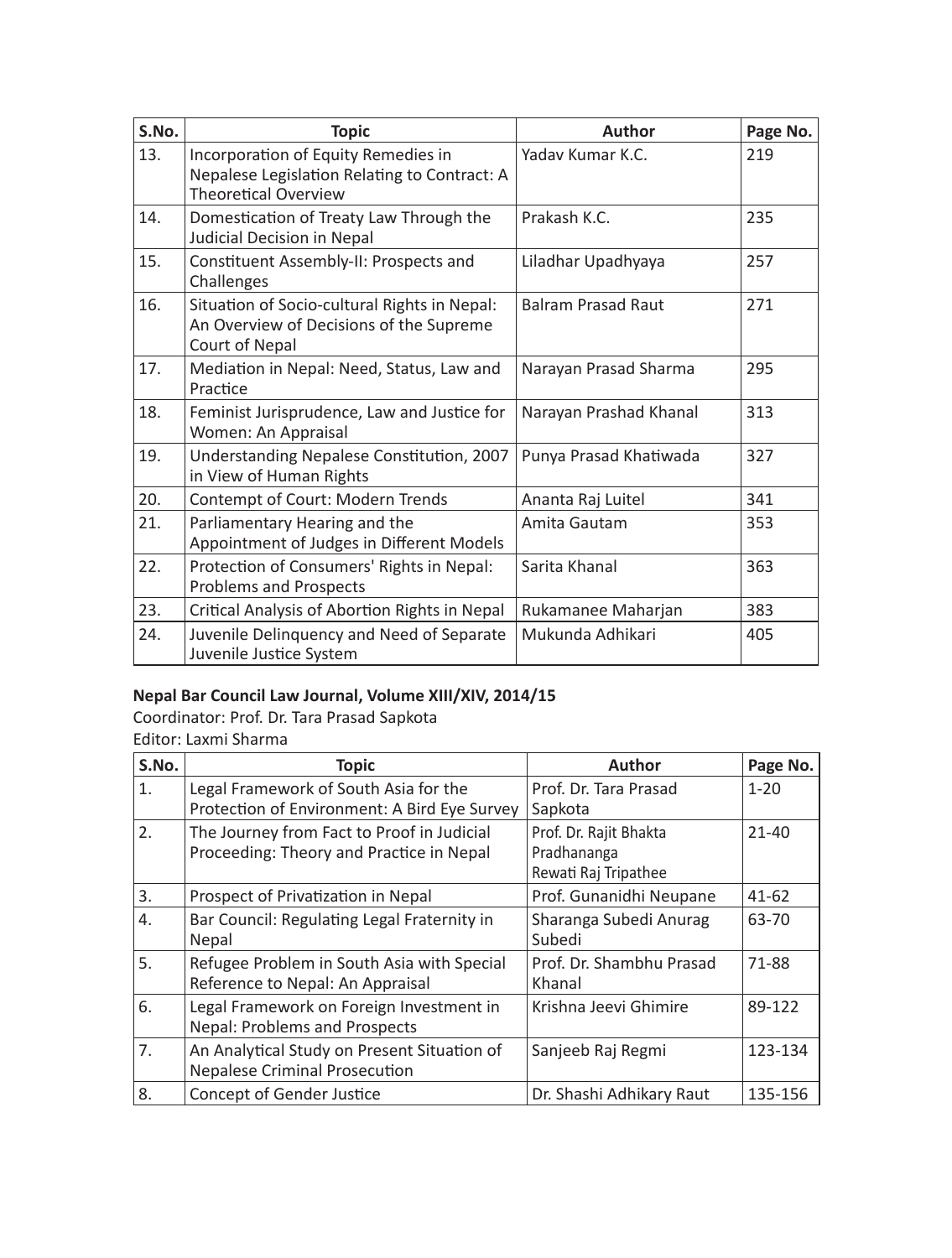| S.No. | <b>Topic</b>                                                                                                                    | Author                            | Page No. |
|-------|---------------------------------------------------------------------------------------------------------------------------------|-----------------------------------|----------|
| 9.    | Victim Justice System and Its Underlying<br>Principles                                                                          | Ramesh Raj Pradhan                | 157-166  |
| 10.   | Judicial Responses to Juvenile Justice System<br>in Nepal: A Critical Study                                                     | Dr. Laxmi Prasad Mainali          | 167-190  |
| 11.   | Unendorsed Obstruction in Border by India<br>and Violation of Nepal's International Law<br>Rights                               | Pravakar Adhikari Roshani<br>Giri | 191-206  |
| 12.   | Democracy, Election and the Constitution of<br>Nepal: An Overview                                                               | Govind Gautam                     | 207-220  |
| 13.   | An analysis of Sexual Harassment in<br>Workplace (Eradication) Act, 2014 in Nepal                                               | Dr. Nutan Chandra Subedee         | 221-234  |
| 14.   | An Introduction to Jurisprudence and Its<br>Nature: A Brief Study                                                               | Krishna Prasad Bashyal            | 235-242  |
| 15.   | Rule of Law in the Constitution of Nepal,<br>2015                                                                               | <b>Binod Bashyal</b>              | 243-254  |
| 16.   | Dispute Settlement Mechanism of WTO                                                                                             | Prakash Dhungana                  | 255-268  |
| 17.   | General Outline of Legal Profession                                                                                             | Dr. Mahendra Jung Shah            | 269-284  |
| 18.   | Ethno-nationalism, Indigenous People and<br>Electoral Process: Legal Anthropological<br>Perspective                             | Dr. Chandra Kanta Gyawali         | 285-300  |
| 19.   | Role of the International Agencies<br>in Controlling Corruption: UN, WTO,<br><b>International Courts and Other Bodies</b>       | Kumar Ingnam                      | 301-326  |
| 20.   | Legislative Commitment and Reality of<br>Foreign Investment Environment in Nepal                                                | Saroj Krishna Ghimire             | 327-348  |
| 21.   | Identification of Prison Reform Policies in<br>Nepal                                                                            | <b>Balram Prasad Raut</b>         | 349-370  |
| 22.   | Fiscal Policy of Nepal under Nepalese New<br>Constitution                                                                       | Awatar Neupane                    | 371-380  |
| 23.   | Rule of Law Development in Nepal and Asian<br>Value                                                                             | Dr. Narayan Ghimire               | 381-396  |
| 24.   | Application of the Doctrine on Privity of<br>Contract in Nepal with Special Reference to<br>the Contract Act, 2056 B.S.         | <b>Madhav Prasad Paudel</b>       | 397-418  |
| 25.   | Tribes and Indigenous People vis-a-vis the<br>Caste People: A Legal Analysis to Demystify<br>The Two                            | Shambhu Prasad<br>Chakrabarty     | 419-438  |
| 26.   | Changing Dimension of Corporate Social<br>Responsibility to Corporate Human Rights<br>Responsibility of Multinational Companies | Roshani Poudyal                   | 439-452  |
| 27.   | WTO and Nepal's Commitments towards<br><b>GATS: An Appraisal</b>                                                                | Sarita Khanal                     | 453-464  |
| 28.   | Right of Self-determination of Indigenous<br>People                                                                             | Srijana Regmi                     | 465-482  |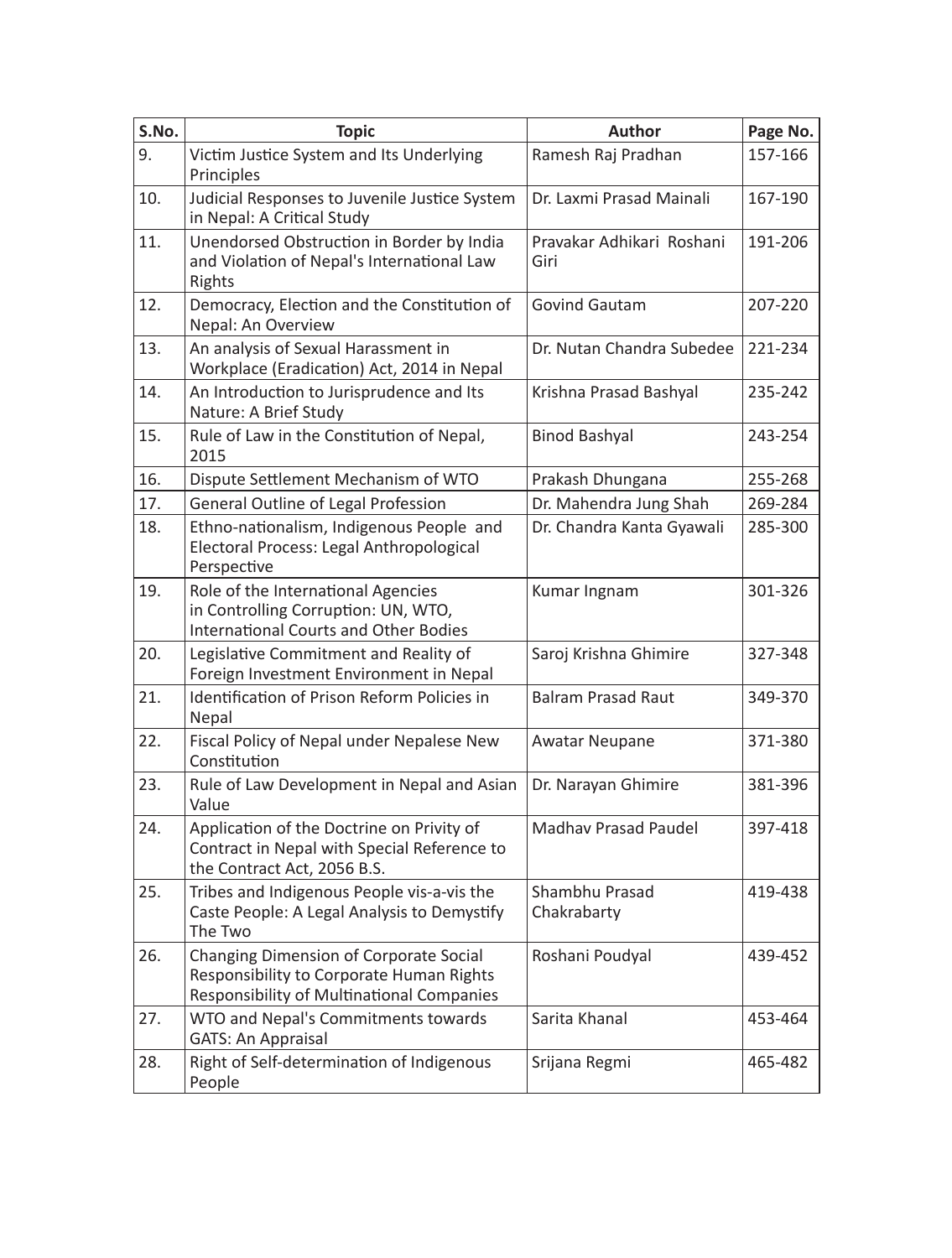| S.No. | <b>Topic</b>                                                                      | Author            | Page No. |
|-------|-----------------------------------------------------------------------------------|-------------------|----------|
| 29.   | A Study on Political-criminal Nexus in Context   Surendra Manandhar<br>to Nepal   |                   | 483-490  |
| 30.   | Problems of Internally Displaced Persons in<br>the Context of International Law   | Anjana Neupane    | 491-506  |
| 31.   | Victims' Right in Authorized Phraseology                                          | Amar Bahadur Shah | 507-526  |
| 32.   | Right to Safe Abortion: Squarely under the<br>Domain of Private Decision of Women | Ashrusha Mainali  | 527-544  |

### **Nepal Bar Council Law Journal, Volume XV, 2016**

Coordinator: Prof. Dr. Tara Prasad Sapkota Editor: Rom Bahadur Thapa

| S.No.            | <b>Topic</b>                                                                                                                                               | Author                                | Page No.  |
|------------------|------------------------------------------------------------------------------------------------------------------------------------------------------------|---------------------------------------|-----------|
| 1.               | Victimology as a New Discipline                                                                                                                            | Ramesh Raj Pradhan                    | $1 - 8$   |
| $\overline{2}$ . | Trade Jurisprudence: Nepalese Perspective                                                                                                                  | Khem Raj Gyawali                      | $9 - 32$  |
| 3.               | Pro Bono Lawyering: A Comparative Study                                                                                                                    | Rabi Narayan Khanal                   | $33 - 62$ |
| 4.               | Criminal Justice System of Nepal in<br><b>Comparison to Global Context</b>                                                                                 | Dr. Mahendra Jung Shah                | 63-110    |
| 5.               | Concept of Corporate Social Responsibility<br>and Human Rights in Nepal                                                                                    | Krishna Prashad Bashyal               | 111-122   |
| 6.               | Threshold: Concept and Practice in Nutshell                                                                                                                | <b>Govind Gautam</b>                  | 123-132   |
| 7.               | fair trial principle and an application of legal<br>assistance in pre-trial                                                                                | Prakash Bahadur K.C.                  | 133-176   |
| 8.               | Inclusive Representation Under the<br><b>Constitution of Nepal</b>                                                                                         | Dr. Chandra Kanta Gyawali             | 177-184   |
| 9.               | Glimpse on Nature and Scope of Criminology and<br>Criminological Study in Nepal                                                                            | Rewati Raj Tripathee Prabin<br>Pandak | 185-206   |
| 10.              | Crime, Victim and Right to Reparation                                                                                                                      | Rabindra Bhattarai                    | 207-220   |
| 11.              | Women Lawyers Corporate Practice:<br>Magnitude of Challenges and Prospects                                                                                 | Saroj Krishna Ghimire                 | 221-236   |
| 12.              | The DOHA Round: Is It Going to Fail?                                                                                                                       | <b>Balram Prasad Raut</b>             | 237-272   |
| 13.              | Banking Crime and Legal Instruments                                                                                                                        | <b>Awatar Neupane</b>                 | 273-284   |
| 14.              | Achieving the Sustainable Development<br>Goals No. 5 Under the Realm of<br>Constitutional and Legal Framework                                              | Sarita Khanal                         | 285-298   |
| 15.              | Serving the Best Interest of the Child: Judicial<br>Decision Making Regarding Application of<br>Pre-Trial Detention in Nepalese Juvenile<br>Justice System | Rom Bahadur Thapa                     | 299-310   |
| 16.              | The Exclusionary Rule: Concept, Theory and<br><b>Judicial Practices</b>                                                                                    | Rajesh Kumar Katuwal                  | 311-326   |
| 17.              | Concept, Principles, Policies and Judicial<br><b>Trends in Sentencing</b>                                                                                  | Narayan Prasad Sharma                 | 327-354   |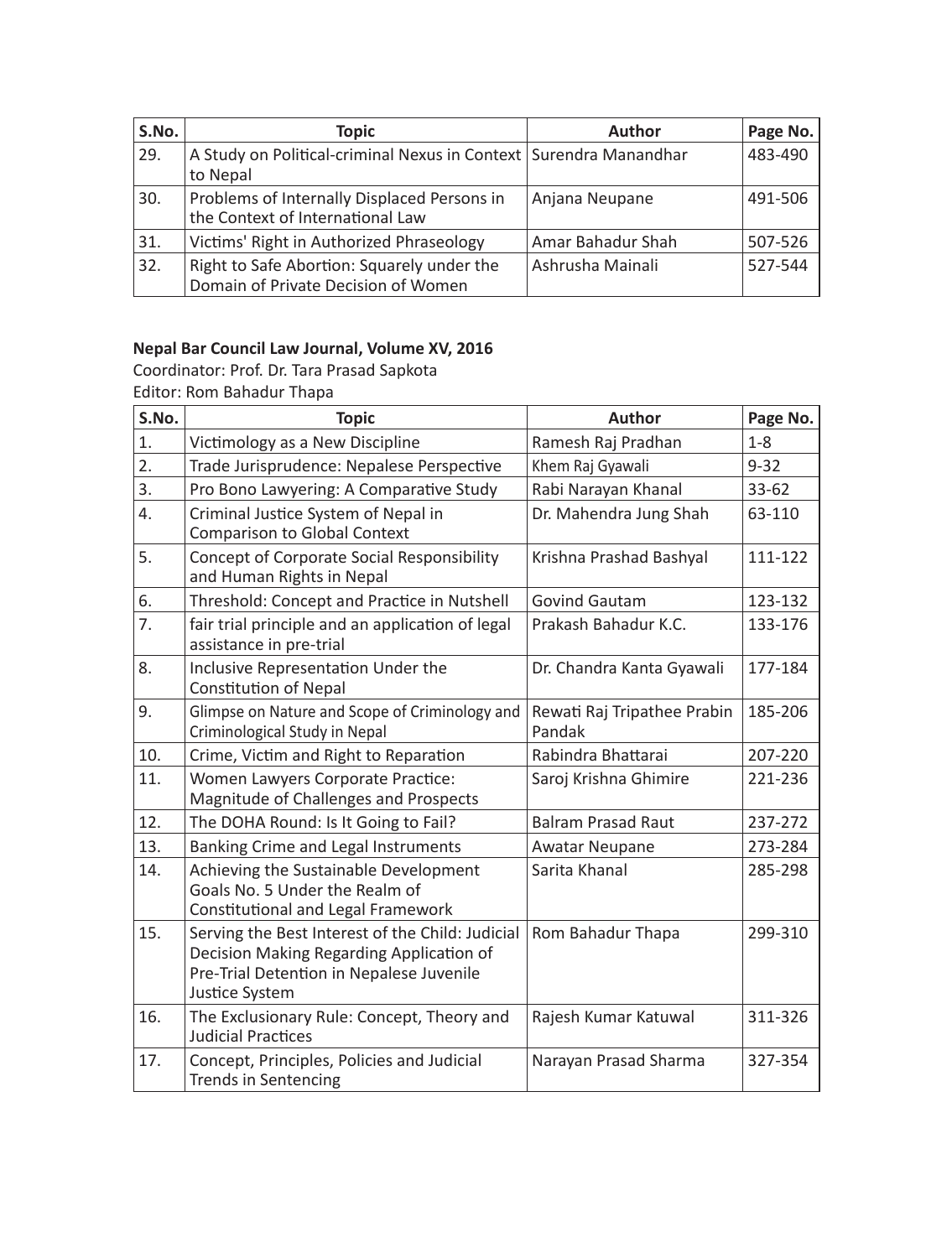| S.No. | <b>Topic</b>                                                                                                                             | Author                                     | Page No. |
|-------|------------------------------------------------------------------------------------------------------------------------------------------|--------------------------------------------|----------|
| 18.   | Victim Justice System: An Appraisal                                                                                                      | Anupama Panta                              | 355-374  |
| 19.   | Impeachment: Experience in Nepal                                                                                                         | Ananta Raj Luitel                          | 375-388  |
| 20.   | The Concept and Development of<br>Sovereignty                                                                                            | Dharma Raj Regmi                           | 389-394  |
| 21.   | Governance: Politics, Bureaucracy and Rule<br>of Law                                                                                     | Mukunda Adhikari                           | 395-404  |
| 22.   | The Status of Untouchability Law in Nepal                                                                                                | Nagendra Lamsal                            | 405-420  |
| 23.   | A Critical Analysis of Universal Periodic<br>Review with Special Reference to<br>Recommendations Relating to Rights of Dalit<br>in Nepal | Samir Ghimire                              | 421-434  |
| 24.   | Illusionary Conflict of Responsibility<br>to Protect v. Right to Intervention:<br>Jurisprudential Outlook                                | Vijaya Prasad Jayshwal                     | 435-450  |
| 25.   | Nanotechnology and Forensic Science: It's<br>Uses in Criminal Law                                                                        | Narendra Pratap Singh<br><b>Budhathoki</b> | 451-462  |
| 26.   | Government Formation Procedure under the<br>Constitution of Nepal: A General Explanation                                                 | Hari Bahadur Mainali                       | 463-472  |
| 27.   | Chhaupadi: Banishment for Bleeding and<br>Impurity                                                                                       | Ashrusha Mainali                           | 473-480  |
| 28.   | Principle of Proximate Cause In Insurance<br>Law                                                                                         | Neetij Rai<br><b>Bikash Thapa</b>          | 481-490  |
| 29.   | Practice of Right Against Self-Incrimination:<br>An Overview                                                                             | Durlabh Pun                                | 491-516  |
| 30.   | Mapping The Constitutional Vision of Right<br>to Food and Its Realization                                                                | Suresh Kumar Dhungana                      | 517-532  |
| 31.   | Child Marriage in Nepal: An Analysis of<br><b>Current Situation and Recommendations</b>                                                  | Durga Karki                                | 533-550  |

### **Nepal Bar Council Law Journal 2017, Vol. XVI** *(Silver Jubilee Edition)*

Coordinator: Prof. Dr. Laxmi Prasad Mainali Editor: Rom Bahadur Thapa

| S.No. | <b>Topic</b>                                                                                            | <b>Author</b>                                    | Page No.  |
|-------|---------------------------------------------------------------------------------------------------------|--------------------------------------------------|-----------|
| 1.    | Climate Change and International<br><b>Obligations: An Overview</b>                                     | Prof. Dr. Tara Prasad<br>Sapkota                 | $1 - 14$  |
| 2.    | Nepalese and Indian Judiciary in Promoting<br>Environment and Sustainable Development                   | Prof. Dr. Bijay Singh Sijapati                   | $15 - 29$ |
| 3.    | System of Constitutional Remedies                                                                       | Prof. Dr. Shashi Adhikary<br>Raut                | $30 - 39$ |
| 4.    | Transitional Justice: The Works and<br>Challenges of CIEDP in Nepal                                     | Krishna Jeevi Ghimire<br>Govinda Prasad Humagain | $40 - 51$ |
| 5.    | Tort and The Law of Compensation: A Critical<br>Analysis of These Laws From Nepalese Law<br>Perspective | Gandhi Pandit                                    | $52 - 56$ |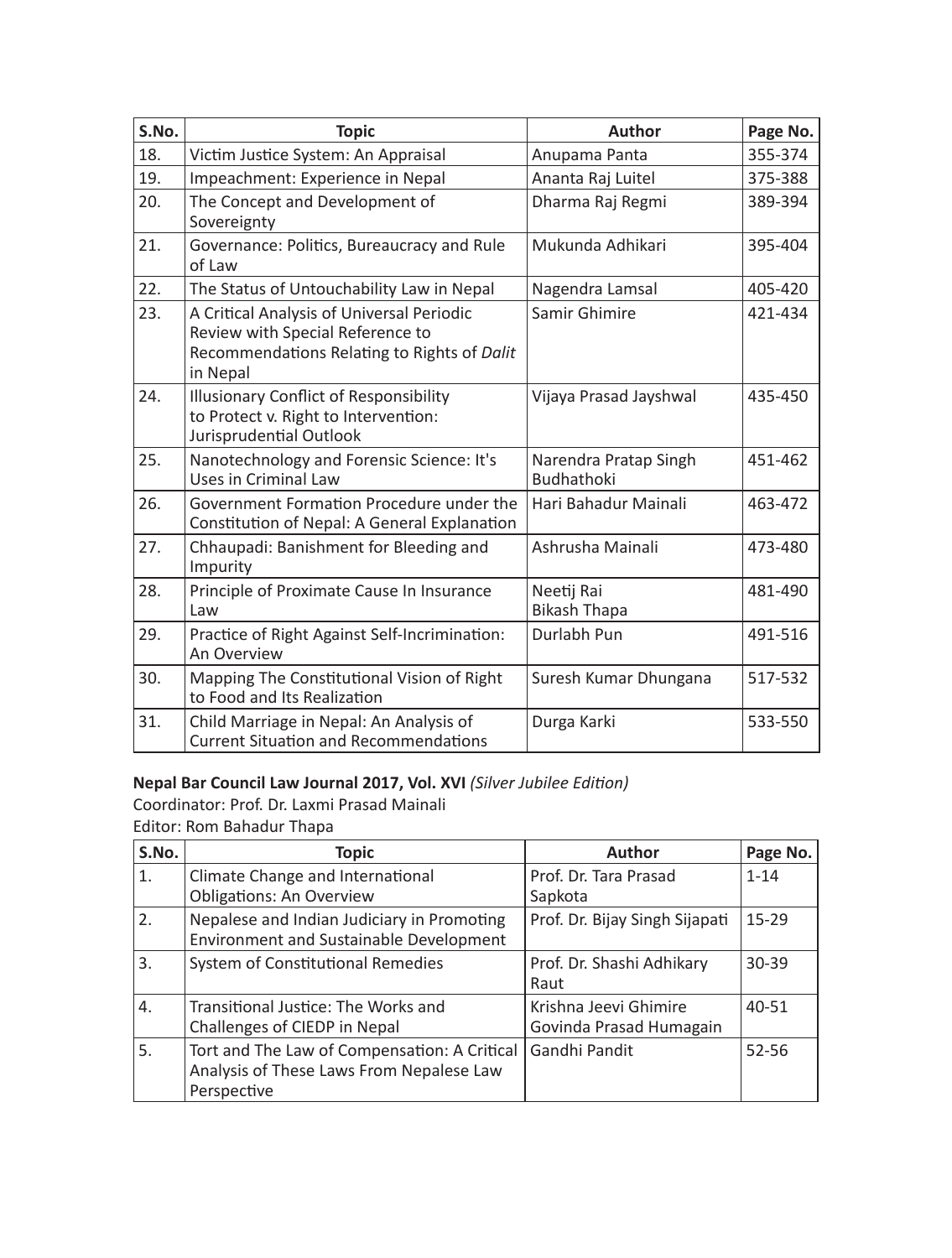| S.No. | <b>Topic</b>                                                                                                                                                                                                                   | Author                           | Page No. |
|-------|--------------------------------------------------------------------------------------------------------------------------------------------------------------------------------------------------------------------------------|----------------------------------|----------|
| 6.    | Compulsory Voting: Concept and Practice                                                                                                                                                                                        | Dr. Govind Gautam                | 57-63    |
| 7.    | Concept of Sociological School Theory in<br><b>Nepalese Context</b>                                                                                                                                                            | Krishna Prasad Basyal            | 64-71    |
| 8.    | Federalism: Re-Structuring of the State and<br>International Practice on Concurrent Power<br>(Ensuring Proportional Inclusion in the State<br>Organs in The Process of Federalization: A<br>Legal Anthropological Perspective) | Dr. Chandra Kanta Gyawali        | 72-90    |
| 9.    | Procedural Innovations in Public Interest<br>Litigation                                                                                                                                                                        | Dr. Gopal Prasad Dahal           | 91-101   |
| 10.   | Protection of Heritage Properties under<br>Human Rights Law and Reflection in Nepal:<br>Legislative Measures                                                                                                                   | Bishwamani Pokharel              | 102-119  |
| 11.   | Recognition and Enforcement of Foreign<br>Arbitral Award under National and<br><b>International Laws</b>                                                                                                                       | Dr. D.N. Parajuli                | 120-142  |
| 12.   | "One Belt One Road" Initiative and Legal<br><b>Environment of Business</b>                                                                                                                                                     | Shuvan Raj Acharya               | 143-148  |
| 13.   | Historical Development of The Nepalese<br>Banking Institutions: A Brief Study                                                                                                                                                  | <b>Awatar Neupane</b>            | 149-159  |
| 14.   | Company Secretary and Nepalese Law: An<br>Overview                                                                                                                                                                             | Baburam Panday                   | 160-168  |
| 15.   | Remedy for Enforced Disappearances<br>in<br>Nepal                                                                                                                                                                              | Dr. Punya Prasad Khatiwada       | 169-176  |
| 16.   | Plea Bargaining, The Guilty Plea: An<br>Overview                                                                                                                                                                               | Rom Thapa<br>Deepika Thapa Magar | 177-189  |
| 17.   | Separation of Power in Constitution of Nepal                                                                                                                                                                                   | Hari Bahadur Mainali             | 189-196  |
| 18.   | Marital Rape and Existing Laws in Nepal                                                                                                                                                                                        | Sabita Godar Thapa               | 197-204  |
| 19.   | Gender Perspective of Labour Legislation                                                                                                                                                                                       | Roshani Poudyal Ghimire          | 205-214  |
| 20.   | Employment and Trafficking<br>Foreign<br>in  <br>Person: Analysis of Legislative Intervention in<br>Nepal                                                                                                                      | Koshraj Neupane                  | 215-229  |
| 21.   | Nepali Legal Perspective of Narcotic Drugs<br>Trafficking in Global Magnitude                                                                                                                                                  | Saroj Krishna. Ghimire           | 230-236  |
| 22.   | Medical Negligence Under Muluki Penal<br>(Code) Act, 2074 B.S.                                                                                                                                                                 | Dr. Ramesh Parajuli              | 237-243  |
| 23.   | Adjudication of Socio-Economic Rights: Tejman Shrestha<br>Progressive or Immediate Realization?<br>A<br>Study with Reference to Right to Food in<br>Nepal                                                                      |                                  | 244-265  |
| 24.   | Interpol as a Medium of Cooperation on<br>Prevention of Transnational Crime: A Study<br>of Interpol Nepal                                                                                                                      | <b>Bishnu Prasad Soti</b>        | 266-281  |
| 25.   | Re-Socialization of Offenders and Alternative<br>Criminal Justice Sanctions: An Appraisal                                                                                                                                      | Chandra Shekhar Khadka           | 282-300  |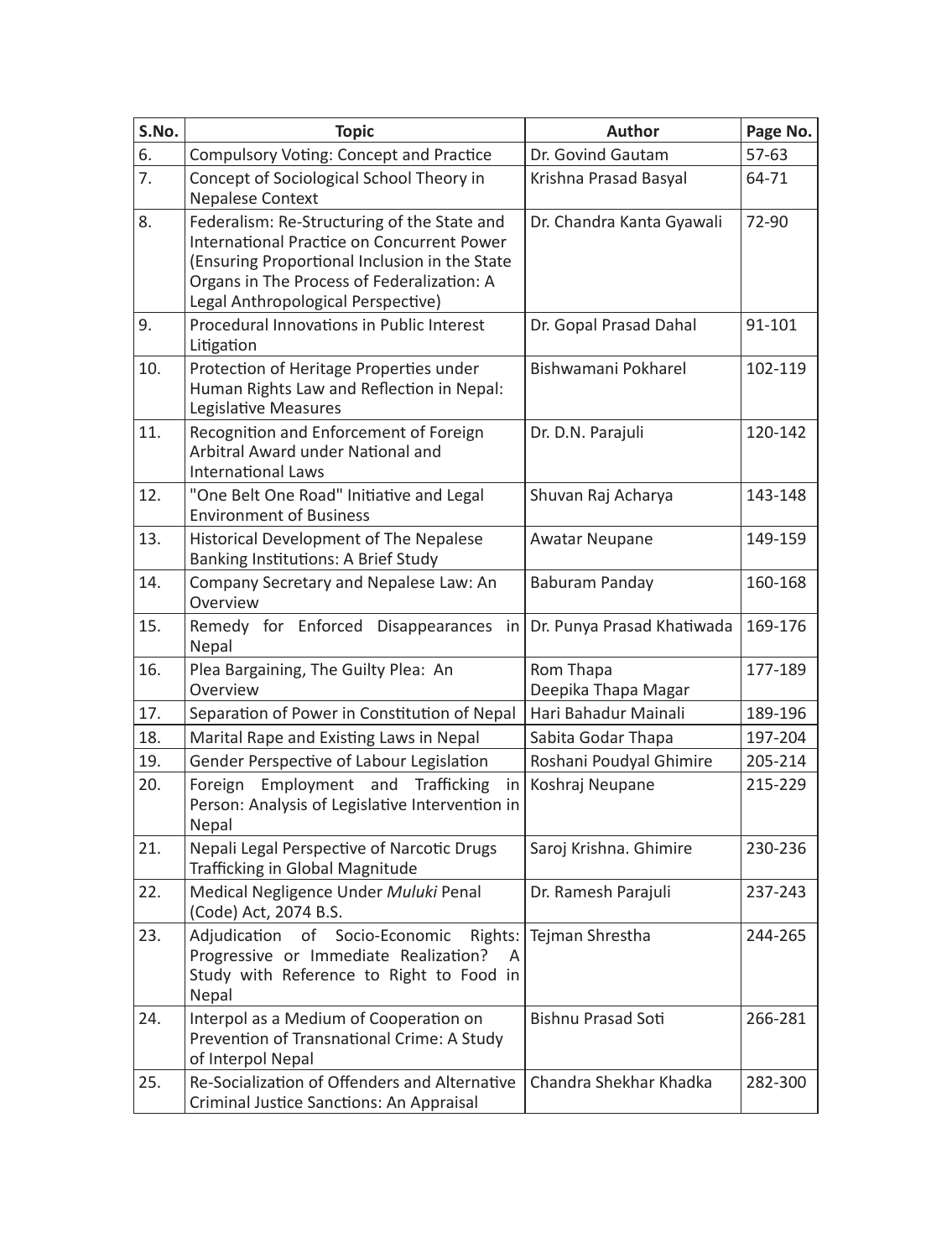| S.No. | <b>Topic</b>                                                                                                                   | Author                         | Page No. |
|-------|--------------------------------------------------------------------------------------------------------------------------------|--------------------------------|----------|
| 26.   | Global Initiation for Implementation of<br>Human Rights with Nepalese Prospective                                              | Kishwor Sapkota                | 301-310  |
| 27.   | Copyright Law and Its Importance for<br>Protection on 3D Printing                                                              | Ma ZhiGuo<br>Mukunda Adhikari  | 311-322  |
| 28.   | Disabled to Differently Abled People                                                                                           | Durlabh Kumar Pun              | 323-337  |
| 29.   | Self-Enforcing Measures in WTO Disputes: An<br><b>Insubstantial Remedy</b>                                                     | Amrit Kharel                   | 378-347  |
| 30.   | Legal Framework and Judicial Approach of<br>International Practices of Letter of Credit                                        | Nagendra Lamsal                | 348-359  |
| 31.   | Approaches to Protection of Civilians under<br>International Humanitarian Law                                                  | Yam Kumar Yonjan               | 360-368  |
| 32.   | Law of Specific Performance as a Remedy<br>of Breach of Contract: A Brief Analysis of<br>Nepalese Laws                         | Neetij Rai                     | 369-379  |
| 33.   | Human Trafficking and Transportation<br>(Control) Act, 2007 and Its Rules, 2008: A<br>Child Centric Approach                   | Lalita Shakya                  | 380-391  |
| 34.   | Legal Protection against Elder Abuse in<br>Nepal: International Human Rights Law<br>Perspective                                | Renu Ghimire                   | 392-405  |
| 35.   | Diminishing Role of State in Regional<br>Identities: Non State Actors Involvement in<br><b>International Law and Practices</b> | Vijay Jayshwal                 | 406-424  |
| 36.   | The Rohingyas: A Case of Nepal                                                                                                 | Prasanna Mahat<br>Shahrukh Rai | 425-434  |
| 37.   | Transitional Justice Through Truth and<br>Reconciliation Commission of Nepal                                                   | Prapoosa K.C.                  | 435-446  |
| 38.   | Application of Forensic Medical Evidence on<br>Rape Cases on Nepalese Perspective                                              | Nishma Shah                    | 447-460  |
| 39.   | Intellectual Property Rights: Does It Help or<br>Hurt Developing Nations?                                                      | Bandana Upreti                 | 461-469  |

### **Nepal Bar Council Law Journal 2018, Vol. XVII (Peer Reviewed Journal)**

Coordinator: Prof. Dr. Laxmi Prasad Mainali Editor: Rom Bahadur Thapa

| S.No. | Topic                                                                                                              | Author                                 | Page No. |
|-------|--------------------------------------------------------------------------------------------------------------------|----------------------------------------|----------|
| 1.    | Legal Protection of Biodiversity: International   Prof. Dr. Bijay Singh Sijapati<br>and National Perspective       |                                        | $1 - 11$ |
| 2.    | Concept of Money Laundering and Nepalese<br>Anti-Money Laundering Initiatives: An Insight   Chandra Shekhar Khadka | Prof. Dr. Laxmi Prasad Mainali   12-44 |          |
| 3.    | Dispute Settlement Procedures: How<br>Effective for Poor Or LDCS ?                                                 | Dr. Kumar Ingnam                       | 45-73    |
| 4.    | Role of Political Parties under Legal<br>Framework of Nepal                                                        | Dr. Govind Gautam                      | 74-84    |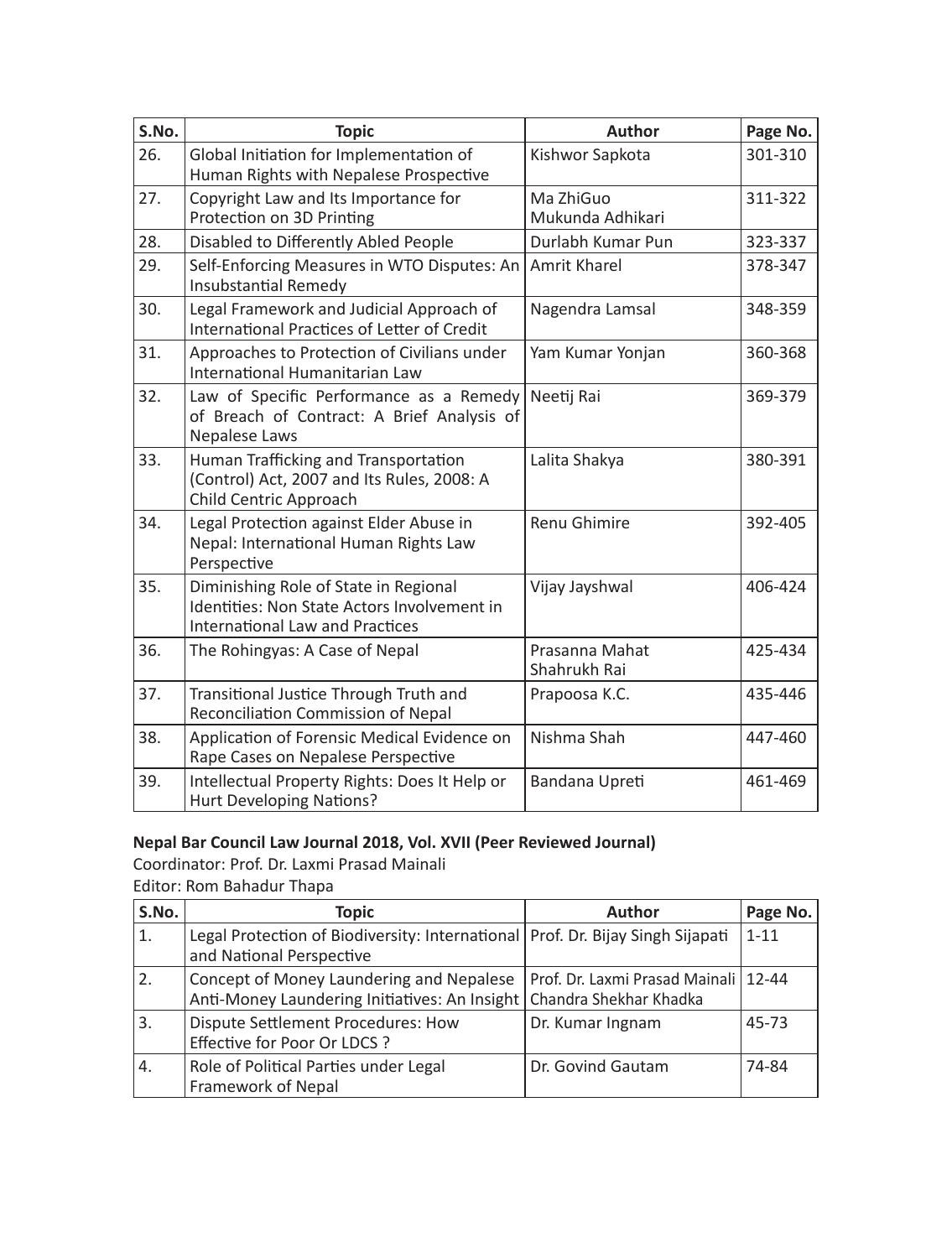| S.No. | <b>Topic</b>                                                                                                                | Author                       | Page No. |
|-------|-----------------------------------------------------------------------------------------------------------------------------|------------------------------|----------|
| 5     | Independence of Judiciary: Laws and<br>Practices in Nepal                                                                   | Krishna Prasad Bashyal       | 85-98    |
| 6.    | Electoral System under the Constitutions of<br>Nepal and Role of Chakari (Fatalism): A Legal<br>Anthropological Perspective | Dr. Chandra Kanta Gyawali    | 99-110   |
| 7.    | Two Thousands Years of Evidence<br>Scholarship: We Learned or We Forgot?                                                    | Rewati Raj Tripathee         | 111-124  |
| 8.    | Jurisdiction of Supreme<br>Court in<br>the I<br>Protection of People's Right in Nepal                                       | <b>Binod Bashyal</b>         | 125-137  |
| 9.    | Trademark Protection in Nepalese Law                                                                                        | Dr. D.N Parajuli             | 138-147  |
| 10.   | Contract and other Liabilities in Muluki Civil<br>Code                                                                      | Shuvan Raj Acharya           | 148-153  |
| 11.   | Anatomy of National Human Rights<br>Institutions in Nepal                                                                   | Laxmi Sharma                 | 154-166  |
| 12.   | Legislative Scope of Contribution Based<br>Social Security for Ensuring Socialism<br>Oriented Economy                       | Saroj Krishna Ghimire        | 167-177  |
| 13.   | Structural Aspects of Criminal Liability in<br>Nepal                                                                        | Dr. Ramesh Parajuli          | 178-197  |
| 14.   | Interpol: An Illusion and Reality from Human<br><b>Rights and Fair Trial Perspectives</b>                                   | Bishnu Prasad Soti           | 198-209  |
| 15.   | Plagiarism as an Intellectual Offence                                                                                       | <b>Bishnu Luitel</b>         | 210-219  |
| 16.   | Dishonour of Cheque and Banking Crime                                                                                       | <b>Awatar Neupane</b>        | 220-233  |
| 17.   | Incorporation of General Principle of UNCRC<br>in Children's Act, 2018                                                      | Shiva Prasad Paudel          | 234-243  |
| 18.   | Rule of Law and Human Rights: How They Interact?                                                                            | Dr. Naresh Kumar Maharjan    | 244-251  |
| 19.   | Legislative Power at State Level in Nepal:<br>Implementation, Trends and Challenges                                         | Koshraj Neupane              | 252-262  |
| 20.   | Social Justice under the Constitution of<br>Nepal                                                                           | Khasman Limbu                | 263-286  |
| 21.   | Protection of Intellectual Property Rights:<br>Engine of Economic Growth                                                    | Sarita Khanal                | 287-295  |
| 22.   | Legal Regime for Abortion in Nepal and Its<br>Challenges                                                                    | Laxmi Sapkota                | 296-305  |
| 23.   | Quest for Universal Jurisdiction: Human<br><b>Rights Prospective</b>                                                        | Kishwor Sapkota              | 306-317  |
| 24.   | Tax Avoidance and Multinational Companies                                                                                   | Rupes Lama<br>Rajeev Pokhrel | 318-330  |
| 25.   | Deficiency of Dispute Settlement Regime<br>in International Monetary Law: A Critical<br>Appraisal                           | Amrit Kharel                 | 331-341  |
| 26.   | Judicial Initiatives for Safeguarding Public<br>Interest Litigation in Nepal                                                | Nagendra Lamsal              | 342-354  |
| 27.   | An Analysis on Major Elements of A Valid<br>Contract Under Muluki Civil Code, 2074                                          | Yam Kumar Yonjan             | 355-367  |